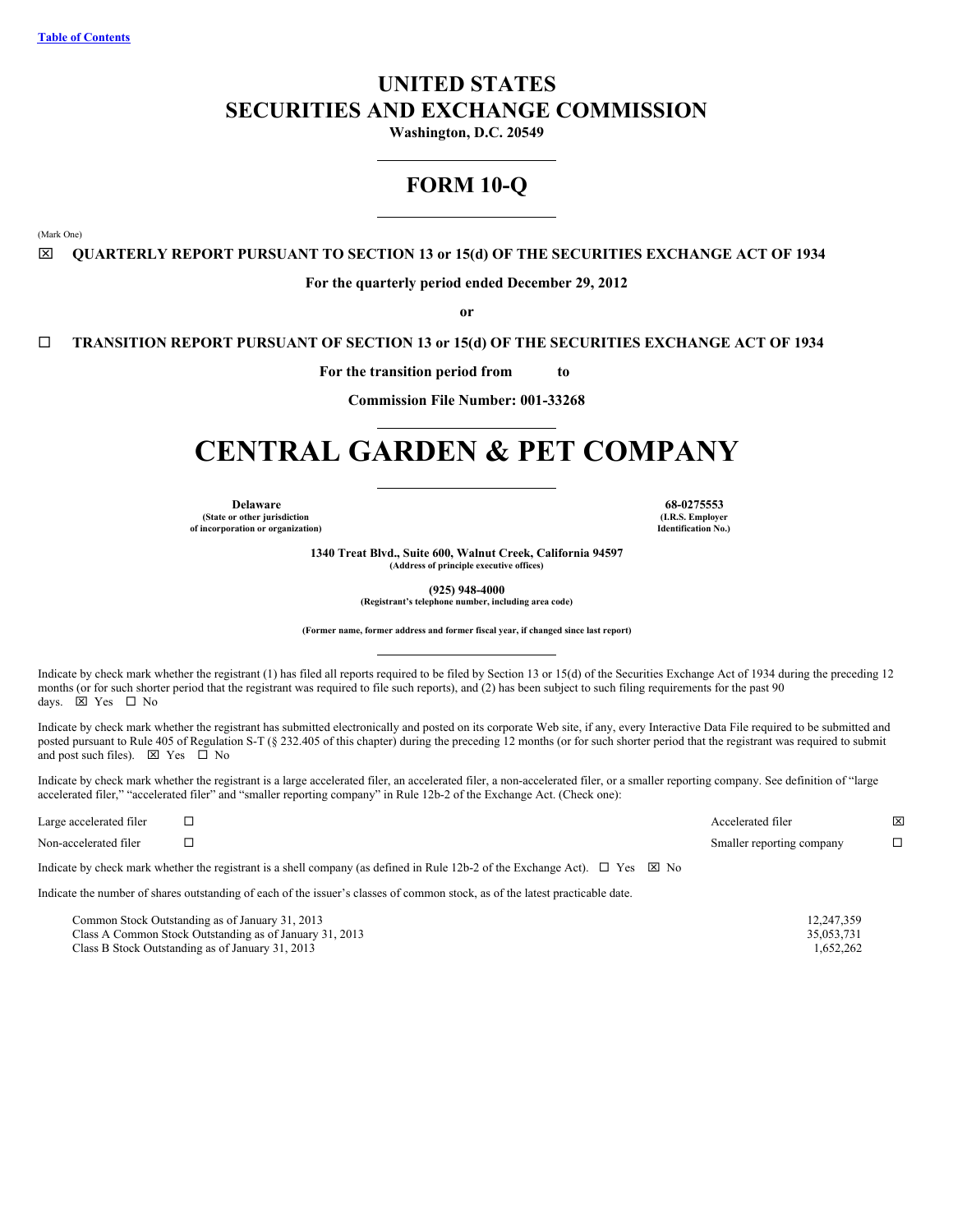## <span id="page-1-0"></span>**PART I. FINANCIAL INFORMATION**

| Item 1.  | <b>Financial Statements</b>                                                                                          | $\overline{4}$ |
|----------|----------------------------------------------------------------------------------------------------------------------|----------------|
|          | Condensed Consolidated Balance Sheets as of December 29, 2012, December 24, 2011 and September 29, 2012              | $\overline{4}$ |
|          | Condensed Consolidated Statements of Operations Three Months Ended December 29, 2012 and December 24, 2011           | 5              |
|          | Condensed Consolidated Statements of Comprehensive Income Three Months Ended December 29, 2012 and December 24, 2011 | 6              |
|          | Condensed Consolidated Statements of Cash Flows Three Months Ended December 29, 2012 and December 24, 2011           | 7              |
|          | <b>Notes to Condensed Consolidated Financial Statements</b>                                                          | 8              |
| Item 2.  | Management's Discussion and Analysis of Financial Condition and Results of Operations                                | 23             |
| Item 3.  | <b>Quantitative and Qualitative Disclosures About Market Risk</b>                                                    | 28             |
| Item 4.  | <b>Controls and Procedures</b>                                                                                       | 28             |
|          | <b>PART II. OTHER INFORMATION</b>                                                                                    |                |
| Item 1.  | <b>Legal Proceedings</b>                                                                                             | 28             |
| Item 1A. | <b>Risk Factors</b>                                                                                                  | 28             |
| Item 2.  | Unregistered Sales of Equity Securities and Use of Proceeds                                                          | 28             |
| Item 3.  | <b>Defaults Upon Senior Securities</b>                                                                               | 29             |
| Item 4.  | Reserved                                                                                                             | 29             |
| Item 5.  | <b>Other Information</b>                                                                                             | 29             |
| Item 6.  | <b>Exhibits</b>                                                                                                      | 29             |

#### **Safe Harbor Statement under the Private Securities Litigation Reform Act of 1995**

This Form 10-Q includes ''forward-looking statements.'' Forward-looking statements include statements concerning our plans, objectives, goals, strategies, future events, future revenues or performance, projected cost savings, capital expenditures, financing needs, plans or intentions relating to acquisitions, our competitive strengths and weaknesses, our business strategy and the trends we anticipate in the industry and economies in which we operate and other information that is not historical information. When used in this Form 10-Q, the words "estimates," "expects," "anticipates," "projects," "plans," "intends," "believes" and variations of such words or similar expressions are intended to identify forward-looking statements. All forward-looking statements, including, without limitation, our examination of historical operating trends, are based upon our current expectations and various assumptions. Our expectations, beliefs and projections are expressed in good faith, and we believe there is a reasonable basis for them, but we cannot assure you that our expectations, beliefs and projections will be realized.

There are a number of risks and uncertainties that could cause our actual results to differ materially from the forward-looking statements contained in this Form 10-Q. Important factors that could cause our actual results to differ materially from the forward-looking statements we make in this Form 10-Q are set forth in this Form 10-K for the fiscal year ended September 29, 2012, including the factors described in the section entitled "Item 1A - Risk Factors." If any of these risks or uncertainties materialize, or if any of our underlying assumptions are incorrect, our actual results may differ significantly from the results that we express in or imply by any of our forward-looking statements. We do not undertake any obligation to revise these forward-looking statements to reflect future events or circumstances. Presently known risk factors include, but are not limited to, the following factors:

- the success of our transformational change initiatives;
- disruptions in our business as we implement our transformational change initiatives and the resulting consequences to our business and results of operations;
- increased costs and expenses associated with our transformational change initiatives;

 $\overline{\phantom{a}}$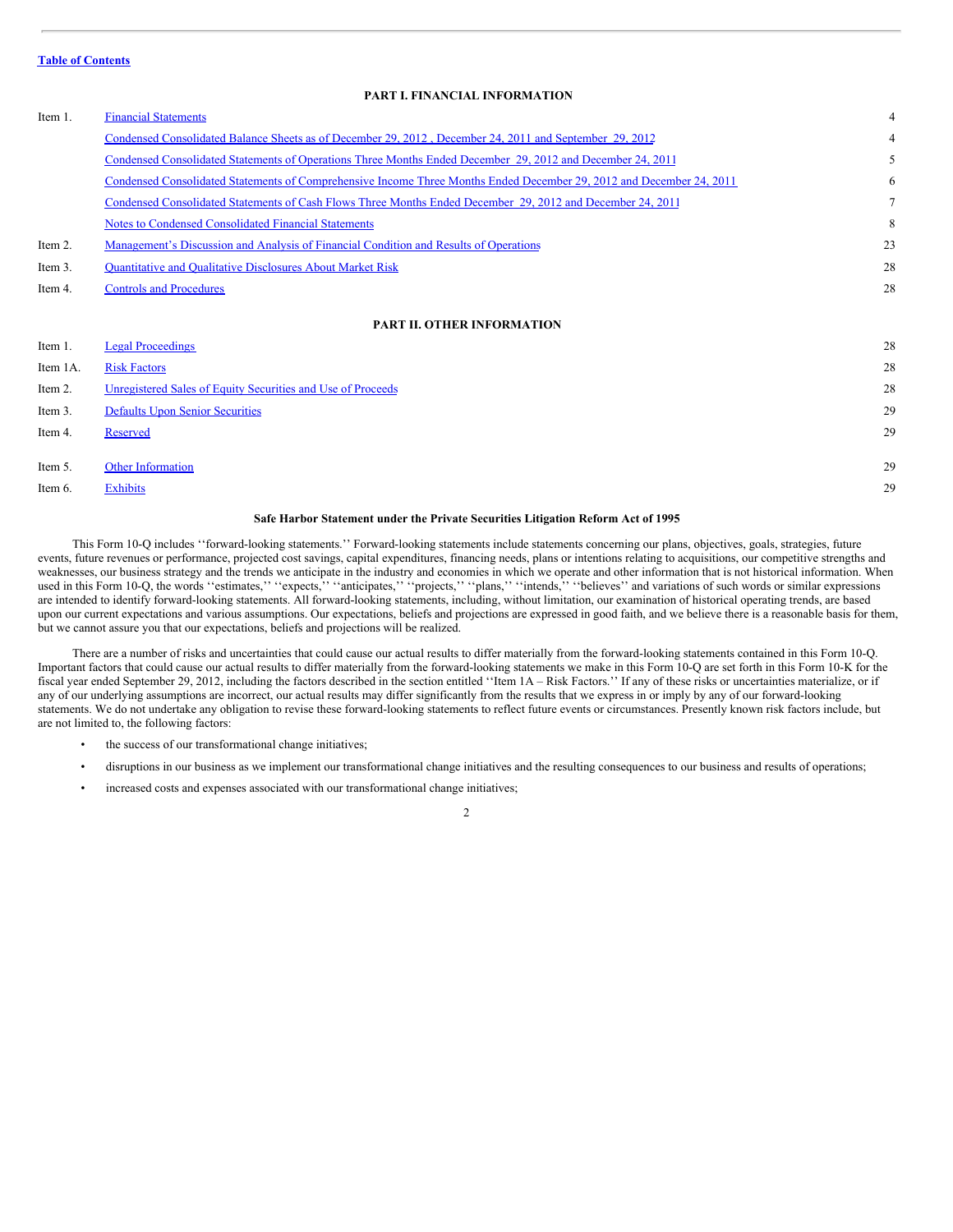- seasonality and fluctuations in our operating results and cash flow;
- fluctuations in market prices for seeds and grains and other raw materials;
- our ability to pass through cost increases in a timely manner;
- declines in consumer spending during economic downturns;
- inflation, deflation and other adverse macro-economic conditions;
- supply shortages in small animals and pet birds;
- adverse weather conditions;
- fluctuations in energy prices, fuel and related petrochemical costs;
- access to and cost of additional capital;
- dependence on a small number of customers for a significant portion of our business;
- consolidation trends in the retail industry;
- uncertainty about new product innovations and marketing programs;
- competition in our industries;
- risks associated with our acquisition strategy;
- dependence upon our key executives;
- implementation of a new enterprise resource planning information technology system;
- our ability to protect our intellectual property rights;
- potential environmental liabilities;
- risk associated with international sourcing;
- litigation and product liability claims;
- regulatory issues;
- the impact of product recalls;
- potential costs and risks associated with actual or anticipated cyber attacks;
- the voting power associated with our Class B stock; and
- potential dilution from issuance of authorized shares.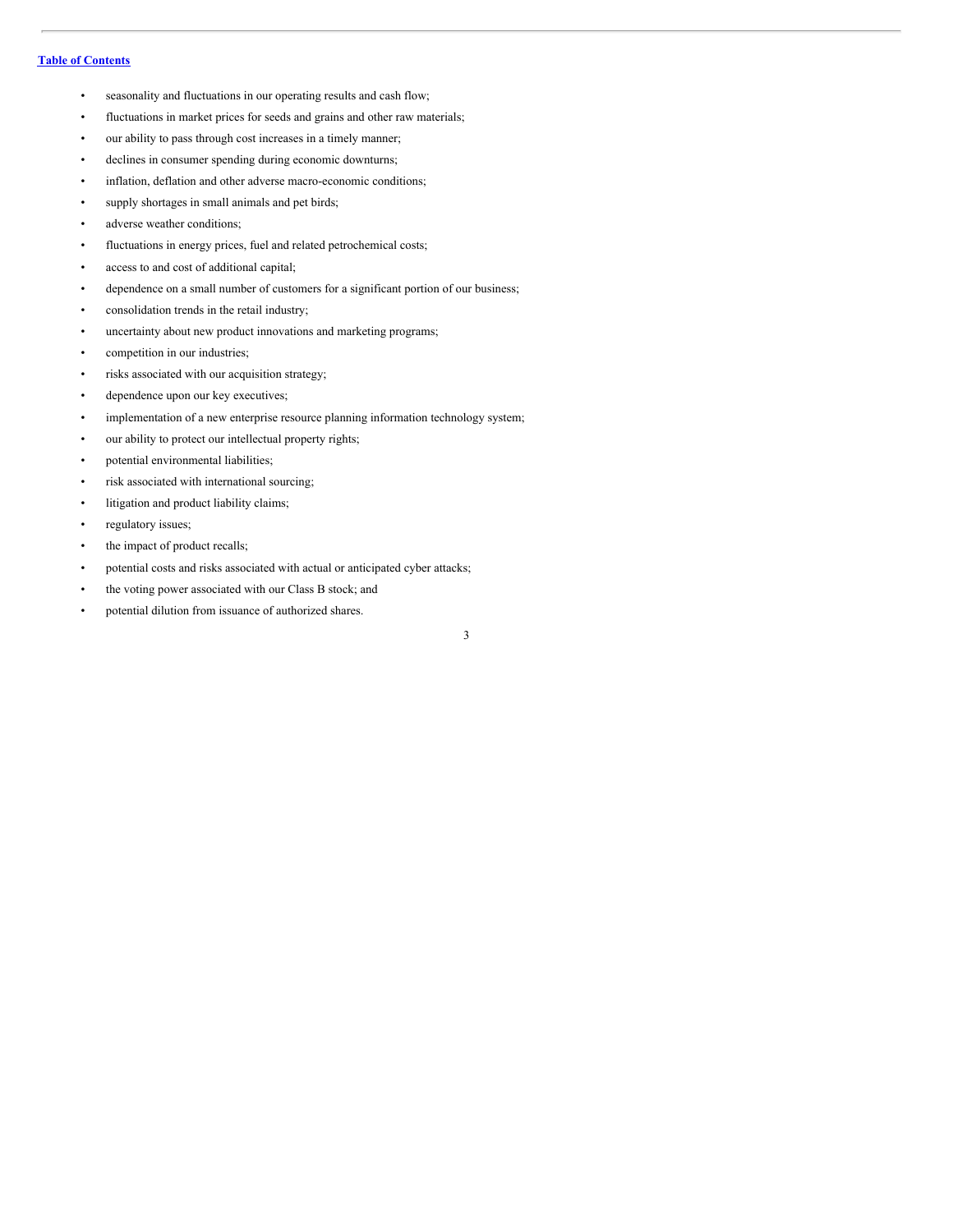## **PART I. FINANCIAL INFORMATION**

## <span id="page-3-0"></span>**Item 1. Financial Statements**

## **CENTRAL GARDEN & PET COMPANY CONDENSED CONSOLIDATED BALANCE SHEETS (in thousands, except share and per share amounts) Unaudited**

|                                                                                                                 | December 29,<br>2012   | December 24,<br>2011   | (See Note 1)<br>September 29,<br>2012 |
|-----------------------------------------------------------------------------------------------------------------|------------------------|------------------------|---------------------------------------|
| <b>ASSETS</b>                                                                                                   |                        |                        |                                       |
| Current assets:                                                                                                 |                        |                        |                                       |
| Cash and cash equivalents                                                                                       | 12.591<br>$\mathbb{S}$ | 10,289<br>$\mathbb{S}$ | $\mathbb{S}$<br>48,475                |
| Short term investments                                                                                          | 17,820                 | 17,820                 | 22,705                                |
| Accounts receivable (less allowance for doubtful accounts of \$18,555, \$15,791 and \$18,574)                   | 150,767                | 139,254                | 202,422                               |
| Inventories                                                                                                     | 397,725                | 365,743                | 330,032                               |
| Prepaid expenses and other                                                                                      | 66,629                 | 62,614                 | 48,149                                |
| Total current assets                                                                                            | 645,532                | 595,720                | 651,783                               |
| Land, buildings, improvements and equipment—net                                                                 | 192,486                | 180,401                | 191,163                               |
| Goodwill                                                                                                        | 210,223                | 210,223                | 210,223                               |
| Other intangible assets-net                                                                                     | 77,790                 | 83,458                 | 78,853                                |
| Deferred income taxes and other assets                                                                          | 20,041                 | 18,467                 | 17,525                                |
| Total                                                                                                           | \$1,146,072            | \$1,088,269            | \$1,149,547                           |
| <b>LIABILITIES AND EQUITY</b>                                                                                   |                        |                        |                                       |
| Current liabilities:                                                                                            |                        |                        |                                       |
| Accounts payable                                                                                                | \$130,484              | \$122,009              | 126,662                               |
| Accrued expenses                                                                                                | 83,580                 | 66,862                 | 79,491                                |
| Current portion of long-term debt                                                                               | 309                    | 328                    | 331                                   |
| Total current liabilities                                                                                       | 214,373                | 189,199                | 206,484                               |
| Long-term debt                                                                                                  | 450,446                | 460,346                | 449,483                               |
| Other long-term obligations                                                                                     | 30,968                 | 14,253                 | 28,697                                |
| Equity:                                                                                                         |                        |                        |                                       |
| Common stock, \$.01 par value: 12,247,359, 12,254,778, and 12,247,571 shares outstanding at December 29,        |                        |                        |                                       |
| 2012, December 24, 2011 and September 29, 2012                                                                  | 122                    | 123                    | 122                                   |
| Class A common stock, \$.01 par value: 34,765,783, 34,130,214 and 34,706,902 shares outstanding at December 29, |                        |                        |                                       |
| 2012, December 24, 2011 and September 29, 2012                                                                  | 347                    | 341                    | 347                                   |
| Class B stock, \$.01 par value: 1,652,262 shares outstanding                                                    | 16                     | 16                     | 16                                    |
| Additional paid-in capital                                                                                      | 383.615                | 377,598                | 382,195                               |
| Accumulated earnings                                                                                            | 64,449                 | 45,455                 | 79,718                                |
| Accumulated other comprehensive income                                                                          | 1,497                  | 1,110                  | 1,539                                 |
| Total Central Garden & Pet Company shareholders' equity                                                         | 450,046                | 424,643                | 463,937                               |
| Noncontrolling interest                                                                                         | 239                    | (172)                  | 946                                   |
| Total equity                                                                                                    | 450.285                | 424,471                | 464,883                               |
| Total                                                                                                           | \$1,146,072            | \$1,088,269            | \$1,149,547                           |

See notes to condensed consolidated financial statements.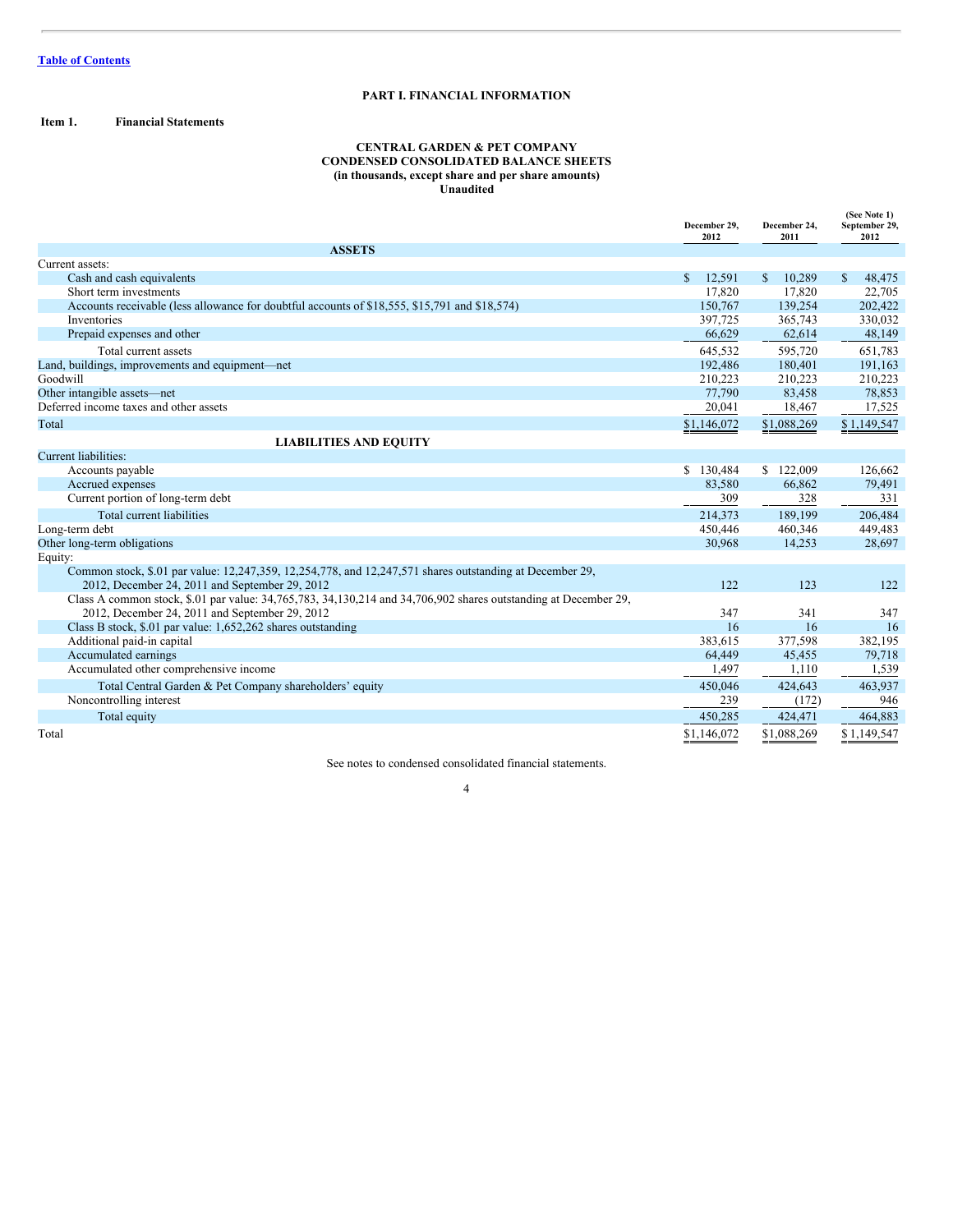#### <span id="page-4-0"></span>**CENTRAL GARDEN & PET COMPANY CONDENSED CONSOLIDATED STATEMENTS OF OPERATIONS (in thousands, except per share amounts) (unaudited)**

|                                                                        | <b>Three Months Ended</b> |                      |
|------------------------------------------------------------------------|---------------------------|----------------------|
|                                                                        | December 29,<br>2012      | December 24,<br>2011 |
| Net sales                                                              | \$292,497                 | \$302,066            |
| Cost of goods sold and occupancy                                       | 215,538                   | 221,328              |
| Gross profit                                                           | 76,959                    | 80,738               |
| Selling, general and administrative expenses                           | 90,053                    | 92,018               |
| Loss from operations                                                   | (13,094)                  | (11,280)             |
| Interest expense                                                       | (10,315)                  | (9, 547)             |
| Interest income                                                        | 65                        | 28                   |
| Other expense                                                          | (981)                     | (114)                |
| Loss before income taxes and noncontrolling interest                   | (24, 325)                 | (20,913)             |
| Income tax benefit                                                     | (8,978)                   | (7,646)              |
| Loss including noncontrolling interest                                 | (15, 347)                 | (13,267)             |
| Net loss attributable to noncontrolling interest                       | (78)                      | (177)                |
| Net loss attributable to Central Garden & Pet Company                  | (15,269)                  | \$(13,090)           |
| Net loss per share attributable to Central Garden & Pet Company:       |                           |                      |
| Basic and diluted                                                      | (0.32)<br>D.              | (0.27)               |
| Weighted average shares used in the computation of net loss per share: |                           |                      |
| Basic and diluted                                                      | 47,871                    | 47,823               |

See notes to condensed consolidated financial statements.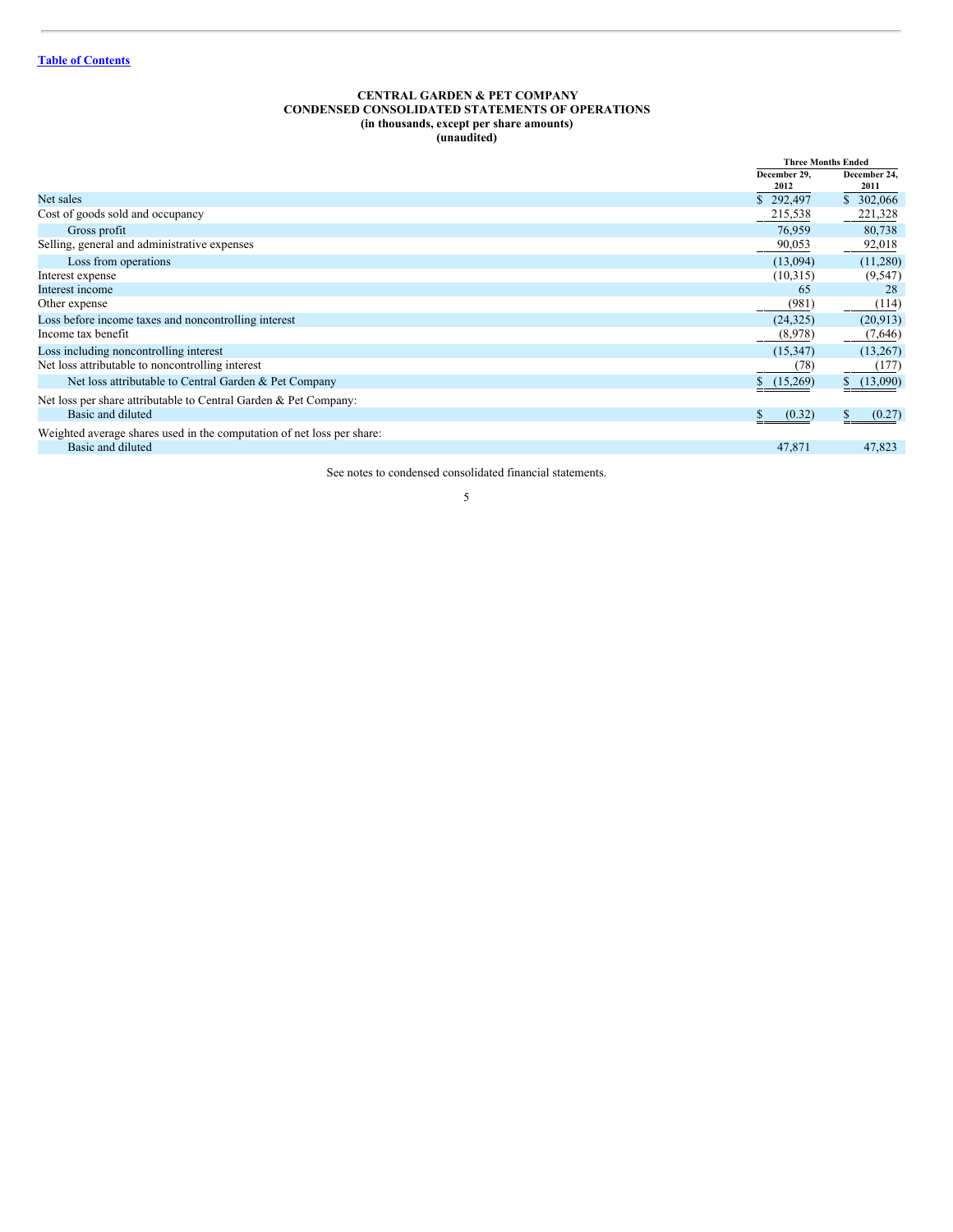#### <span id="page-5-0"></span>**CENTRAL GARDEN & PET COMPANY CONDENSED CONSOLIDATED STATEMENTS OF COMPREHENSIVE INCOME (in thousands, except per share amounts) (unaudited)**

|                                                                 |                      | <b>Three Months Ended</b> |
|-----------------------------------------------------------------|----------------------|---------------------------|
|                                                                 | December 29.<br>2012 | December 24,<br>2011      |
| Net loss                                                        | \$(15,347)           | (13,267)                  |
| Other comprehensive income (loss):                              |                      |                           |
| Foreign currency translation                                    | (42)                 | 91                        |
| Total comprehensive loss                                        | (15, 389)            | (13, 176)                 |
| Comprehensive loss attributable to noncontrolling interests     | (78)                 | (177)                     |
| Comprehensive loss attributable to Central Garden & Pet Company | (15,311)             | (12,999)                  |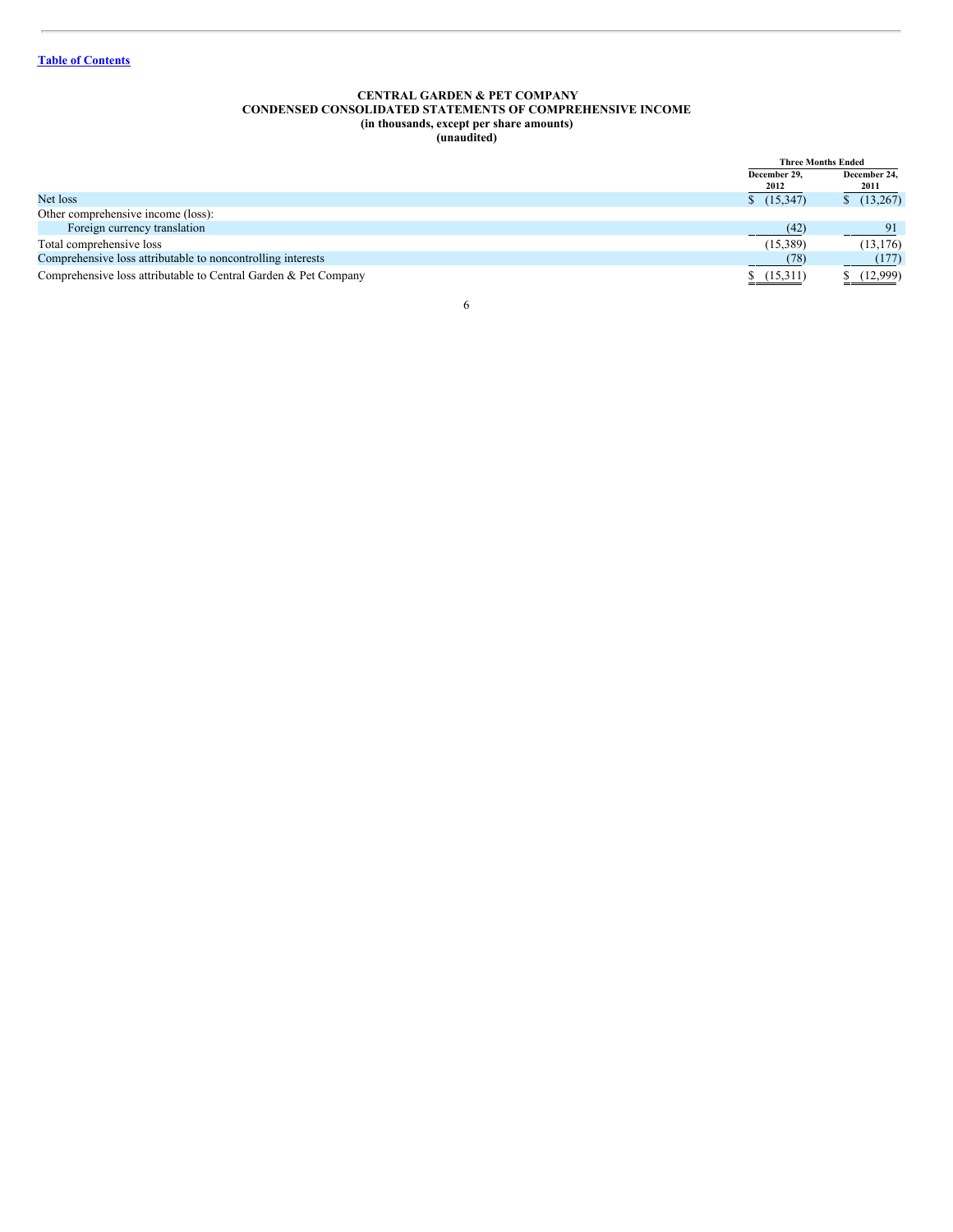#### <span id="page-6-0"></span>**CENTRAL GARDEN & PET COMPANY CONDENSED CONSOLIDATED STATEMENTS OF CASH FLOWS (in thousands) (unaudited)**

|                                                                                 |                      | <b>Three Months Ended</b> |
|---------------------------------------------------------------------------------|----------------------|---------------------------|
|                                                                                 | December 29.<br>2012 | December 24.<br>2011      |
| Cash flows from operating activities:                                           |                      |                           |
| Net loss                                                                        | (15,347)             | \$<br>(13,267)            |
| Adjustments to reconcile net loss to net cash provided by operating activities: |                      |                           |
| Depreciation and amortization                                                   | 8,016                | 7,444                     |
| Stock-based compensation                                                        | 1.576                | 1,866                     |
| Excess tax benefits from stock-based awards                                     | (74)                 | (74)                      |
| Deferred income taxes                                                           | 2,820                | 5,049                     |
| Unrealized losses on derivative financial instruments                           | 627                  | 5                         |
| Loss on sale of property and equipment                                          | 149                  | 17                        |
| Change in assets and liabilities:                                               |                      |                           |
| Accounts receivable                                                             | 51,655               | 56,195                    |
| Inventories                                                                     | (67, 473)            | (36, 130)                 |
| Prepaid expenses and other assets                                               | (15, 171)            | (13, 494)                 |
| Accounts payable                                                                | 3,625                | 4,713                     |
| Accrued expenses                                                                | 3,463                | (8,600)                   |
| Other long-term obligations                                                     | (1,907)              | (245)                     |
| Net cash (used in) provided by operating activities                             | (28,041)             | 3,479                     |
| Cash flows from investing activities:                                           |                      |                           |
| Additions to property and equipment                                             | (8,025)              | (9,185)                   |
| Payments to acquire companies, net of cash acquired                             | (4,835)              | $\bf{0}$                  |
| Proceeds from short term investments                                            | 4,885                | $\mathbf{0}$              |
| Net cash used in investing activities                                           | (7, 975)             | (9,185)                   |
| Cash flows from financing activities:                                           |                      |                           |
| Repayments of long-term debt                                                    | (84)                 | (91)                      |
| Proceeds from issuance of common stock                                          | 97                   | 192                       |
| Borrowings under revolving line of credit                                       | 4,000                | 117,000                   |
| Repayments under revolving line of credit                                       | (3,000)              | (92,000)                  |
| Repurchase of common stock                                                      | (327)                | (21,266)                  |
| Distribution to noncontrolling interest                                         | (629)                | $\mathbf{0}$              |
| Excess tax benefits from stock-based awards                                     | 74                   | 74                        |
| Net cash provided by financing activities                                       | 131                  | 3,909                     |
| Effect of exchange rate changes on cash and cash equivalents                    | $\mathbf{1}$         | 55                        |
| Net decrease in cash and cash equivalents                                       | (35, 884)            | (1,742)                   |
| Cash and equivalents at beginning of period                                     | 48,475               | 12,031                    |
| Cash and equivalents at end of period                                           | \$<br>12,591         | 10,289                    |
| Supplemental information:                                                       |                      |                           |
| Cash paid for interest                                                          | 1,001<br>S           | 1,210                     |
| Cash paid for income taxes, net of refunds                                      | S<br>46              | (6,326)                   |
| Non-cash investing activities:                                                  |                      |                           |
| Capital expenditures incurred but not paid                                      | 1,494                | 1,211                     |

See notes to condensed consolidated financial statements.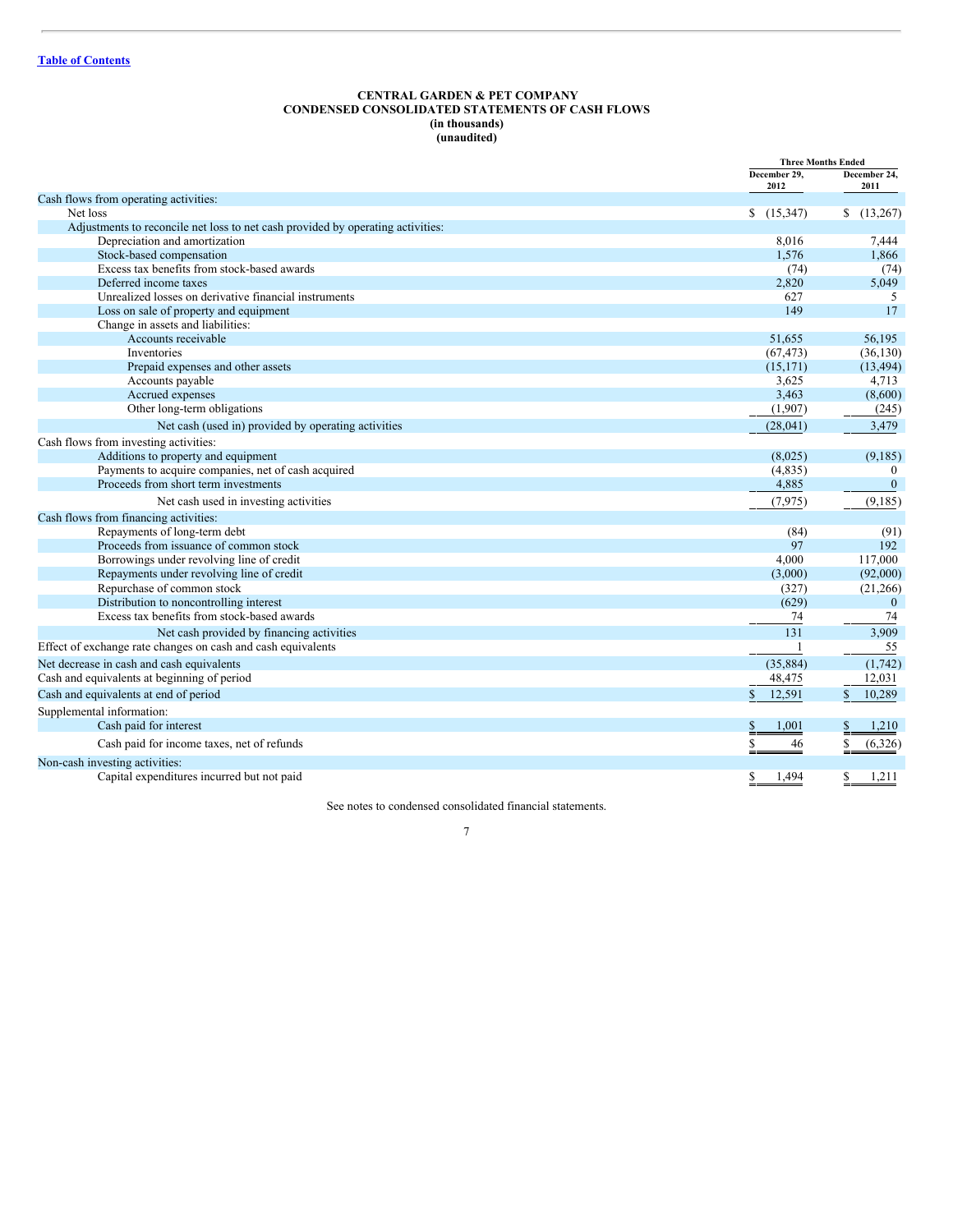#### <span id="page-7-0"></span>**CENTRAL GARDEN & PET COMPANY NOTES TO CONDENSED CONSOLIDATED FINANCIAL STATEMENTS Three Months Ended December 29, 2012 (unaudited)**

#### **1. Basis of Presentation**

The condensed consolidated balance sheets of Central Garden & Pet Company and subsidiaries (the "Company" or "Central") as of December 29, 2012 and December 24, 2011, the condensed consolidated statements of operations for the three months ended December 29, 2012 and December 24, 2011, and the condensed consolidated statements of cash flows for the three months ended December 29, 2012 and December 24, 2011 have been prepared by the Company, without audit. In the opinion of management, all adjustments (which include only normal recurring adjustments) considered necessary to present fairly the financial position, results of operations and cash flows of the Company for the periods mentioned above, have been made.

For the Company's foreign business in the UK, the local currency is the functional currency. Assets and liabilities are translated using the exchange rate in effect at the balance sheet date. Income and expenses are translated at the average exchange rate for the period. Deferred taxes are not provided on translation gains and losses, because the Company expects earnings of its foreign subsidiary to be permanently reinvested. Transaction gains and losses are included in results of operations. See Note 7, Supplemental Equity Information, for further detail.

Due to the seasonal nature of the Company's garden business, the results of operations for the three month period ended December 29, 2012 is not indicative of the operating results that may be expected for the entire fiscal year. These interim financial statements should be read in conjunction with the annual audited financial statements, accounting policies and financial notes thereto, included in the Company's 2012 Annual Report on Form 10-K, which has previously been filed with the Securities and Exchange Commission. The September 29, 2012 balance sheet presented herein was derived from the audited statements.

#### *Acquisition*

In December 2012, the Company acquired the remaining majority interest in FourStar Microbial Products, LLC (Four Star Microbial) for approximately \$4.8 million in cash with possible contingent future performance-based payments. The Company has not yet finalized its allocation of the purchase price to the fair value of the net assets acquired. The operating results of FourStar Microbial had no impact on the consolidated financial statements and the purchase price paid is included in other assets on the condensed consolidated balance sheets. While the acquisition is not expected to have a material impact on the Company's 2013 financial results, it will enhance its capability to service professional providers of mosquito abatement.

#### *Noncontrolling Interest*

Noncontrolling interest in the Company's condensed consolidated financial statements represents the 20% interest not owned by Central in a consolidated subsidiary. Since the Company controls this subsidiary, its financial statements are fully consolidated with those of the Company, and the noncontrolling owner's 20% share of the subsidiary's net assets and results of operations is deducted and reported as noncontrolling interest on the consolidated balance sheets and as net income (loss) attributable to noncontrolling interest in the consolidated statements of operations. See Note 7, Supplemental Equity Information, for additional information.

#### *Derivative Instruments*

The Company principally uses a combination of purchase orders and various short and long-term supply arrangements in connection with the purchase of raw materials, including certain commodities. The Company also enters into commodity futures, options and swap contracts to reduce the volatility of price fluctuations of corn, which impacts the cost of raw materials. The Company's primary objective when entering into these derivative contracts is to achieve greater certainty with regard to the future price of commodities purchased for use in its supply chain. These derivative contracts are entered into for periods consistent with the related underlying exposures and do not constitute positions independent of those exposures. The Company does not enter into derivative contracts for speculative purposes and does not use leveraged instruments.

The Company does not perform the assessments required to achieve hedge accounting for commodity derivative positions. Accordingly, the changes in the values of these derivatives are recorded currently in other income (expense) in its condensed consolidated statements of operations. See Note 3, Derivative Instruments, for additional information.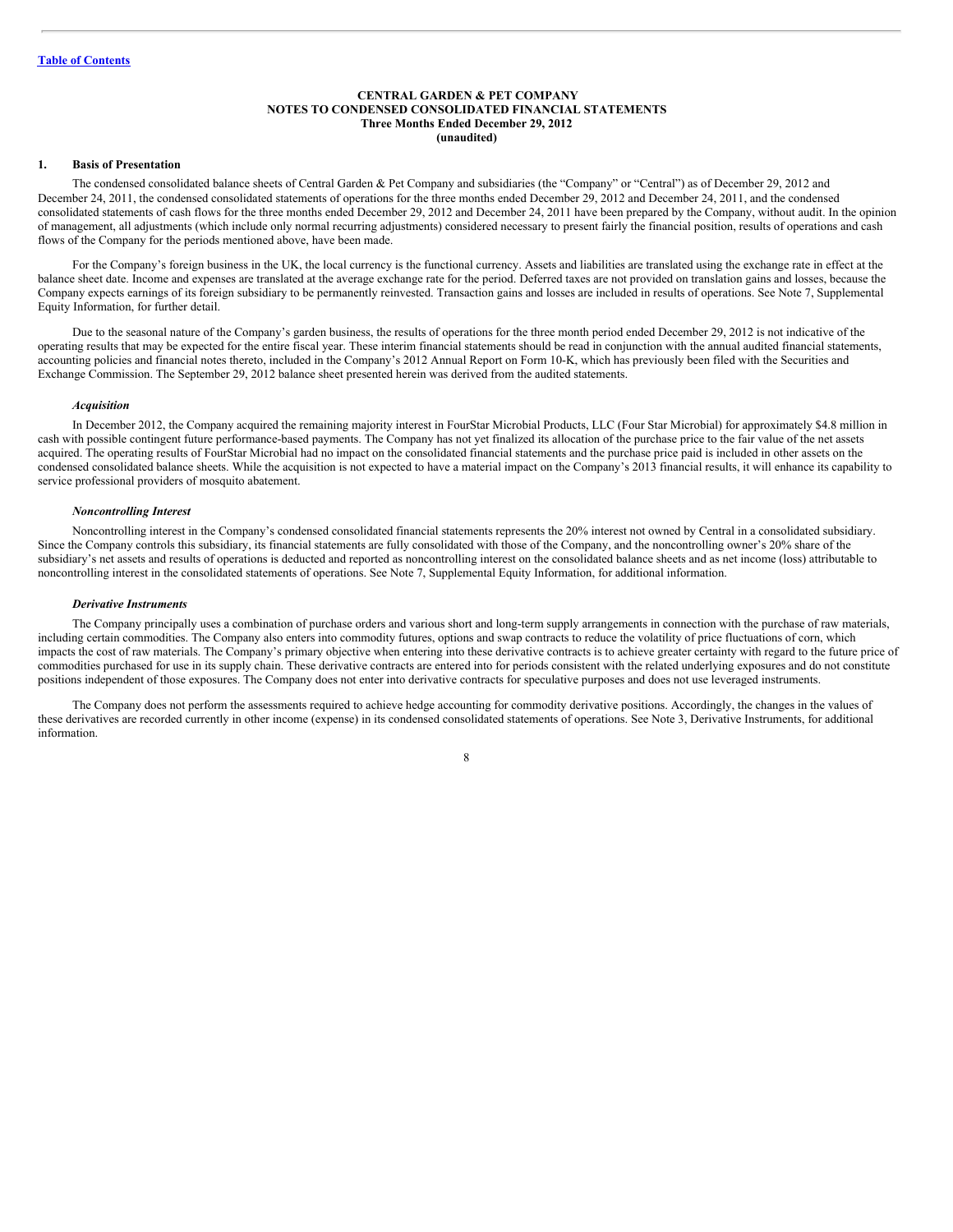#### *Recent Accounting Pronouncements*

#### *Comprehensive Income*

In June 2011, the FASB issued ASU No. 2011-05, "Comprehensive Income (Topic 220): Presentation of Comprehensive Income." ASU No. 2011-05 requires that all nonowner changes in stockholders' equity be presented either in a single continuous statement of comprehensive income or in two separate but consecutive statements, eliminating the option to present other comprehensive income in the statement of changes in equity. Under either choice, items that are reclassified from other comprehensive income to net income are required to be presented on the face of the financial statements where the components of net income and the components of other comprehensive income are presented. In December 2011, the FASB issued an update to ASU no. 2011-05, ASU No. 2011-12, which was issued to defer the effective date for amendments to the reclassifications of items out of accumulated other comprehensive income in ASU No. 2011-05. ASU 2011-05 and the amendments in ASU No. 2011-12 are effective for fiscal years and interim periods within those years, beginning after December 15, 2011 and became effective for the Company on September 30, 2012. The Company elected to report other comprehensive income and its components in a separate statement of comprehensive income. While the new guidance changed the presentation of comprehensive income, there were no changes to the components that are recognized in net income or other comprehensive income as determined under previous accounting guidance. The amended guidance did not have a material effect on the Company's condensed consolidated financial statements.

#### *Goodwill*

In September 2011, the FASB issued ASU No. 2011-08, "Intangibles – Goodwill and Other (Topic 350): Testing Goodwill for Impairment, which amended the guidance on the annual testing of goodwill for impairment. The amended guidance will allow companies to assess qualitative factors to determine if it is more-likely-than-not that goodwill might be impaired and whether it is necessary to perform the two-step goodwill impairment test required under current accounting standards. The guidance is effective for fiscal years beginning after December 15, 2011, and became effective for the Company on September 30, 2012. This new guidance did not have a material impact on the Company's condensed consolidated financial statements.

#### *Intangible Assets*

In July 2012, the FASB issued an ASU No. 2012-02, "Intangibles – Goodwill and Other (Topic 350): Testing Indefinite-Lived Intangible Assets for Impairment, which simplifies the manner in which companies test indefinite-lived intangible assets for impairment. The ASU permits companies to first assess qualitative factors to determine whether events and circumstances indicate that it is more likely than not that the indefinite-lived intangible asset is impaired as a basis for determining whether it is necessary to perform a quantitative impairment test. The ASU is effective for annual and interim impairment tests performed for fiscal years beginning after September 15, 2012, with early adoption permitted. The guidance became effective for the Company on September 30, 2012. This new guidance did not have a material impact on the Company's condensed consolidated financial statements.

#### **2. Fair Value Measurements**

ASC 820 establishes a single authoritative definition of fair value, a framework for measuring fair value and expands disclosure of fair value measurements. ASC 820 requires financial assets and liabilities to be categorized based on the inputs used to calculate their fair values as follows:

Level 1 - Quoted prices in active markets for identical assets or liabilities.

Level 2 - Inputs other than quoted prices included within Level 1 that are observable for the asset or liability, either directly or indirectly.

Level 3 - Unobservable inputs for the asset or liability, which reflect the Company's own assumptions about the assumptions that market participants would use in pricing the asset or liability (including assumptions about risk).

The Company's financial instruments include cash and equivalents, short term investments consisting of bank certificates of deposit, accounts receivable and payable, derivative instruments, short-term borrowings, and accrued liabilities. The carrying amount of these instruments approximates fair value because of their short-term nature.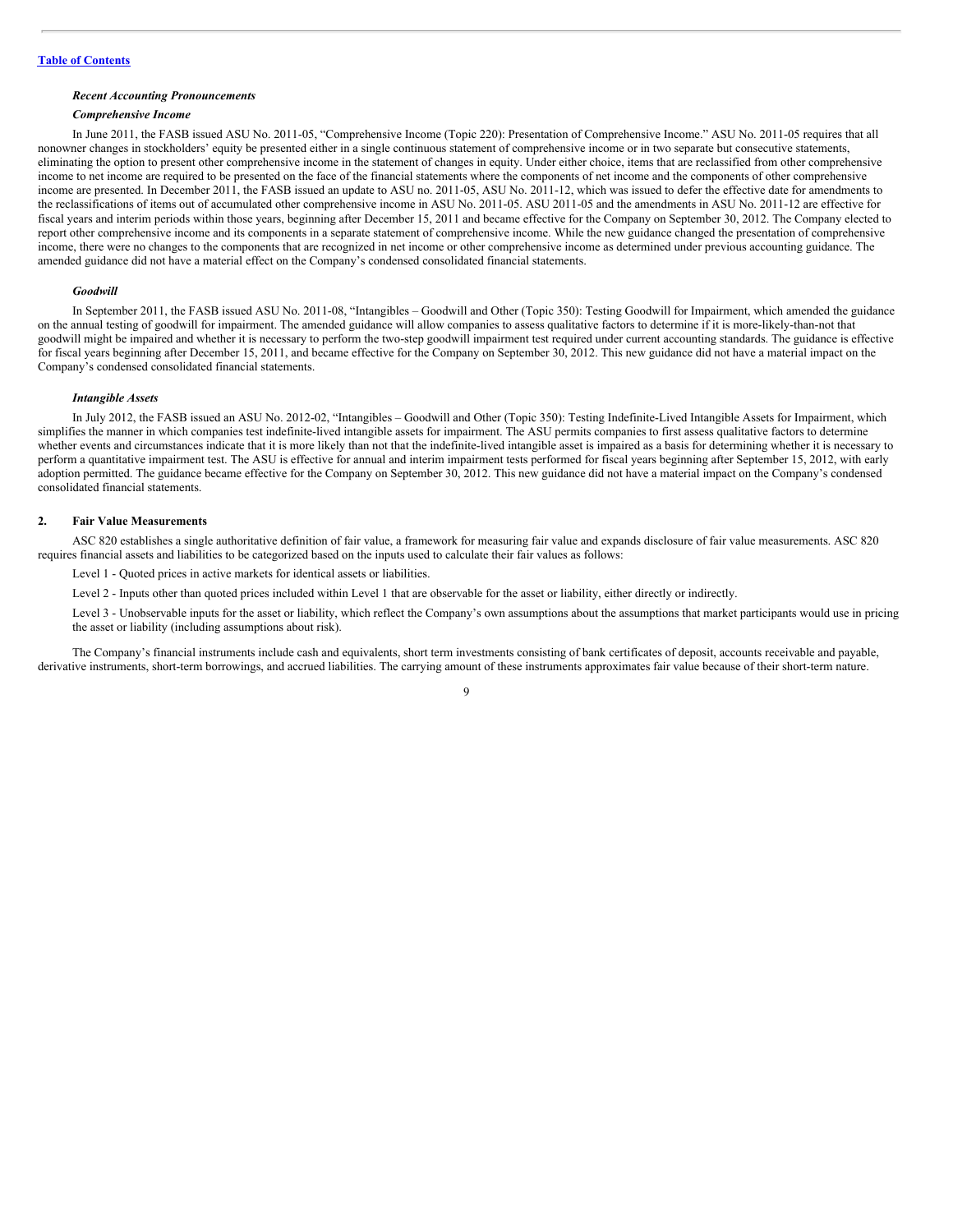## *Assets and Liabilities Measured at Fair Value on a Recurring Basis*

The following table presents the Company's financial assets and liabilities measured at fair value on a recurring basis based upon the level within the fair value hierarchy in which the fair value measurements fall, as of December 29, 2012 (in thousands):

|                          | Level 1 | Level 2  | Level 3        | Total    |
|--------------------------|---------|----------|----------------|----------|
| Assets:                  |         |          |                |          |
| Certificates of deposit  | S.      | \$17,820 | S.<br>$\theta$ | \$17,820 |
| Derivative assets        |         | 18       |                | 18       |
| Total assets             | S.      | \$17,838 | S.<br>0        | \$17,838 |
| Liabilities:             |         |          |                |          |
| Derivative liabilities   | S.      | 548      |                | 548      |
| <b>Total liabilities</b> |         | 548      | $\Omega$       | 548      |

The following table presents our financial assets and liabilities at fair value on a recurring basis based upon the level within the fair value hierarchy in which the fair value measurements fall, as of December 24, 2011:

|                          | Level 1 | Level 2  | Level 3 | Total    |
|--------------------------|---------|----------|---------|----------|
| Assets:                  |         |          |         |          |
| Certificates of deposit  | S.      | \$17,820 | S.<br>0 | \$17,820 |
| Derivative assets        |         |          |         |          |
| Total assets             |         | \$17,820 | S —     | \$17,820 |
| Liabilities:             |         |          |         |          |
| Derivative liabilities   |         |          |         | $\Omega$ |
| <b>Total liabilities</b> |         |          |         |          |

The following table presents our financial assets and liabilities at fair value on a recurring basis based upon the level within the fair value hierarchy in which the fair value measurements fall, as of September 29, 2012:

|                          | Level 1            | Level 2  | Level 3                  | <b>Total</b> |
|--------------------------|--------------------|----------|--------------------------|--------------|
| Assets:                  |                    |          |                          |              |
| Certificates of deposit  | S.                 | \$17,820 | S.<br>$\bf{0}$           | \$17,820     |
| Derivative assets        |                    | 334      | $\overline{0}$           | 334          |
| Total assets             | $\underline{\$}$ 0 | \$18,154 | \$<br>$\mathbf{0}$<br>—— | \$18,154     |
| Liabilities:             |                    |          |                          |              |
| Derivative liabilities   | \$                 | 206      | S.                       | 206          |
| <b>Total liabilities</b> | $\mathbf{s}$<br>== | 206      | S.<br>$\Omega$           | 206          |

## *Assets and Liabilities Measured at Fair Value on a Non-Recurring Basis*

The Company measures certain non-financial assets and liabilities, including long-lived assets, goodwill and intangible assets, at fair value on a non-recurring basis. Fair value measurements of non-financial assets and non-financial liabilities are used primarily in the impairment analyses of long-lived assets, goodwill and other intangible assets. During the period ended December 29, 2012, the Company was not required to measure any significant non-financial assets and liabilities at fair value.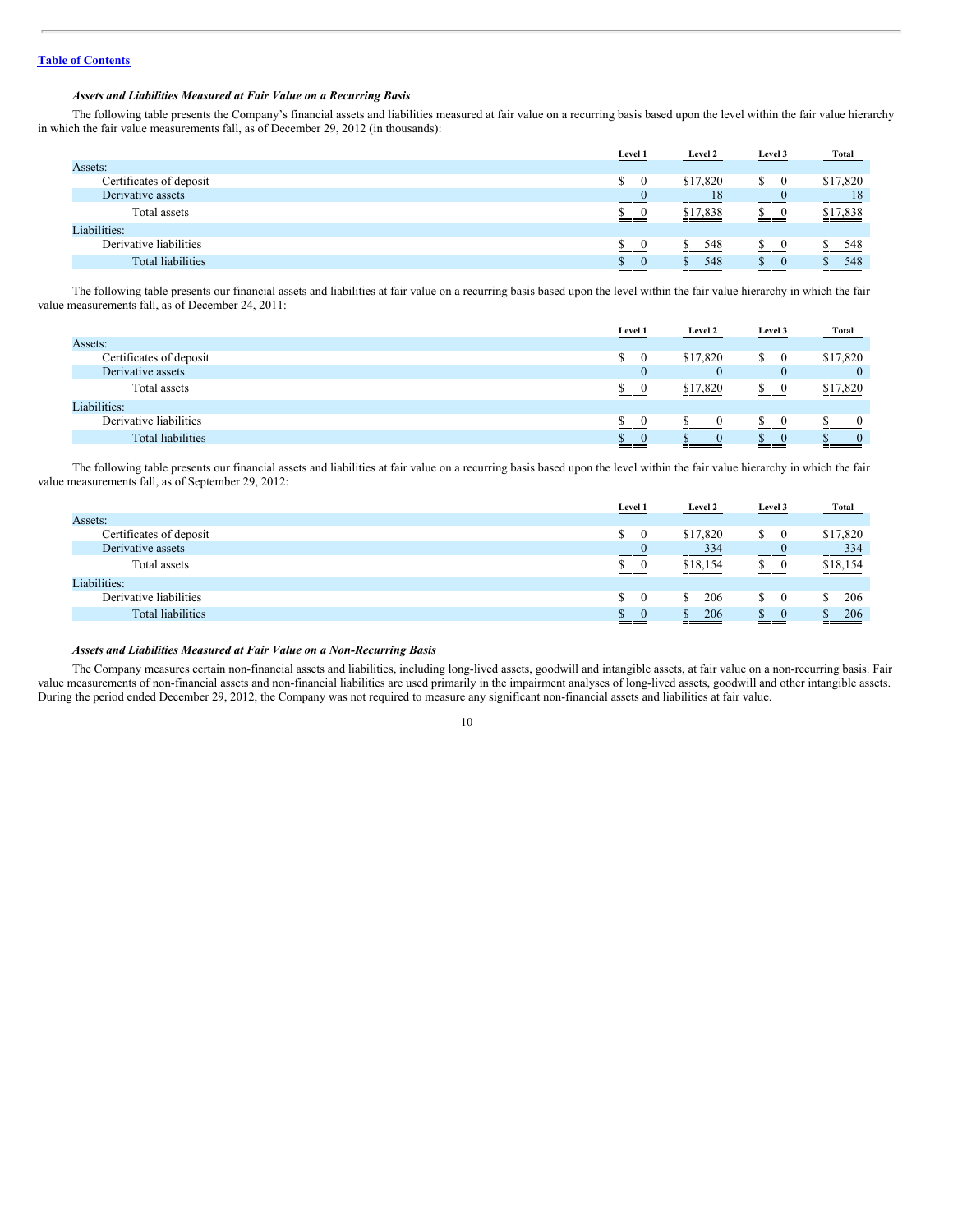## *Fair Value of Other Financial Instruments*

The estimated fair value of the Company's \$450 million 8.25 % senior subordinated notes due 2018 as of December 29, 2012 was \$481.5 million, compared to a carrying value of \$450.0 million. The estimated fair value is based on quoted market prices for these notes.

#### **3. Derivative Instruments**

Our operations are exposed to market risks from adverse changes in commodity prices affecting the cost of raw materials. In the normal course of business, these risks are managed through a variety of strategies, including the use of derivatives. The utilization of these financial transactions is governed by policies covering acceptable counterparty exposure, instrument types and other practices. The Company does not enter into derivative contracts for speculative purposes. The Company performs assessments of its counterparty credit risk regularly, including a review of credit ratings and potential nonperformance of the counterparty, and minimizes counterparty concentrations.

Commodity and commodity index futures, swaps and option contracts are used to economically hedge commodity input prices on grains and proteins. These derivative contracts are entered into for periods consistent with the related underlying exposures and do not constitute positions independent of those exposures. Generally, the Company economically hedges a portion of its anticipated consumption of commodity inputs for periods of up to 12 months. As of December 29, 2012, the Company had economically hedged certain portions of its anticipated consumption of commodity inputs using derivative instruments with expiration dates through July 2013.

The Company recognizes all derivative instruments as either assets or liabilities at fair value in the condensed consolidated balance sheets, with the exception of normal purchases and normal sales expected to result in physical delivery. The Company's derivative financial instruments have not been designated as hedging instruments for accounting purposes. The Company recognizes realized and unrealized gains and losses from derivatives used to economically hedge anticipated commodity consumption in other income (expense) on the condensed consolidated statement of operations.

The following table presents the fair value of all derivative instruments outstanding in the condensed consolidated balance sheets (in thousands):

|                                                    | <b>December 29, 2012</b>              |                                     |                                | September 29, 2012                         |
|----------------------------------------------------|---------------------------------------|-------------------------------------|--------------------------------|--------------------------------------------|
|                                                    | <b>Other Current</b><br><b>Assets</b> | <b>Other Current</b><br>Liabilities | <b>Other Current</b><br>Assets | <b>Other Current</b><br><b>Liabilities</b> |
| Derivatives not designated as hedging instruments: |                                       |                                     |                                |                                            |
| Commodity contracts                                |                                       | 548                                 | 334                            | 206                                        |
| Total derivative instruments                       | 18                                    | 548                                 | 334                            | 206                                        |

The following table presents the effect of derivative instruments recorded in other income (expense) on the condensed consolidated statements of operations (in thousands):

|                                                          | <b>Three Months Ended</b> |                          |  |  |
|----------------------------------------------------------|---------------------------|--------------------------|--|--|
| <b>Derivatives Not Designated as Hedging Instruments</b> | December 29, 2012         | <b>December 24, 2011</b> |  |  |
| Commodity contracts                                      | 1805                      |                          |  |  |
| Total derivative instruments                             | 1805                      |                          |  |  |

The following table presents the gross contract notional volume of outstanding derivative contracts:

| Commodity | Metric         | December 29, 2012 | September 29, 2012 |
|-----------|----------------|-------------------|--------------------|
| Corn      | <b>Bushels</b> | .449,000          | 400,000            |
| Soy Meal  | Tons           | 3,500             | 2,000              |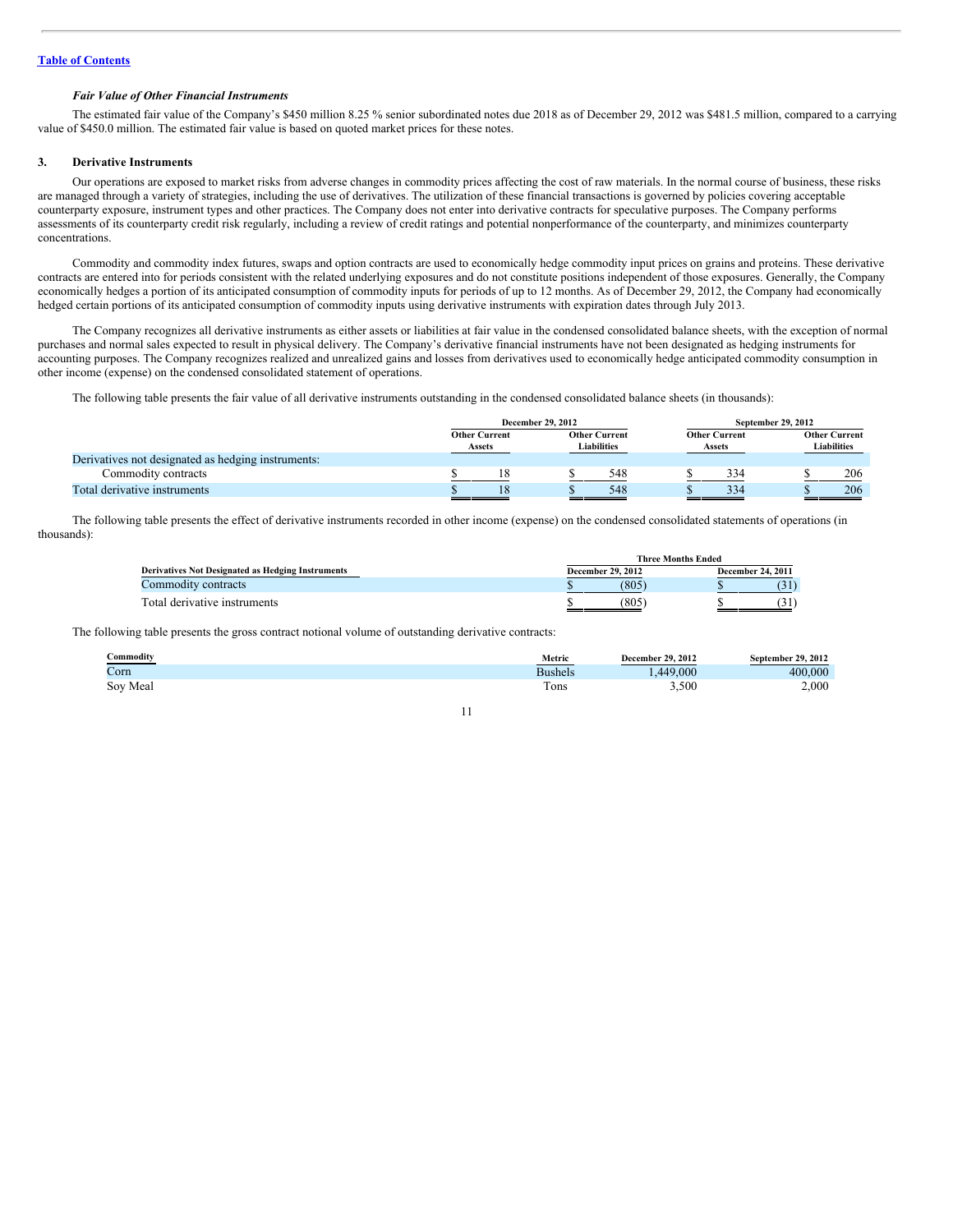## **4. Goodwill**

The Company accounts for goodwill in accordance with ASC 350, "Intangibles – Goodwill and Other," and tests goodwill for impairment annually, or whenever events occur or circumstances change that would more likely than not reduce the fair value of a reporting unit below its carrying amount. This assessment involves the use of significant accounting judgments and estimates as to future operating results and discount rates. Changes in estimates or use of different assumptions could produce significantly different results. An impairment loss is generally recognized when the carrying amount of the reporting unit's net assets exceeds the estimated fair value of the reporting unit. The Company uses discounted cash flow analysis to estimate the fair value of our reporting units. The Company's goodwill impairment analysis also includes a comparison of the aggregate estimated fair value of all four reporting units to the Company's total market capitalization. Based on the Company's annual analysis of goodwill performed during the fourth quarter of fiscal 2012, it concluded there was no impairment of goodwill during fiscal 2012.

## **5. Other Intangible Assets**

The following table summarizes the components of gross and net acquired intangible assets:

|                                                      | Gross           | Accumulated<br><b>Amortization</b><br>(in millions) | Impairment | <b>Net</b><br>Carrying<br>Value |
|------------------------------------------------------|-----------------|-----------------------------------------------------|------------|---------------------------------|
| December 29, 2012                                    |                 |                                                     |            |                                 |
| Marketing-related intangible assets – amortizable    | \$12.3          | (7.7)                                               | $\Omega$   | 4.6                             |
| Marketing-related intangible assets – nonamortizable | 59.6            |                                                     | (16.9)     | 42.7                            |
| Total                                                | 71.9            | (7.7)                                               | (16.9)     | 47.3                            |
| Customer-related intangible assets – amortizable     | 42.7            | (16.0)                                              |            | 26.7                            |
| Other acquired intangible assets – amortizable       | 10.8            | (7.0)                                               | $\theta$   | 3.8                             |
| Other acquired intangible assets – nonamortizable    |                 |                                                     | (1.2)      |                                 |
| Total                                                | 12.0            | (7.0)                                               | (1.2       | 3.8                             |
| Total other intangible assets                        | \$126.6<br>____ | (30.7)                                              | (18.1)     | 77.8                            |

|                                                      | Gross   | Accumulated<br>Amortization<br>(in millions) | Impairment | <b>Net</b><br>Carrying<br>Value |
|------------------------------------------------------|---------|----------------------------------------------|------------|---------------------------------|
| December 24, 2011                                    |         |                                              |            |                                 |
| Marketing-related intangible assets – amortizable    | \$12.3  | \$<br>(6.5)                                  | $\Omega$   | 5.8                             |
| Marketing-related intangible assets - nonamortizable | 59.6    |                                              | (16.9)     | 42.7                            |
| Total                                                | 71.9    | (6.5)                                        | (16.9)     | 48.5                            |
| Customer-related intangible assets – amortizable     | 42.7    | (13.6)                                       |            | 29.1                            |
| Other acquired intangible assets – amortizable       | 10.8    | (4.9)                                        |            | 5.9                             |
| Other acquired intangible assets – nonamortizable    | 1.2     |                                              | (1.2)      |                                 |
| Total                                                | 12.0    | (4.9)                                        | (1.2)      | 5.9                             |
| Total other intangible assets                        | \$126.6 | (25.0)                                       | (18.1)     | 83.5                            |
|                                                      |         |                                              |            |                                 |

|                                                      | Gross         | Accumulated<br>Amortization<br>(in millions) | Impairment |  | Net<br>Carrying<br>Value |  |
|------------------------------------------------------|---------------|----------------------------------------------|------------|--|--------------------------|--|
| September 29, 2012                                   |               |                                              |            |  |                          |  |
| Marketing-related intangible assets – amortizable    | \$12.3        | (7.5)                                        | 0          |  | 4.8                      |  |
| Marketing-related intangible assets – nonamortizable | <u>59.6</u>   |                                              | (16.9)     |  | 42.7                     |  |
| Total                                                | $-71.9$       | (7.5)                                        | (16.9)     |  | 47.5                     |  |
| Customer-related intangible assets – amortizable     | 42.7          | (15.4)                                       |            |  | 27.3                     |  |
| Other acquired intangible assets – amortizable       | 10.8          | (6.7)                                        |            |  | 4.1                      |  |
| Other acquired intangible assets – nonamortizable    | $1.2^{\circ}$ |                                              | (1.2)      |  |                          |  |
| Total                                                | 12.0          | (6.7)                                        | (1.2)      |  | 4.1                      |  |
| Total other intangible assets                        | \$126.6       | (29.6)                                       | (18.1)     |  | \$78.9                   |  |
|                                                      |               |                                              |            |  |                          |  |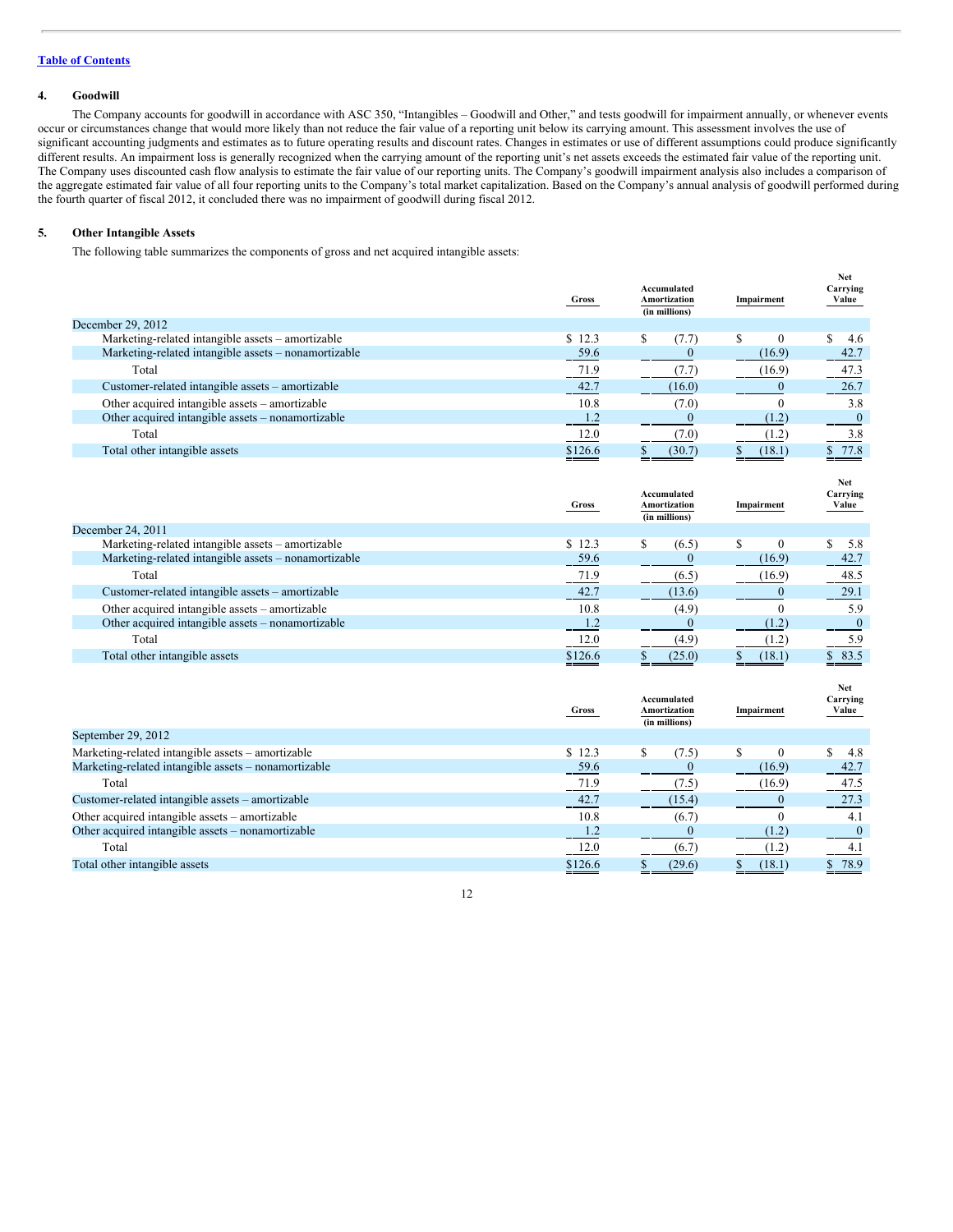Other intangible assets acquired include contract-based and technology-based intangible assets.

The Company evaluates long-lived assets, including amortizable and indefinite-lived intangible assets, for impairment whenever events or changes in circumstances indicate the carrying value may not be recoverable. The Company evaluates indefinite-lived intangible assets on an annual basis. In fiscal 2012, the Company tested its indefinite-lived intangible assets and no impairment was indicated. Other factors indicating the carrying value of the Company's amortizable intangible assets may not be recoverable were not present in fiscal 2012 or during the three months ended December 29, 2012, and accordingly, no impairment testing was performed on these assets.

The Company is currently amortizing its acquired intangible assets with definite lives over periods ranging from 1 to 25 years; over weighted average remaining lives of seven years for marketing-related intangibles, 17 years for customer-related intangibles and five years for other acquired intangibles. Amortization expense for intangibles subject to amortization was approximately \$1.1 million for the three months ended December 29, 2012 and \$1.0 million for the three months ended December 24, 2011, and is classified within operating expenses in the condensed consolidated statements of operations. Estimated annual amortization expense related to acquired intangible assets in each of the succeeding five years is estimated to be approximately \$5 million per year from fiscal 2013 through fiscal 2017.

#### **6. Long-Term Debt**

Long-term debt consists of the following:

|                                                                                                                                       | December 29.<br>2012 | December 24.<br>2011 | September 29,<br>2012 |
|---------------------------------------------------------------------------------------------------------------------------------------|----------------------|----------------------|-----------------------|
|                                                                                                                                       |                      | (in thousands)       |                       |
| Senior subordinated notes, net of unamortized discount <sup>(1)</sup> , interest at 8.25%, payable semi-annually, principal due March |                      |                      |                       |
| 2018                                                                                                                                  | \$449,337            | \$400,000            | 449.312               |
| Revolving credit facility, interest at Alternate Base Rate plus a margin of 0.75% to 1.75%, or LIBOR plus a margin of 1.75%           |                      |                      |                       |
| to 2.75%, final maturity June 2016                                                                                                    | 1.000                | 60,000               | 0                     |
| Other notes payable                                                                                                                   | 418                  | 674                  | 502                   |
| Total                                                                                                                                 | 450,755              | 460,674              | 449.814               |
| Less current portion                                                                                                                  | (309)                | (328)                | (331)                 |
| Long-term portion                                                                                                                     | \$450,446            | \$460,346            | 449,483               |

(1) Represents unamortized original issue discount of \$663 and \$688 as of December 29, 2012 and September 29, 2012, respectively.

#### *Senior Credit Facility*

On June 8, 2011, the Company amended its \$275 million, five-year senior secured revolving credit facility (the "Credit Facility") included in its Amended and Restated Credit Agreement (the "Credit Agreement"). Under the modified terms, the Credit Facility has a borrowing capacity of \$375 million, an increase of \$100 million, and an extension of maturity date by approximately one year, to June 2016. The Credit Facility bears lower interest rates and commitment fees and requires less interest coverage. The Company continues to have the option to increase the size of the Credit Facility by an additional \$200 million of incremental term loans and/or revolving loans should it exercise its option and one or more lenders are willing to make such increased amounts available to it. There was \$1.0 million outstanding as of December 29, 2012 under the Credit Facility. There were no letters of credit outstanding under the Credit Facility as of December 29, 2012. There were other letters of credit of \$13.2 million outstanding as of December 29, 2012. As of December 29, 2012, there were \$374.0 million of unused commitments under the Credit Facility or, after giving effect to the financial covenants in the Credit Agreement, \$219.7 million of available unused commitments.

Interest on the amended Credit Facility is based, at the Company's option, on a rate equal to the Alternate Base Rate (ABR), which is the greatest of the prime rate, the Federal Funds rate plus  $\frac{1}{2}$  of 1% or one month LIBOR plus 1%, plus a margin, which fluctuates from 0.75% to 1.75%, or LIBOR plus a margin, which fluctuates from 1.75% to 2.75% and commitment fees that range from 0.30% to 0.50%, determined quarterly based on consolidated total debt to consolidated EBITDA for the most recent trailing 12month period. As of December 29, 2012, the applicable interest rate on the Credit Facility related to alternate base rate borrowings was 5.0%, and the applicable interest rate related to LIBOR rate borrowings was 3.0%.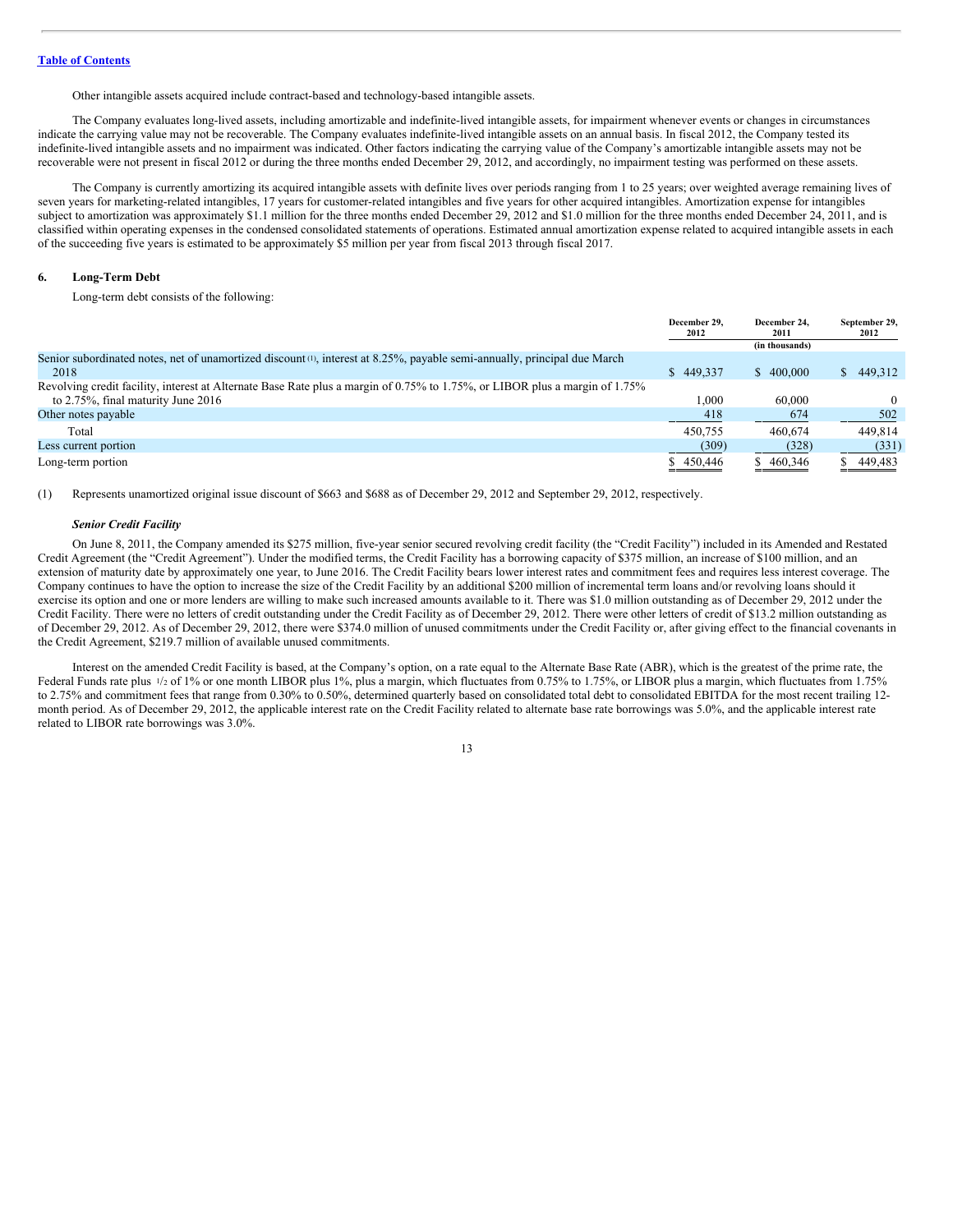The Credit Facility is guaranteed by the Company's material subsidiaries and is secured by the Company's assets, excluding real property but including substantially all of the capital stock of the Company's subsidiaries. The Credit Agreement contains certain financial and other covenants which require the Company to maintain minimum levels of interest coverage and maximum levels of senior debt to EBITDA and that restrict the Company's ability to repurchase its stock, make investments in or acquisitions of other businesses and pay dividends above certain levels over the life of the Credit Facility. Under the terms of the Company's Credit Facility, it may make restricted payments, including cash dividends and stock repurchases, in an aggregate amount initially not to exceed \$200 million over the life of the Credit Facility, subject to qualifications and baskets as defined in the Credit Agreement. As of December 29, 2012, the Company's Total Leverage Ratio, as defined in the Credit Agreement, was 4.1 to 1.0, and the Company's Senior Secured Leverage Ratio, as defined in the Credit Agreement with a maximum of 2.0 to 1.0, was 0.02 to 1.0. The Company's minimum Interest Coverage Ratio was reduced to 2.50 times, from 2.75 times as part of the modification of the Credit Facility. As of December 29, 2012, the Company's Interest Coverage ratio was 2.8 times. Apart from the covenants limiting restricted payments and capital expenditures, the Credit Facility does not restrict the use of retained earnings or net income. The Company was in compliance with all financial covenants as of December 29, 2012.

#### *Senior Subordinated Notes and Debt Refinancing*

On March 8, 2010, the Company issued \$400 million aggregate principal amount of 8.25% senior subordinated notes due March 1, 2018 (the "2018 Notes").

On February 8, 2012, the Company issued an additional \$50 million aggregate principal amount of its 2018 Notes at a price of 98.501%, plus accrued interest from September 1, 2011, in a private placement. The Company used the net proceeds from the offering to pay a portion of the outstanding balance under its Credit Facility.

The estimated fair value of our \$450 million of 2018 Notes as of December 29, 2012 was approximately \$481.5 million. The estimated fair value is based on quoted market prices for these notes.

The 2018 Notes require semiannual interest payments, which commenced on September 1, 2010. The 2018 Notes are unsecured senior subordinated obligations and are subordinated to all of our existing and future senior debt, including our Credit Facility. The obligations under the 2018 Notes are fully and unconditionally guaranteed on a senior subordinated basis by each of our existing and future domestic restricted subsidiaries with certain exceptions. The guarantees are general unsecured senior subordinated obligations of the guarantors and are subordinated to all existing and future senior debt of the guarantors.

The Company may redeem some or all of the 2018 Notes at any time prior to March 1, 2014 at the principal amount plus a "make whole" premium. The Company may redeem some or all of the 2018 Notes at any time on or after March 1, 2014 for 104.125%, after March 1, 2015 for 102.063% and after March 1, 2016 for 100%, plus accrued and unpaid interest. Additionally, at any time prior to March 1, 2013, the Company may redeem up to 35% of the 2018 Notes with any proceeds it received from certain equity offerings at a redemption price of 108.25% of the principal amount, plus accrued and unpaid interest. The holders of the 2018 Notes have the right to require the Company to repurchase all or a portion of the 2018 Notes at a purchase price equal to 101% of the principal amount of the notes repurchased, plus accrued and unpaid interest upon the occurrence of a change of control.

The 2018 Notes contain customary high yield covenants, including covenants limiting debt incurrence and restricted payments, subject to certain baskets and exceptions. The Company was in compliance with all financial covenants as of December 29, 2012.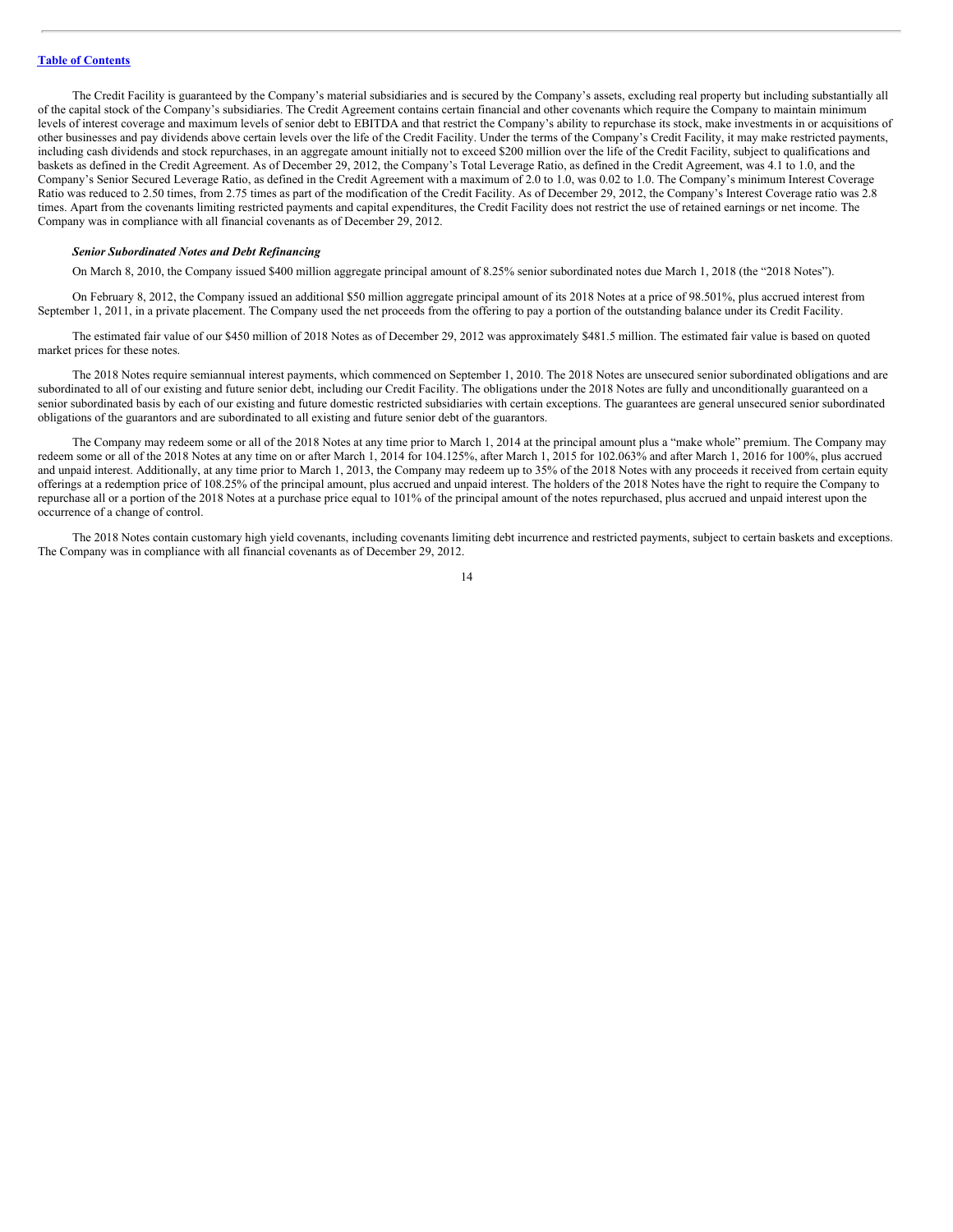## **7. Supplemental Equity Information**

The following table provides a summary of the changes in the carrying amounts of equity attributable to controlling interest and noncontrolling interest for the three months ended December 29, 2012 and December 24, 2011:

|                                         |                 |                            |                                   | <b>Controlling Interest</b>      |                      |                                                 |           |                            |           |
|-----------------------------------------|-----------------|----------------------------|-----------------------------------|----------------------------------|----------------------|-------------------------------------------------|-----------|----------------------------|-----------|
| (in thousands)                          | Common<br>Stock | Class A<br>Common<br>Stock | <b>Class</b><br>в<br><b>Stock</b> | Additional<br>Paid In<br>Capital | Retained<br>Earnings | Accumulated<br>Other<br>Comprehensive<br>Income | Total     | Noncontrolling<br>Interest | Total     |
| <b>Balance September 29, 2012</b>       | \$122           | 347<br><sup>\$</sup>       | \$16                              | \$382,195                        | \$79,718             | 1,539                                           | \$463,937 | 946                        | \$464,883 |
| Comprehensive loss                      |                 |                            |                                   |                                  | (15,269)             | (42)                                            | (15,311)  | (78)                       | (15,389)  |
| Stock based compensation                |                 |                            |                                   | 1,030                            |                      |                                                 | 1,030     |                            | 1,030     |
| Restricted share activity               |                 |                            |                                   | (96)                             |                      |                                                 | (96)      |                            | (96)      |
| Issuance of common stock                |                 |                            |                                   | 412                              |                      |                                                 | 412       |                            | 412       |
| Repurchase of common stock              | $\Omega$        |                            |                                   | 0                                | $\Omega$             |                                                 |           |                            | $\theta$  |
| Tax benefit on stock option exercise    |                 |                            |                                   | 74                               |                      |                                                 | 74        |                            | 74        |
| Distribution to Noncontrolling interest |                 |                            |                                   |                                  |                      |                                                 |           | (629)                      | (629)     |
| Other                                   |                 |                            |                                   |                                  |                      |                                                 |           |                            |           |
| <b>Balance December 29, 2012</b>        | 122             | 347                        | \$16<br>__                        | \$383,615                        | \$64,449             | 1,497                                           | \$450,046 | 239                        | \$450,285 |

|                                      | <b>Controlling Interest</b> |                                   |                            |                                         |                      |  |                                                 |           |  |                            |           |
|--------------------------------------|-----------------------------|-----------------------------------|----------------------------|-----------------------------------------|----------------------|--|-------------------------------------------------|-----------|--|----------------------------|-----------|
| (in thousands)                       | Common<br>Stock             | <b>Class A</b><br>Common<br>Stock | <b>Class</b><br>в<br>Stock | <b>Additional</b><br>Paid In<br>Capital | Retained<br>Earnings |  | Accumulated<br>Other<br>Comprehensive<br>Income | Total     |  | Noncontrolling<br>Interest | Total     |
| <b>Balance September 24, 2011</b>    | 129                         | 359<br>$\mathbb{S}$               | \$16                       | \$396,208                               | \$59,045             |  | 1,019                                           | \$456,776 |  | $\sigma$                   | \$456,782 |
| Comprehensive loss                   |                             |                                   |                            |                                         | (13,090)             |  | 91                                              | (12,999)  |  | (177)                      | (13, 176) |
| Stock based compensation             |                             |                                   |                            | 1,326                                   |                      |  |                                                 | 1,326     |  |                            | 1,326     |
| Restricted share activity            |                             |                                   |                            | (126)                                   |                      |  |                                                 | (126)     |  |                            | (126)     |
| Issuance of common stock             |                             |                                   |                            | 474                                     |                      |  |                                                 | 475       |  |                            | 475       |
| Repurchase of common stock           | (6)                         | (19)                              |                            | (20, 358)                               | (500)                |  |                                                 | (20, 883) |  |                            | (20, 883) |
| Tax benefit on stock option exercise |                             |                                   |                            | 74                                      |                      |  |                                                 | 74        |  |                            | 74        |
| Other                                |                             |                                   |                            |                                         |                      |  |                                                 |           |  |                            | (1)       |
| <b>Balance December 24, 2011</b>     | 123                         | 341                               | \$16                       | \$377,598                               | \$45,455             |  | 1,110                                           | \$424,643 |  | (172)                      | \$424,471 |

## **8. Stock-Based Compensation**

The Company recognized share-based compensation expense of \$1.6 million and \$1.9 million for the three month periods ended December 29, 2012 and December 24, 2011, respectively, as a component of selling, general and administrative expenses. The tax benefit associated with share-based compensation expense for the three month periods ended December 29, 2012 and December 24, 2011 was \$0.6 million and \$0.7 million, respectively.

## **9. Earnings Per Share**

The potential effects of stock awards were excluded from the diluted earnings per share calculation for the three month periods ended December 29, 2012 and December 24, 2011 because their inclusion in a net loss period would be anti-dilutive to the earnings per share calculation.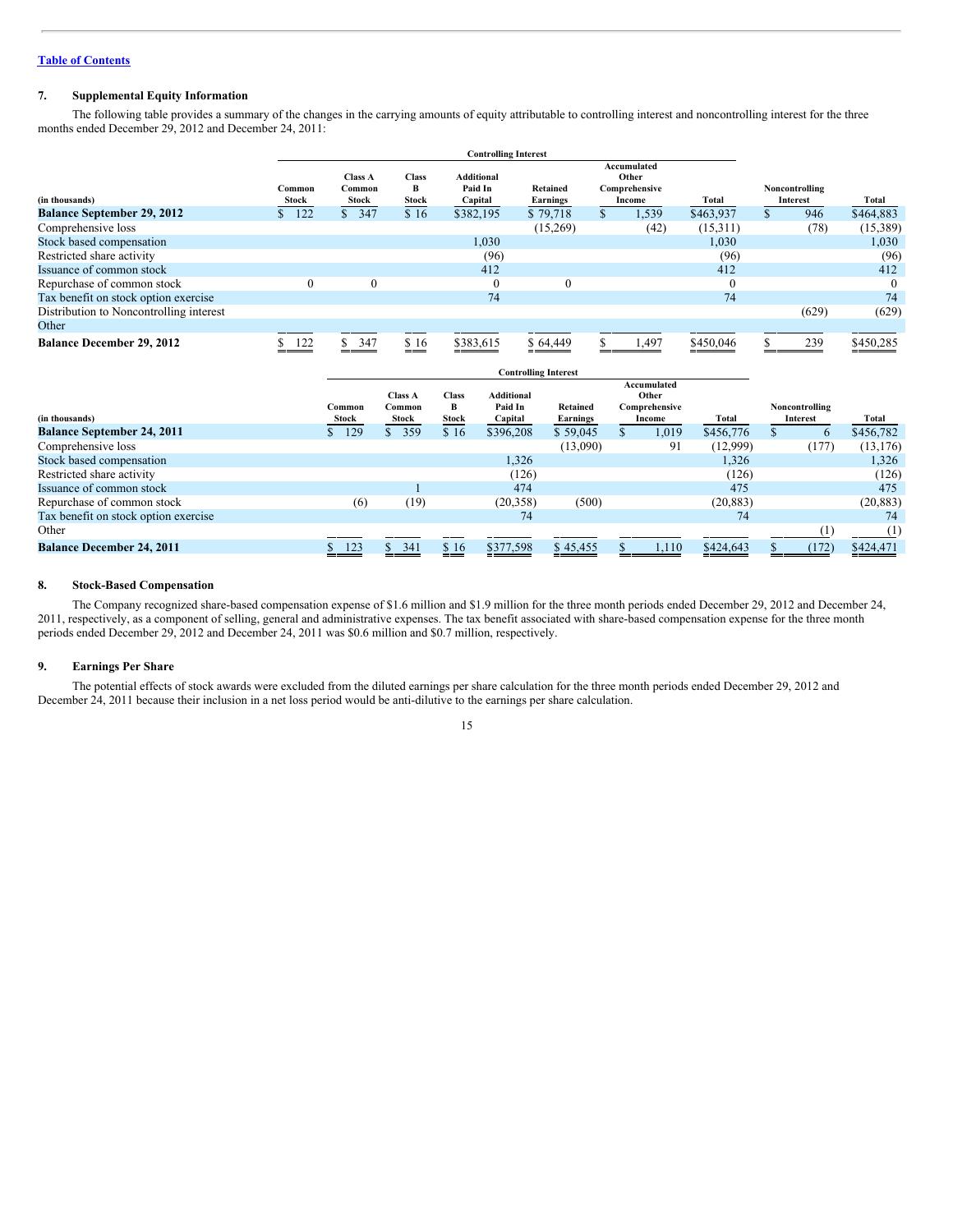## **10. Segment Information**

Management has determined that the Company has two operating segments which are also reportable segments based on the level at which the Chief Operating Decision Maker reviews the results of operations to make decisions regarding performance assessment and resource allocation. These operating segments are Pet segment and Garden segment and are presented in the table below (in thousands).

|                                                       | <b>Three Months Ended</b> |                          |
|-------------------------------------------------------|---------------------------|--------------------------|
|                                                       | December 29.              | December 24,             |
|                                                       | 2012                      | 2011                     |
| Net sales:                                            |                           |                          |
| Pet segment                                           | 195,180<br>S              | 199,282                  |
| Garden segment                                        | 97,317                    | 102,784                  |
| Total net sales                                       | \$<br>292,497             | $\frac{1}{2}$<br>302,066 |
| Income (loss) from operations:                        |                           |                          |
| Pet segment                                           | 10,173                    | 9,689                    |
| Garden segment                                        | (8,536)                   | (11,085)                 |
| Corporate                                             | (14, 731)                 | (9,884)                  |
| Total loss from operations                            | (13,094)                  | (11,280)                 |
| Interest expense—net                                  | (10,250)                  | (9,519)                  |
| Other expense                                         | (981)                     | (114)                    |
| Income tax benefit                                    | (8,978)                   | (7,646)                  |
| Loss including noncontrolling interest                | (15, 347)                 | (13,267)                 |
| Net loss attributable to noncontrolling interest      | (78)                      | (177)                    |
| Net loss attributable to Central Garden & Pet Company | \$<br>(15,269)            | \$<br>(13,090)           |
| Depreciation and amortization:                        |                           |                          |
| Pet segment                                           | 3,695                     | 3,586                    |
| Garden segment                                        | 1,656                     | 1,548                    |
| Corporate                                             | 2,665                     | 2,310                    |
| Total depreciation and amortization                   | \$<br>8,016               | $\frac{1}{2}$<br>7,444   |
|                                                       | December 29,              | September 29,            |
| Assets:                                               | 2012                      | 2012                     |
|                                                       | 419,537                   |                          |
| Pet segment<br>Garden segment                         | 362,770                   | 411,059<br>341,716       |
| Corporate                                             | 363,765                   |                          |
|                                                       |                           | 396,772                  |
| <b>Total</b> assets                                   | \$1,146,072               | \$1,149,547              |
| Goodwill (included in corporate assets above):        |                           |                          |
| Pet segment                                           | 202,514<br>\$             | 202,514                  |
| Garden segment                                        | 7,709                     | 7,709                    |
| Total goodwill                                        | \$<br>210,223             | 210,223<br>\$            |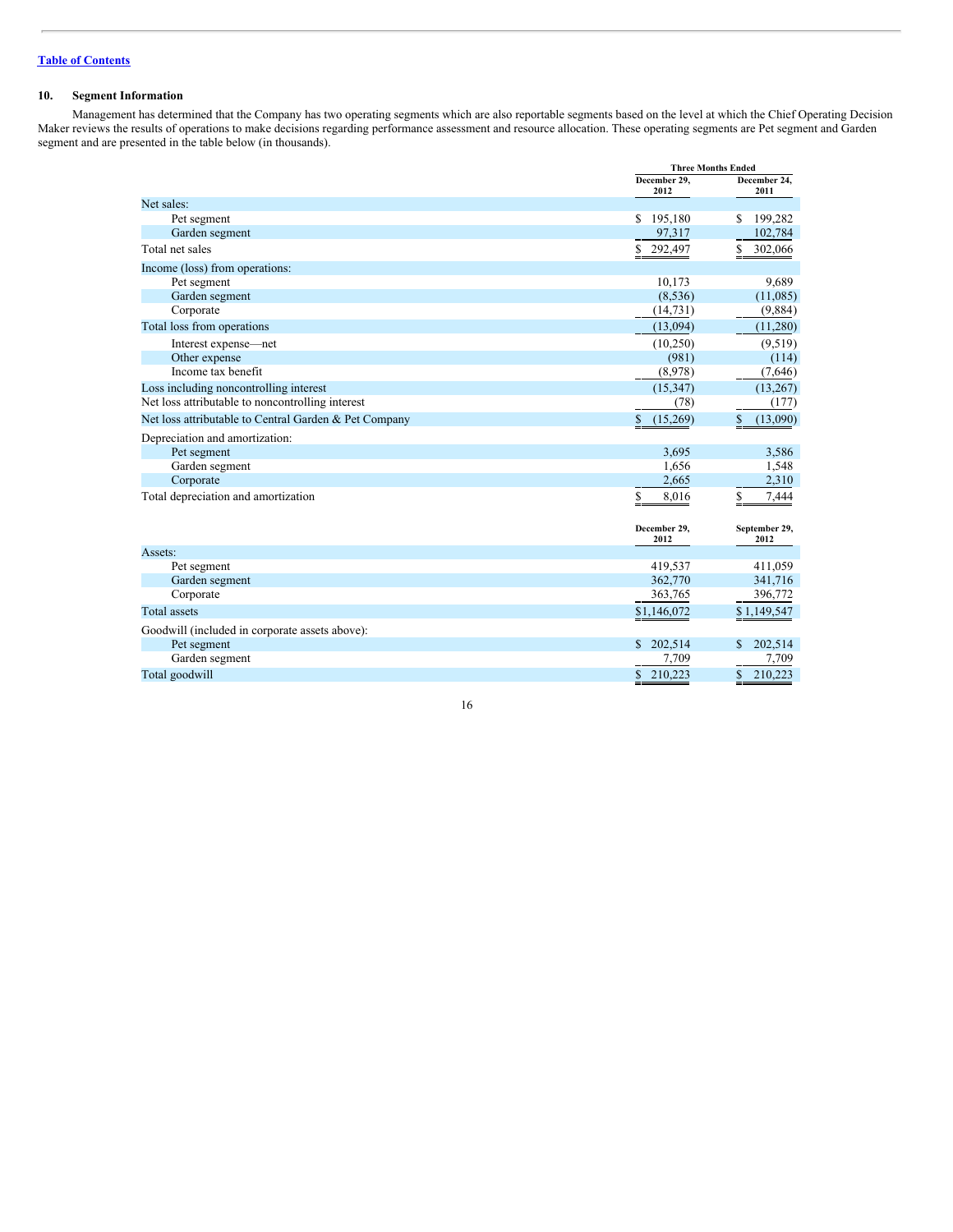#### **11. Consolidating Condensed Financial Information of Guarantor Subsidiaries**

Certain 100% wholly-owned subsidiaries of the Company (as listed below, collectively the "Guarantor Subsidiaries") have guaranteed fully and unconditionally, on a joint and several basis, the obligation to pay principal and interest on the Company's \$450 million 8.25% Senior Subordinated Notes (the "Notes") due March 1, 2018. Certain subsidiaries and operating divisions are not guarantors of the Notes and have been included in the financial results of the Parent in the information below. These Non-Guarantor entities are not material to the Parent. Those subsidiaries that are guarantors and co-obligors of the Notes are as follows:

Farnam Companies, Inc. Four Paws Products Ltd. Gulfstream Home & Garden, Inc. Kaytee Products, Inc. Matson, LLC New England Pottery, LLC Pennington Seed, Inc. (including Gro Tec, Inc. and All-Glass Aquarium Co., Inc.) Pets International, Ltd. T.F.H. Publications, Inc. Wellmark International (including B2E Corporation and B2E Biotech LLC)

During the fourth quarter of fiscal 2012, the Company merged certain subsidiaries into the Parent. In the first three quarters of fiscal 2012, the following were included as Guarantor Subsidiaries because they were separate legal entities at that time:

Grant Laboratories, Inc. Interpet USA, LLC Matthews Redwood & Nursery Supply, Inc.

Fiscal 2013 financial results reflect these entities as part of the Parent. Fiscal 2012 financial results presented herein have been restated to reflect the current Guarantor Subsidiaries.

In lieu of providing separate audited financial statements for the Guarantor Subsidiaries, the Company has included the accompanying consolidating condensed financial statements based on the Company's understanding of the Securities and Exchange Commission's interpretation and application of Rule 3-10 of the Securities and Exchange Commission's Regulation S-X.

|                                                                                                                      |                               |           |  | <b>CONSOLIDATING CONDENSED STATEMENT OF OPERATIONS</b><br>Three Months Ended December 29, 2012 |              |           |  |              |  |
|----------------------------------------------------------------------------------------------------------------------|-------------------------------|-----------|--|------------------------------------------------------------------------------------------------|--------------|-----------|--|--------------|--|
|                                                                                                                      | (in thousands)<br>(unaudited) |           |  |                                                                                                |              |           |  |              |  |
|                                                                                                                      | Parent                        |           |  | Guarantor<br>Subsidiaries                                                                      | Eliminations |           |  | Consolidated |  |
| Net sales                                                                                                            |                               | 96,003    |  | 209,045                                                                                        |              | (12, 551) |  | 292,497      |  |
| Cost of products sold and occupancy                                                                                  |                               | 74,843    |  | 153,246                                                                                        |              | (12, 551) |  | 215,538      |  |
| Gross profit                                                                                                         |                               | 21,160    |  | 55,799                                                                                         |              | $\Omega$  |  | 76,959       |  |
| Selling, general and administrative expenses                                                                         |                               | 28,519    |  | 61,534                                                                                         |              |           |  | 90,053       |  |
| Loss from operations                                                                                                 |                               | (7,359)   |  | (5,735)                                                                                        |              |           |  | (13,094)     |  |
| $Interest - net$                                                                                                     |                               | (10,299)  |  | 49                                                                                             |              |           |  | (10,250)     |  |
| Other income (loss)                                                                                                  |                               | 248       |  | (1,229)                                                                                        |              |           |  | (981)        |  |
| Loss before income taxes                                                                                             |                               | (17, 410) |  | (6,915)                                                                                        |              |           |  | (24, 325)    |  |
| Income tax benefit                                                                                                   |                               | (6,383)   |  | (2, 595)                                                                                       |              |           |  | (8,978)      |  |
| Loss including noncontrolling interest                                                                               |                               | (11, 027) |  | (4,320)                                                                                        |              |           |  | (15,347)     |  |
| Loss attributable to noncontrolling interest                                                                         |                               | (78)      |  |                                                                                                |              | $\theta$  |  | (78)         |  |
| Loss attributable to Central Garden & Pet Company before equity in<br>undistributed income of guarantor subsidiaries |                               | (10, 949) |  | (4,320)                                                                                        |              |           |  | (15,269)     |  |
| Equity in undistributed income of guarantor subsidiaries                                                             |                               | (4,320)   |  |                                                                                                |              | 4,320     |  |              |  |
| Net loss attributable to Central Garden & Pet Co.                                                                    |                               | (15,269)  |  | (4,320)                                                                                        |              | 4,320     |  | (15,269)     |  |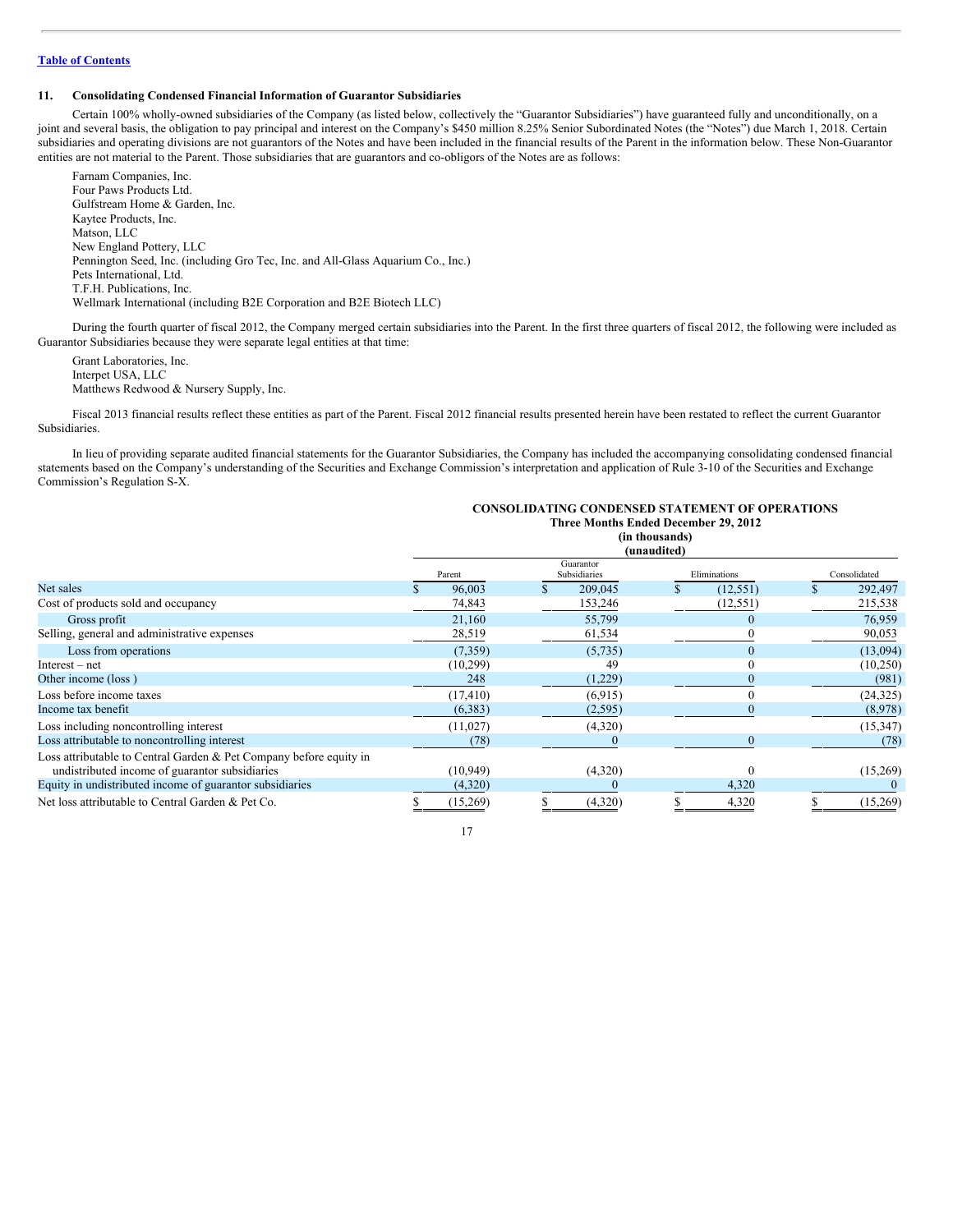## **CONSOLIDATING CONDENSED STATEMENT OF OPERATIONS Three Months Ended December 24, 2011 (in thousands)**

|                                                                 |          |                                  | (unaudited) |              |  |              |
|-----------------------------------------------------------------|----------|----------------------------------|-------------|--------------|--|--------------|
|                                                                 | Parent   | Guarantor<br><b>Subsidiaries</b> |             | Eliminations |  | Consolidated |
| Net sales                                                       | 101,913  | 214,424                          |             | (14,271)     |  | 302,066      |
| Cost of products sold and occupancy                             | 78,735   | 156,864                          |             | (14,271)     |  | 221,328      |
| Gross profit                                                    | 23,178   | 57,560                           |             |              |  | 80,738       |
| Selling, general and administrative expenses                    | 29,201   | 62,817                           |             |              |  | 92,018       |
| Loss from operations                                            | (6,023)  | (5,257)                          |             |              |  | (11,280)     |
| $Interest - net$                                                | (9,602)  | 83                               |             |              |  | (9,519)      |
| Other income (loss)                                             | 709      | (823)                            |             |              |  | (114)        |
| Loss before income taxes                                        | (14,916) | (5,997)                          |             |              |  | (20,913)     |
| Income tax benefit                                              | (5, 444) | (2,202)                          |             |              |  | (7,646)      |
| Loss including noncontrolling interest                          | (9, 472) | (3,795)                          |             |              |  | (13,267)     |
| Loss attributable to noncontrolling interest                    | (177)    |                                  |             | $\Omega$     |  | (177)        |
| Loss attributable to Central Garden & Pet Company before equity |          |                                  |             |              |  |              |
| in undistributed income of guarantor subsidiaries               | (9,295)  | (3,795)                          |             |              |  | (13,090)     |
| Equity in undistributed income of guarantor subsidiaries        | (3,795)  |                                  |             | 3,795        |  |              |
| Net loss attributable to Central Garden & Pet Co.               | (13,090) | (3,795)                          |             | 3,795        |  | (13,090)     |

## **CONSOLIDATING CONDENSED STATEMENTS OF COMPREHENSIVE INCOME Three Months Ended December 29, 2012**

|                                                                    |  | (in thousands)<br>(unaudited) |  |                           |  |              |  |              |  |  |
|--------------------------------------------------------------------|--|-------------------------------|--|---------------------------|--|--------------|--|--------------|--|--|
|                                                                    |  | Parent                        |  | Guarantor<br>Subsidiaries |  | Eliminations |  | Consolidated |  |  |
| Net loss                                                           |  | (11,027)                      |  | (4,320)                   |  |              |  | (15,347)     |  |  |
| Other comprehensive loss:                                          |  |                               |  |                           |  |              |  |              |  |  |
| Foreign currency translation                                       |  | (42)                          |  |                           |  |              |  | (42)         |  |  |
| Total comprehensive loss                                           |  | (11,069)                      |  | (4,320)                   |  | -0           |  | (15,389)     |  |  |
| Comprehensive loss attributable to                                 |  |                               |  |                           |  |              |  |              |  |  |
| noncontrolling interests                                           |  | (78)                          |  |                           |  |              |  | (78)         |  |  |
| Comprehensive loss attributable to Central<br>Garden & Pet Company |  | (10, 991)                     |  | (4,320)                   |  |              |  | (15,311)     |  |  |

## **CONSOLIDATING CONDENSED STATEMENTS OF COMPREHENSIVE INCOME**

**Three Months Ended December 24, 2011**

| (in thousands) |  |
|----------------|--|
|----------------|--|

|                                                                    | (unaudited)    |  |                           |  |              |              |           |  |  |
|--------------------------------------------------------------------|----------------|--|---------------------------|--|--------------|--------------|-----------|--|--|
|                                                                    | Parent         |  | Guarantor<br>Subsidiaries |  | Eliminations | Consolidated |           |  |  |
| Net loss                                                           | (9, 472)       |  | (3,795)                   |  |              |              | (13,267)  |  |  |
| Other comprehensive income:                                        |                |  |                           |  |              |              |           |  |  |
| Foreign currency translation                                       | Q <sub>1</sub> |  |                           |  |              |              | 91        |  |  |
| Total comprehensive loss                                           | (9,381)        |  | (3,795)                   |  |              |              | (13, 176) |  |  |
| Comprehensive loss attributable to                                 |                |  |                           |  |              |              |           |  |  |
| noncontrolling interests                                           | (177)          |  |                           |  |              |              | (177)     |  |  |
| Comprehensive loss attributable to Central<br>Garden & Pet Company | (9,204)        |  | (3,795)                   |  |              |              | (12,999)  |  |  |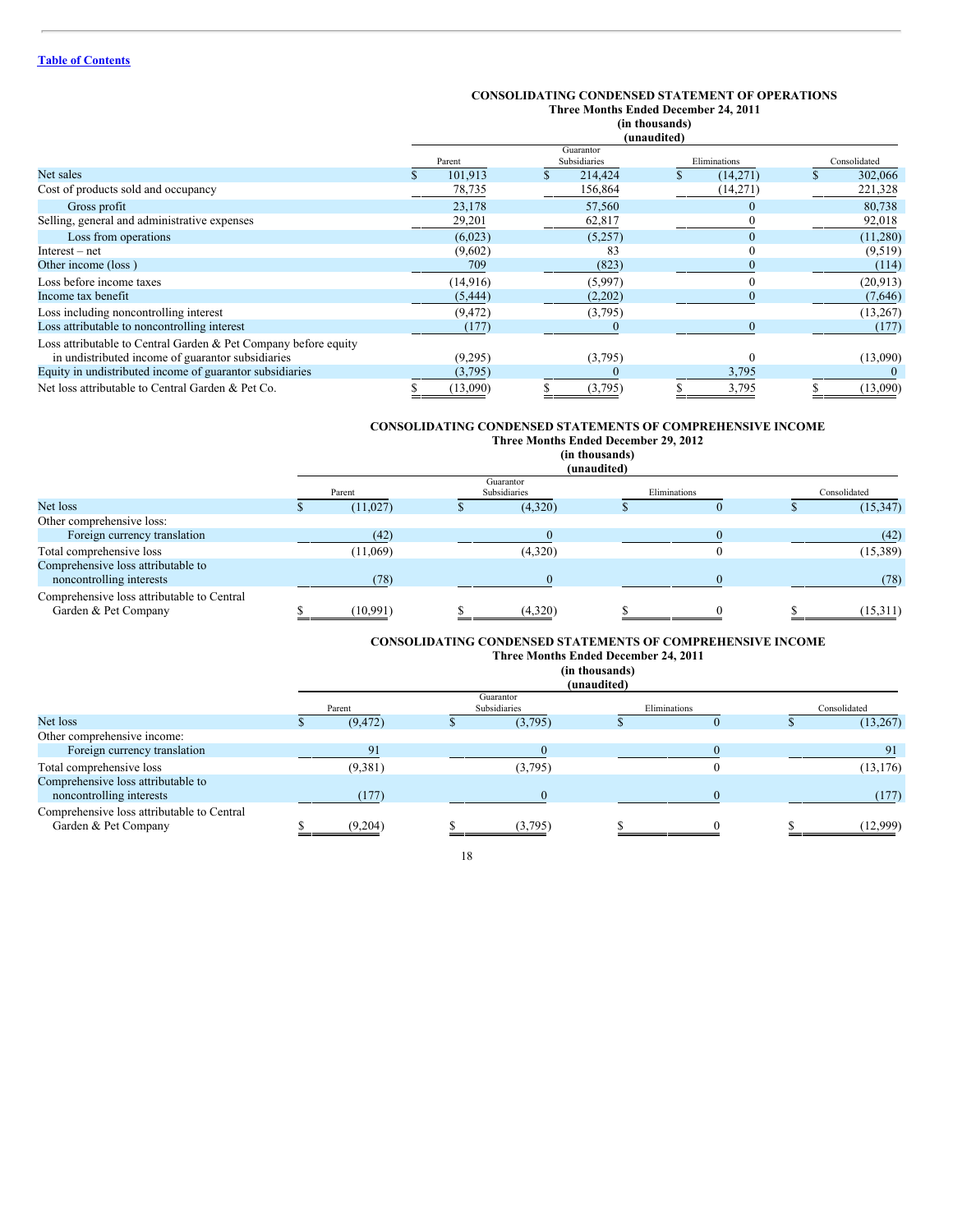|                                                               |              |                                  | CONSOLIDA I ING CONDENSED BALANCE SHEE I<br><b>December 29, 2012</b><br>(in thousands)<br>(unaudited) |               |
|---------------------------------------------------------------|--------------|----------------------------------|-------------------------------------------------------------------------------------------------------|---------------|
|                                                               | Parent       | Guarantor<br><b>Subsidiaries</b> | <b>Eliminations</b>                                                                                   | Consolidated  |
| <b>ASSETS</b>                                                 |              |                                  |                                                                                                       |               |
| Cash and cash equivalents                                     | 7,925<br>S   | S<br>4,666                       | \$<br>$\mathbf{0}$                                                                                    | 12,591<br>S   |
| Short term investments                                        | 17,820       | $\Omega$                         | $\theta$                                                                                              | 17,820        |
| Accounts receivable, net                                      | 44,084       | 112,486                          | (5,803)                                                                                               | 150,767       |
| Inventories                                                   | 129,785      | 267,940                          | $\bf{0}$                                                                                              | 397,725       |
| Prepaid expenses and other assets                             | 38,498       | 28,131                           |                                                                                                       | 66,629        |
| Total current assets                                          | 238,112      | 413,223                          | (5,803)                                                                                               | 645,532       |
| Land, buildings, improvements and equipment, net              | 82,899       | 109,587                          |                                                                                                       | 192,486       |
| Goodwill                                                      |              | 210,223                          | $\mathbf{0}$                                                                                          | 210,223       |
| Investment in guarantors                                      | 666,645      | $\Omega$                         | (666, 645)                                                                                            | $\Omega$      |
| Deferred income taxes and other assets                        | 54,445       | 43,386                           | $\theta$                                                                                              | 97,831        |
| Total                                                         | 1,042,101    | 776,419<br>S                     | (672, 448)<br>S.                                                                                      | 1,146,072     |
| <b>LIABILITIES AND EQUITY</b>                                 |              |                                  |                                                                                                       |               |
| Accounts payable                                              | 65,042<br>S. | 71,245<br>S.                     | (5,803)<br>\$                                                                                         | \$<br>130,484 |
| Accrued expenses and other current liabilities                | 47,186       | 36,703                           | $\Omega$                                                                                              | 83,889        |
| Total current liabilities                                     | 112,228      | 107,948                          | (5,803)                                                                                               | 214,373       |
| Long-term debt                                                | 450,374      | 72                               |                                                                                                       | 450,446       |
| Other long-term obligations                                   | 29,214       | 1,754                            |                                                                                                       | 30,968        |
| Shareholders' equity attributable to Central Garden & Pet Co. | 450,046      | 666,645                          | (666, 645)                                                                                            | 450,046       |
| Noncontrolling interest                                       | 239          |                                  |                                                                                                       | 239           |
| Total equity                                                  | 450,285      | 666,645                          | (666, 645)                                                                                            | 450,285       |
| Total                                                         | 1,042,101    | 776,419<br>=                     | (672, 448)                                                                                            | 1,146,072     |

# **CONSOLIDATING CONDENSED BALANCE SHEET**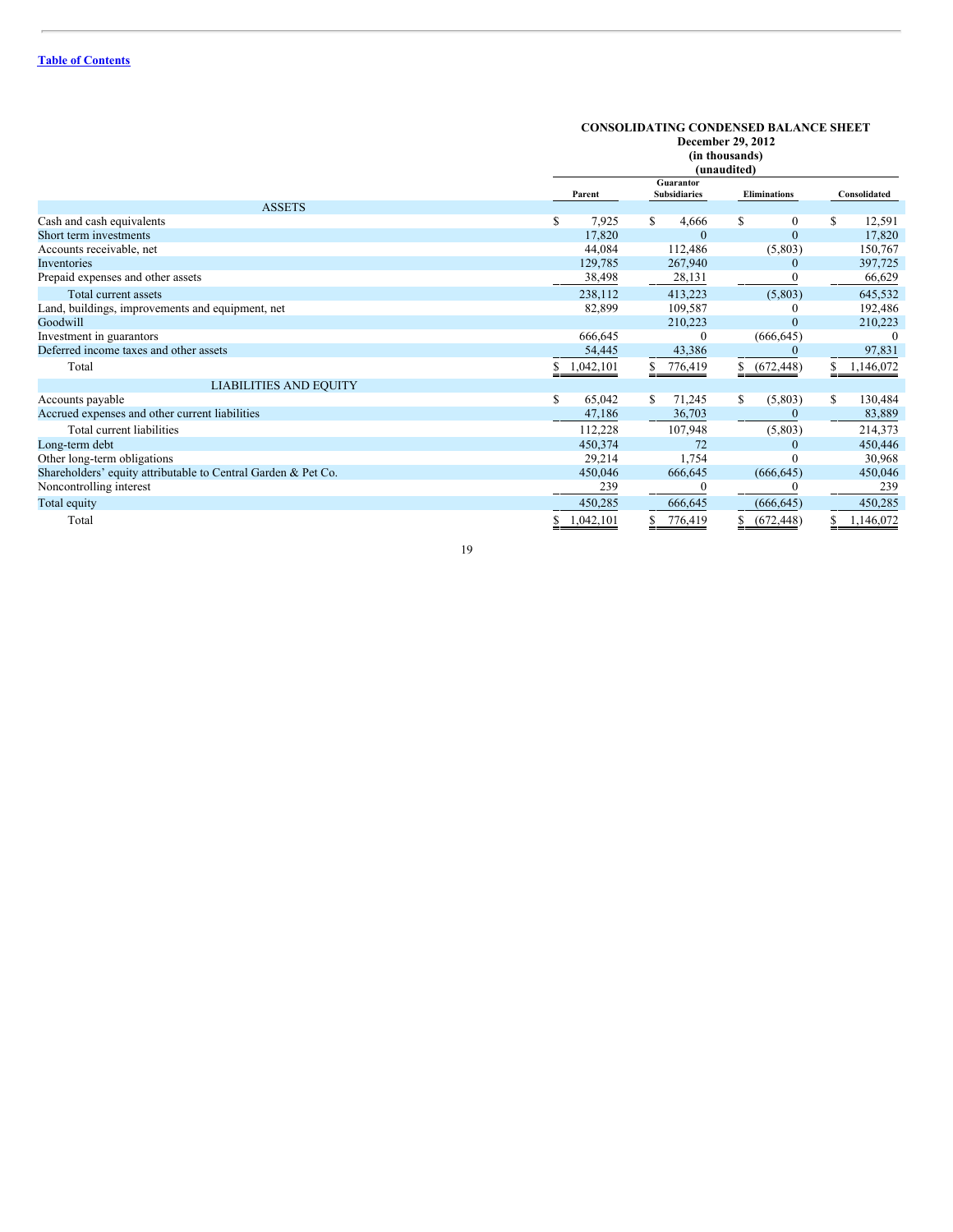#### **CONSOLIDATING CONDENSED BALANCE SHEET September 29, 2012**

|                                                           |           |           |    | $\cup$ epicimosis $\frac{1}{2}$ , $\frac{1}{2}$ or $\frac{1}{2}$ | (in thousands) |                     |    |              |
|-----------------------------------------------------------|-----------|-----------|----|------------------------------------------------------------------|----------------|---------------------|----|--------------|
|                                                           | Guarantor |           |    |                                                                  |                |                     |    |              |
|                                                           |           | Parent    |    | <b>Subsidiaries</b>                                              |                | <b>Eliminations</b> |    | Consolidated |
| <b>ASSETS</b>                                             |           |           |    |                                                                  |                |                     |    |              |
| Cash and cash equivalents                                 | S         | 44,662    | \$ | 3,813                                                            | \$             | $\theta$            | S. | 48,475       |
| Short term investments                                    |           | 22,705    |    | $\Omega$                                                         |                | $\theta$            |    | 22,705       |
| Accounts receivable, net                                  |           | 48,339    |    | 159,328                                                          |                | (5,245)             |    | 202,422      |
| Inventories                                               |           | 97,017    |    | 233,015                                                          |                | $\Omega$            |    | 330,032      |
| Prepaid expenses and other assets                         |           | 25,242    |    | 22,907                                                           |                | 0                   |    | 48,149       |
| Total current assets                                      |           | 237,965   |    | 419,063                                                          |                | (5,245)             |    | 651,783      |
| Land, buildings, improvements and equipment, net          |           | 81,727    |    | 109,436                                                          |                | 0                   |    | 191,163      |
| Goodwill                                                  |           |           |    | 210,223                                                          |                | $\theta$            |    | 210,223      |
| Investment in guarantors                                  |           | 654,362   |    | $\Omega$                                                         |                | (654, 362)          |    | $\theta$     |
| Other assets                                              |           | 54,910    |    | 41,468                                                           |                | 0                   |    | 96,378       |
| Total                                                     |           | 1,028,964 | S. | 780,190                                                          |                | \$ (659,607)        | S. | 1,149,547    |
| <b>LIABILITIES AND EQUITY</b>                             |           |           |    |                                                                  |                |                     |    |              |
| Accounts payable                                          | S.        | 49,894    | \$ | 82,013                                                           | \$             | (5,245)             | S  | 126,662      |
| Accrued expenses and other liabilities                    |           | 38,673    |    | 41,149                                                           |                | 0                   |    | 79,822       |
| Total current liabilities                                 |           | 88,567    |    | 123,162                                                          |                | (5,245)             |    | 206,484      |
| Long-term debt                                            |           | 449,387   |    | 96                                                               |                | $\Omega$            |    | 449,483      |
| Other long-term obligations                               |           | 26,127    |    | 2,570                                                            |                |                     |    | 28,697       |
| Shareholders' equity attributable to Central Garden & Pet |           | 463,937   |    | 654,362                                                          |                | (654, 362)          |    | 463,937      |
| Noncontrolling interest                                   |           | 946       |    |                                                                  |                |                     |    | 946          |
| Total equity                                              |           | 464,883   |    | 654,362                                                          |                | (654, 362)          |    | 464,883      |
| Total                                                     |           | 1,028,964 |    | 780,190                                                          |                | (659, 607)          |    | 1,149,547    |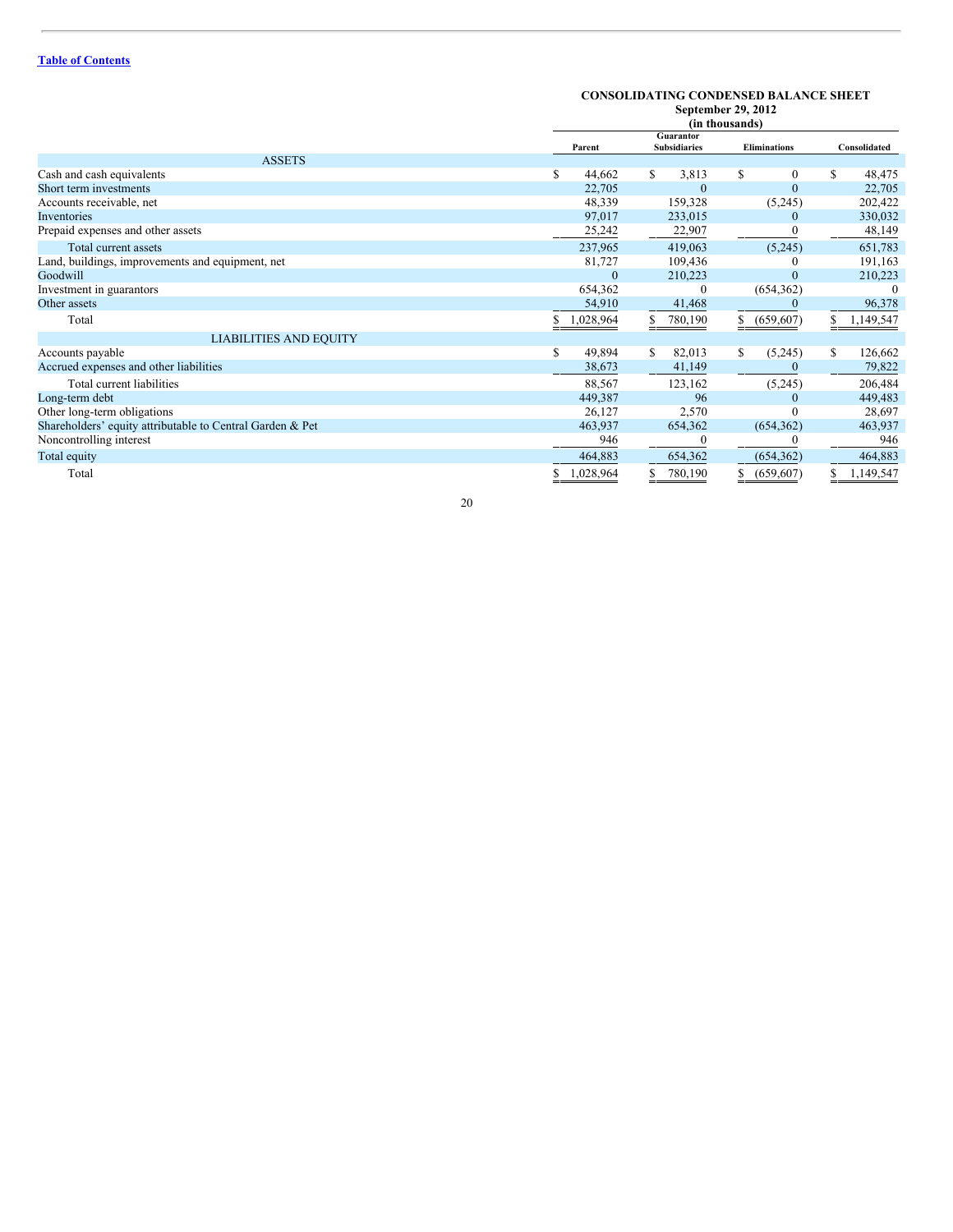# **CONSOLIDATING CONDENSED BALANCE SHEET**

**December 24, 2011**

|                                                           |               | (in thousands)<br>(unaudited) |                     |                 |  |
|-----------------------------------------------------------|---------------|-------------------------------|---------------------|-----------------|--|
|                                                           |               | Guarantor                     |                     |                 |  |
|                                                           | Parent        | <b>Subsidiaries</b>           | <b>Eliminations</b> | Consolidated    |  |
| <b>ASSETS</b>                                             |               |                               |                     |                 |  |
| Cash and cash equivalents                                 | 7,730<br>\$   | \$<br>2,559                   | S<br>$\mathbf{0}$   | \$<br>10,289    |  |
| Short term investments                                    | 17,820        | $\Omega$                      | $\mathbf{0}$        | 17,820          |  |
| Accounts receivable, net                                  | 45,519        | 98,548                        | (4, 813)            | 139,254         |  |
| Inventories                                               | 124,538       | 241,205                       | $\overline{0}$      | 365,743         |  |
| Prepaid expenses and other assets                         | 35,823        | 26,791                        | 0                   | 62,614          |  |
| Total current assets                                      | 231,430       | 369,103                       | (4, 813)            | 595,720         |  |
| Land, buildings, improvements and equipment, net          | 75,071        | 105,330                       |                     | 180,401         |  |
| Goodwill                                                  | $\mathbf{0}$  | 210,223                       | $\mathbf{0}$        | 210,223         |  |
| Investment in guarantors                                  | 633,623       | 0                             | (633, 623)          |                 |  |
| Other assets                                              | 43,770        | 58,155                        |                     | 101,925         |  |
| Total                                                     | 983,894<br>D. | 742,811<br>S.                 | (638, 436)<br>S.    | 1,088,269<br>\$ |  |
| <b>LIABILITIES AND EQUITY</b>                             |               |                               |                     |                 |  |
| Accounts payable                                          | \$<br>45,011  | \$<br>81,811                  | \$<br>(4, 813)      | \$<br>122,009   |  |
| Accrued expenses and other liabilities                    | 41,605        | 25,585                        |                     | 67,190          |  |
| Total current liabilities                                 | 86,616        | 107,396                       | (4, 813)            | 189,199         |  |
| Long-term debt                                            | 460,226       | 120                           | $\overline{0}$      | 460,346         |  |
| Other long-term obligations                               | 12,581        | 1,672                         | $\Omega$            | 14,253          |  |
| Shareholders' equity attributable to Central Garden & Pet | 424,643       | 633,623                       | (633, 623)          | 424,643         |  |
| Noncontrolling interest                                   | (172)         | $\theta$                      |                     | (172)           |  |
| Total equity                                              | 424,471       | 633,623                       | (633, 623)          | 424,471         |  |

Total \$ 983,894 \$ 742,811 \$ (638,436) \$ 1,088,269

#### **CONSOLIDATING CONDENSED STATEMENT OF CASH FLOWS Three Months Ended December 29, 2012 ( in thousands) (unaudited)**

|                                                      |           |                                  | (unauuncu) |                     |              |
|------------------------------------------------------|-----------|----------------------------------|------------|---------------------|--------------|
|                                                      | Parent    | Guarantor<br><b>Subsidiaries</b> |            | <b>Eliminations</b> | Consolidated |
| Net cash provided (used) by operating activities     | (25, 358) | (7,003)                          |            | 4,320               | (28,041)     |
| Additions to property and equipment                  | (4, 142)  | (3,883)                          |            |                     | (8,025)      |
| Proceeds from short term investments                 | 4,885     |                                  |            |                     | 4,885        |
| Payment to acquire companies                         |           | (4, 835)                         |            |                     | (4,835)      |
| Investment in guarantor subsidiaries                 | (12, 283) | 16,603                           |            | (4,320)             |              |
| Net cash provided (used) by investing activities     | (11, 540) | 7,885                            |            | (4,320)             | (7, 975)     |
| Repayments of long-term debt                         | (55)      | (29)                             |            |                     | (84)         |
| Borrowings under revolving line of credit            | 4,000     |                                  |            |                     | 4,000        |
| Repayments under revolving line of credit            | (3,000)   |                                  |            |                     | (3,000)      |
| Repurchase of common stock                           | (327)     |                                  |            |                     | (327)        |
| Proceeds from issuance of common stock               | 97        |                                  |            |                     | 97           |
| Distribution to minority interest                    | (629)     |                                  |            |                     | (629)        |
| Excess tax benefits from stock-based awards          | 74        |                                  |            |                     |              |
| Net cash provided (used) by financing activities     | 160       | (29)                             |            |                     | 131          |
| Effect of exchange rate changes on cash              |           |                                  |            |                     |              |
| Net increase (decrease) in cash and cash equivalents | (36, 737) | 853                              |            |                     | (35,884)     |
| Cash and cash equivalents at beginning of period     | 44,662    | 3,813                            |            |                     | 48,475       |
| Cash and cash equivalents at end of period           | 7,925     | 4,666                            |            |                     | 12,591       |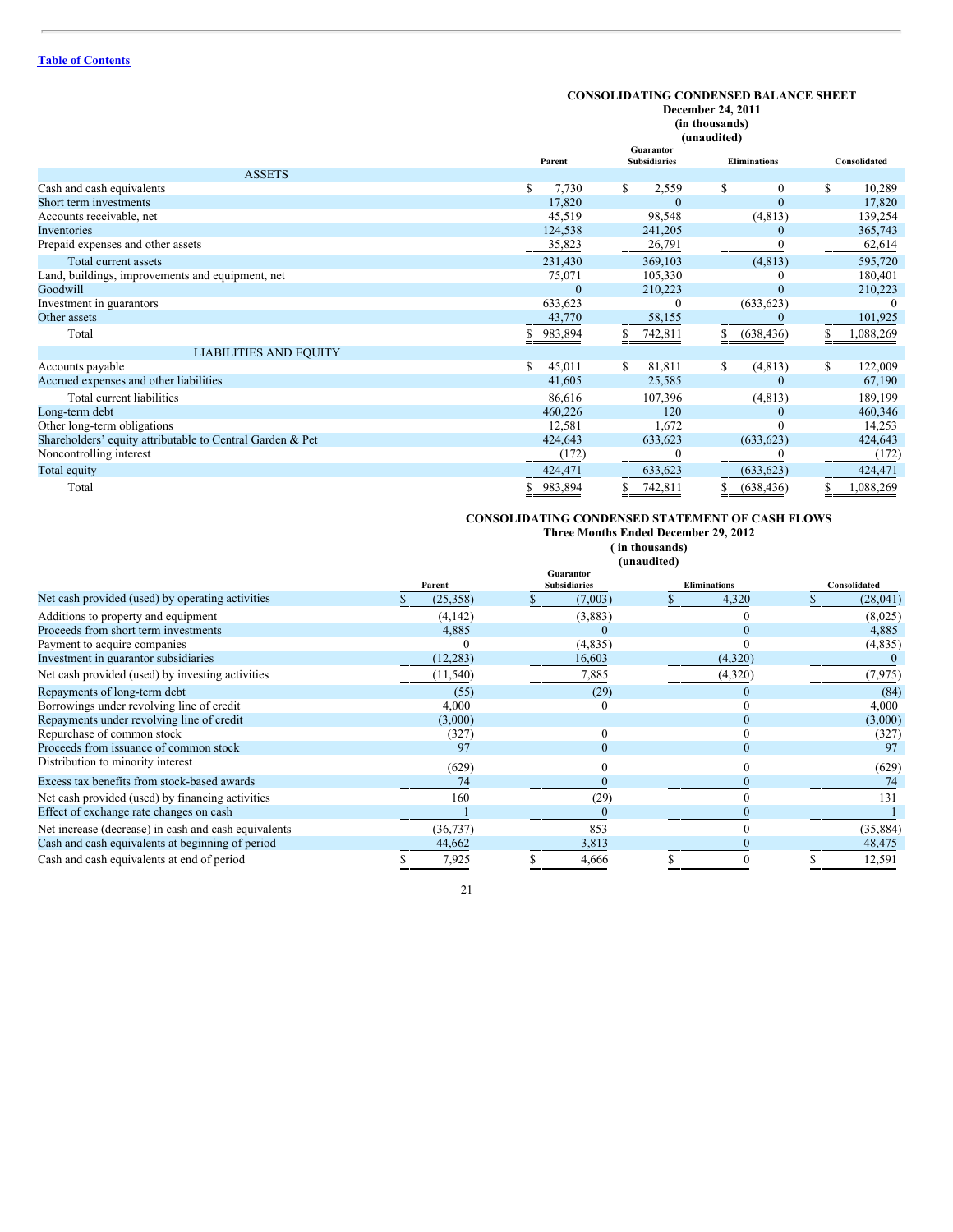#### **CONSOLIDATING CONDENSED STATEMENT OF CASH FLOWS Three Months Ended December 24, 2011 ( in thousands) (unaudited)**

|                                                      |           | Guarantor    |              |              |
|------------------------------------------------------|-----------|--------------|--------------|--------------|
|                                                      | Parent    | Subsidiaries | Eliminations | Consolidated |
| Net cash provided (used) by operating activities     | (16, 257) | 15,941       | 3,795        | 3,479        |
| Additions to property and equipment                  | (4,665)   | (4,520)      |              | (9,185)      |
| Investment in guarantor subsidiaries                 | 14,003    | (10,208)     | (3,795)      |              |
| Net cash provided (used) by investing activities     | 9,338     | (14, 728)    | (3,795)      | (9,185)      |
| Repayments of long-term debt                         | (59)      | (32)         |              | (91)         |
| Borrowings under revolving line of credit            | 117,000   |              |              | 117,000      |
| Repayments under revolving line of credit            | (92,000)  | $\Omega$     |              | (92,000)     |
| Repurchase of common stock                           | (21,266)  |              |              | (21,266)     |
| Proceeds from issuance of common stock               | 192       |              |              | 192          |
| Excess tax benefits from stock-based awards          |           |              |              |              |
| Net cash used by financing activities                | 3,941     | (32)         |              | 3,909        |
| Effect of exchange rate changes on cash              |           | (20)         |              | 55           |
| Net increase (decrease) in cash and cash equivalents | (2,903)   | 1.161        |              | (1,742)      |
| Cash and cash equivalents at beginning of period     | 10,633    | 1,398        |              | 12,031       |
| Cash and cash equivalents at end of period           | 7,730     | 2,559        |              | 10,289       |

## **12. Contingencies**

The Company may from time to time become involved in certain legal proceedings in the ordinary course of business. Currently, the Company is not a party to any legal proceedings that management believes would have a material effect on the Company's financial position or results of operations.

The Company has experienced, and may in the future experience, issues with products that may lead to product liability, recalls, withdrawls, replacements of products, or regulatory actions by governmental authorities. Currently, the Company has not experienced any product liability, recalls, withdrawls or replacements of products that management believes would have a material adverse effect on the Company's financial position or results of operation.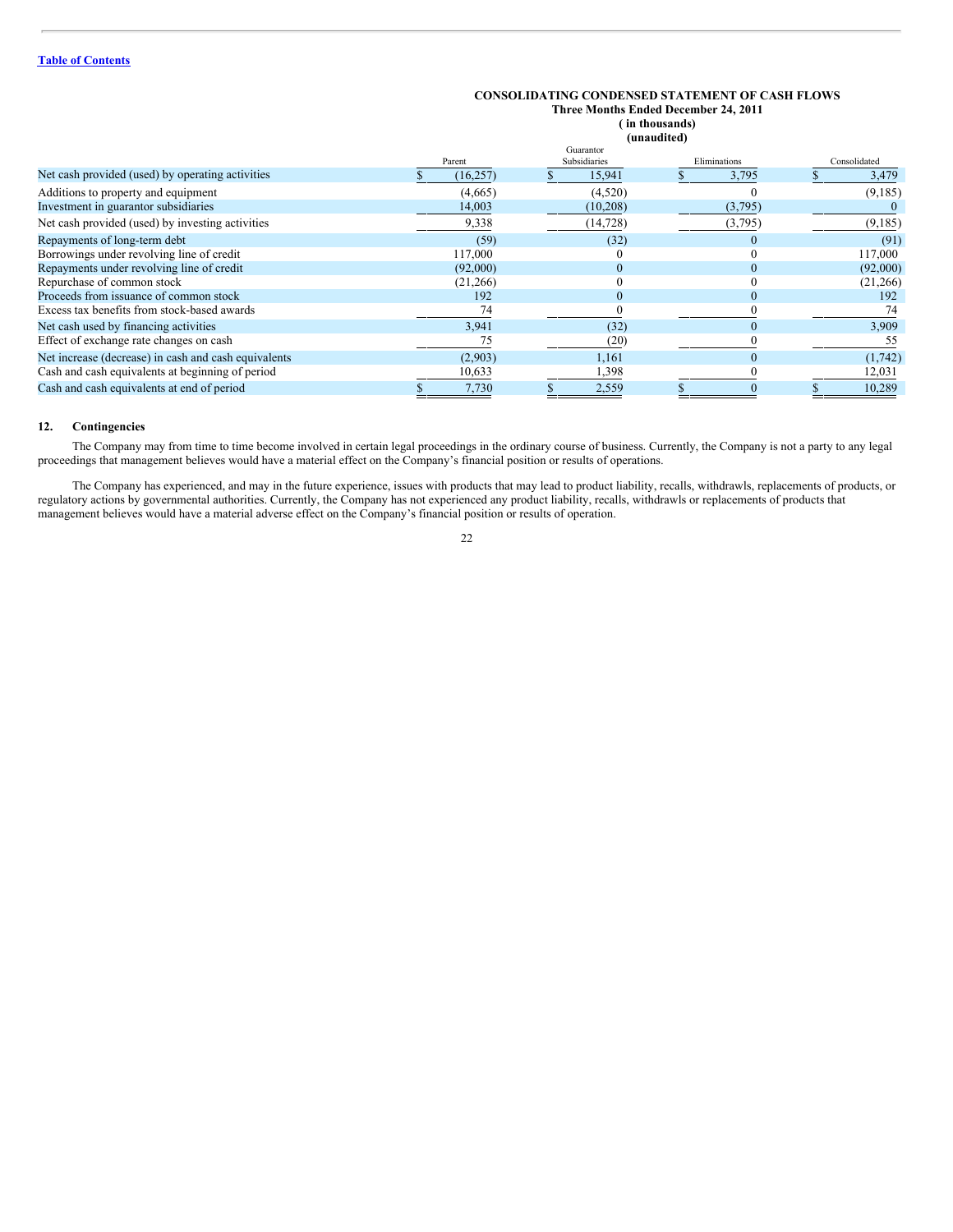## <span id="page-22-0"></span>**Item 2. Management's Discussion and Analysis of Financial Condition and Results of Operations**

#### **Our Company**

Central Garden & Pet Company ("Central") is a leading innovator, marketer and producer of quality branded products. We are one of the largest suppliers in the pet and lawn and garden supplies industries in the United States. The total pet food and supplies industry is estimated to be approximately \$30 billion in annual retail sales. We estimate the annual retail sales of the pet supplies and super premium pet food markets in the categories in which we participate to be approximately \$15 billion. The total lawn and garden industry in the United States, which includes equipment, supplies and services, is estimated to be approximately \$21 billion in annual retail sales. We estimate the annual retail sales of the lawn and garden supplies markets in the categories in which we participate to be approximately \$6 billion. In addition, we participate in the pottery and seasonal décor markets.

Our pet supplies products include products for dogs and cats, including edible bones, premium healthy edible and non-edible chews, super premium dog and cat food and treats, toys, pet carriers, grooming supplies and other accessories; products for birds, small animals and specialty pets, including food, cages and habitats, toys, chews and related accessories; animal and household health and insect control products; products for fish, reptiles and other aquarium-based pets, including aquariums, furniture and lighting fixtures, pumps, filters, water conditioners, food and supplements, and information and knowledge resources; and products for horses and livestock. These products are sold under a number of brand names including Adams™, Altosid, Aqueon®, Avoderm®, BioSpot®, Coralife®, Farnam®, Four Paws®, Interpet, Kaytee®, Kent Marine®, Nylabone®, Oceanic Systems®, Pet Select®, Pre-Strike®, Pinnacle®, Super Pet®, TFH<sup>TM</sup>, Zilla® and Zodiac®.

Our lawn and garden supplies products include proprietary and non-proprietary grass seed; wild bird feed, bird feeders, bird houses and other birding accessories; weed, grass, ant and other herbicide, insecticide and pesticide products; and decorative outdoor lifestyle and lighting products including pottery, trellises and other wood products and holiday lighting. These products are sold under a number of brand names including AMDRO®, GKI/Bethlehem Lighting®, Grant's®, Ironite®, Lilly Miller®, Matthews Four Seasons<sup>TM</sup>, New England Pottery®, Norcal Pottery®, Pennington®, Over-N-Out®, Sevin®, Smart Seed® and The Rebels®.

In fiscal 2012, our consolidated net sales were \$1.7 billion, of which our Pet segment, or Pet, accounted for approximately \$931 million and our lawn and Garden segment, or Garden, accounted for approximately \$769 million. In fiscal 2012, our income from operations was \$74 million, of which the Pet segment accounted for \$88 million and the Garden segment accounted for \$40 million, before corporate expenses and eliminations of \$54 million. Fiscal 2013 will include one less week as compared to fiscal 2012. See Note 10 to our consolidated financial statements for financial information about our two operating segments.

We were incorporated in Delaware in June 1992 as the successor to a California corporation that was formed in 1955. Our executive offices are located at 1340 Treat Boulevard, Suite 600, Walnut Creek, California 94597, and our telephone number is (925) 948-4000. Our website is www.central.com. The information on our website is not incorporated by reference in this annual report.

#### **Recent Developments**

*Fiscal 2013 First Quarter Financial Performance:*

- Our net sales decreased \$9.6 million, or 3.2%, to \$292.5 million.
- Generally, we incur a net loss in the first quarter of our fiscal year due to the seaonality of our garden segment. Our net loss in the first quarter of fiscal 2013 was \$15.3 million, or \$0.32 per share, compared to \$13.1 million, or \$0.27 per share, in the first quarter of fiscal 2012.
- Gross margin decreased 40 basis points to 26.3%.
- Selling, general & administrative expenses increased as a percentage of net sales to 30.8% from 30.5% in the prior year quarter.

*New Chief Executive Of icer Announced*– John R. Ranelli has been named President and Chief Executive Officer, effective at the Company's annual shareholder meeting to be held on February 11, 2013. Mr. Ranelli has been a member of the Board of Directors and a member of the Board's audit committee since 2010. He will remain on Central's Board. William E. Brown, Central's Chairman and Chief Executive Officer, will continue as Chairman.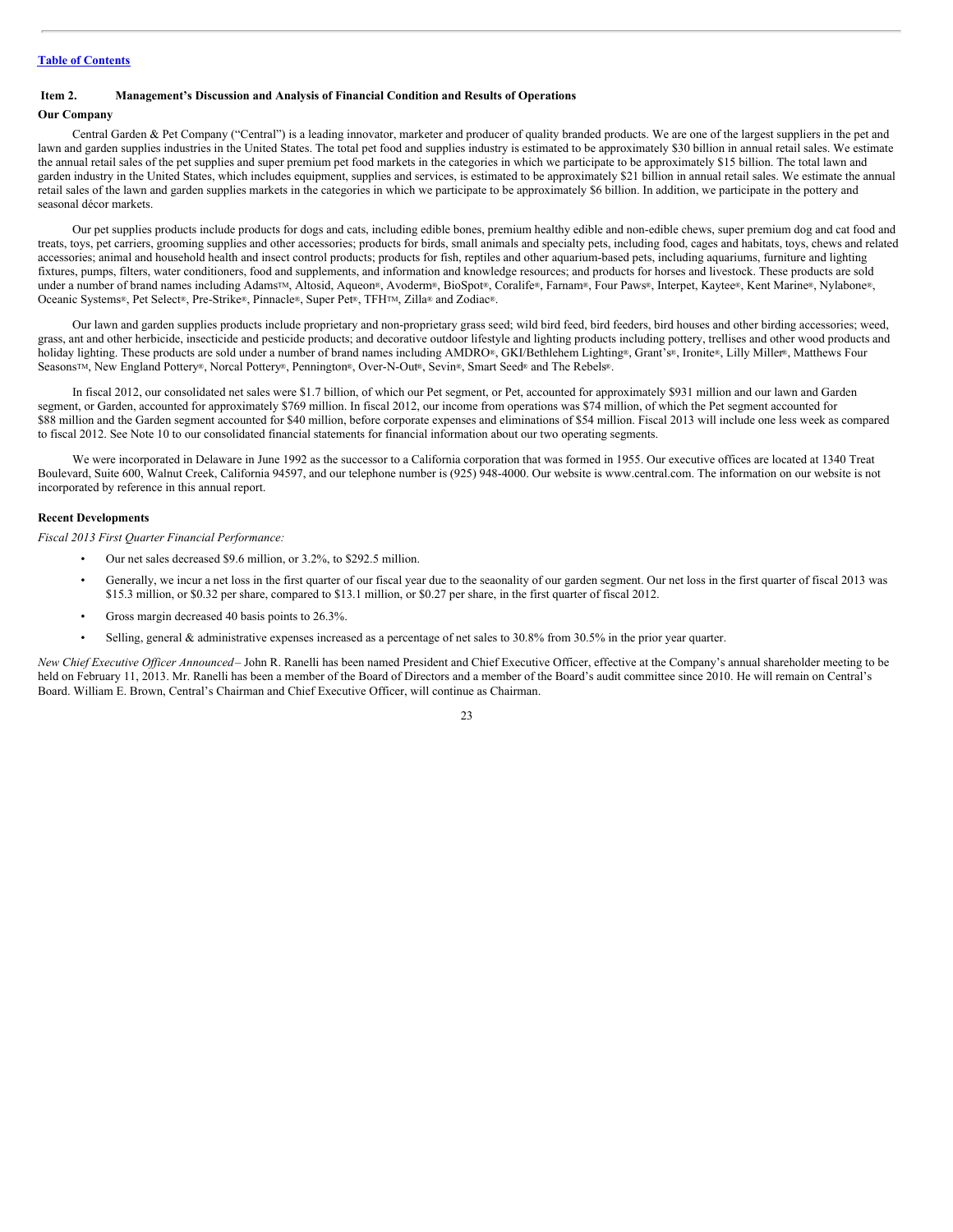#### **Results of Operations**

## **Three Months Ended December 29, 2012 Compared with Three Months Ended December 24, 2011**

## *Net Sales*

Net sales for the three months ended December 29, 2012 decreased \$9.6 million, or 3.2%, to \$292.5 million from \$302.1 million for the three months ended December 24, 2011. Our branded product sales decreased \$7.0 million and sales of other manufacturers' products decreased \$2.6 million.

Pet segment net sales decreased \$4.1 million, or 2.1%, to \$195.2 million for the three months ended December 29, 2012 from \$199.3 million for the three months ended December 24, 2011. Pet branded product sales decreased \$2.4 million, due primarily to a sales decrease in our dog and cat category, and sales of other manufacturers' products decreased \$1.7 million. These decreases were primarily volume driven.

Garden segment net sales decreased \$5.5 million, or 5.4%, to \$97.3 million for the three months ended December 29, 2012 from \$102.8 million for the three months ended December 24, 2011. Garden branded product sales decreased \$4.6 million and sales of other manufacturers' products decreased \$0.9 million. The sales decrease in our garden branded products was due primarily to a \$4.4 million decrease in revenues, primarily winter seasonal products, and increased sales returns, of other garden supply products.

#### *Gross Profit*

Gross profit for the three months ended December 29, 2012 decreased \$3.8 million, or 4.7%, to \$77.0 million from \$80.7 million for the three months ended December 24, 2011. Gross margin declined from 26.7% for the three months ended December 24, 2011 to 26.3% for the three months ended December 29, 2012. Gross profit and gross margin decreased in both segments.

Gross margin in the pet segment was impacted primarily by the sales decrease and margin decrease in our dog and cat category which was impacted to some extent by Super Storm Sandy. Both gross profit and gross margin decreased in the Garden segment. Seasonal décor products were impacted by both increased sales returns and expenses and by reduced sales of our winter seasonal products.

#### *Selling, General and Administrative Expenses*

Selling, general and administrative expenses decreased \$1.9 million, or 2.1%, to \$90.1 million for the three months ended December 29, 2012 from \$92.0 million for the three months ended December 24, 2011. As a percentage of net sales, selling, general and administrative expenses increased to 30.8% for the three months ended December 29, 2012, compared to 30.5% in the comparable prior year quarter. Selling and delivery expense decreased \$1.0 million, or 2.1%, to \$47.3 million for the three months ended December 29, 2012 from \$48.3 million for the three months ended December 24, 2011. The decrease was due primarily to decreased advertising and marketing program expense related to timing, which we expect to incur during the second quarter of fiscal 2013. Warehouse and administrative expense decreased \$0.9 million, or 2.1%, to \$42.8 million for the quarter ended December 29, 2012 from \$43.7 million in the quarter ended December 24, 2011 due primarily to a decrease in payroll related costs within our operating segments, partially offset by increased payroll related and insurance program costs at corporate.

### *Net Interest Expense*

Net interest expense for the three months ended December 29, 2012 increased \$0.7 million, or 7.4%, to \$10.2 million from \$9.5 million for the three months ended December 24, 2011. Interest expense increased due primarily to a higher average interest rate in the quarter ended December 29, 2012. In February 2012, we issued an additional \$50 million aggregate principal amount of 8.25% senior subordinated notes due 2018 at a price of 98.501% of the principal amount of the notes and used the proceeds to pay down our revolving credit facility. The notes are part of a series of 8.25% senior subordinated notes due 2018 issued by the Company on March 8, 2010. Our average borrowing rate for the current quarter increased to 8.7% compared to 8.2% for the prior year quarter.

Debt outstanding on December 29, 2012 was \$450.8 million compared to \$460.7 million as of December 24, 2011.

#### *Other Expense*

Other expense increased \$0.9 million to \$1.0 million for the quarter ended December 29, 2012, from \$0.1 million for the quarter ended December 24, 2011. The increase was due primarily to realized and unrealized losses from derivative contracts used to economically hedge anticipated commodity purchases for use in our products.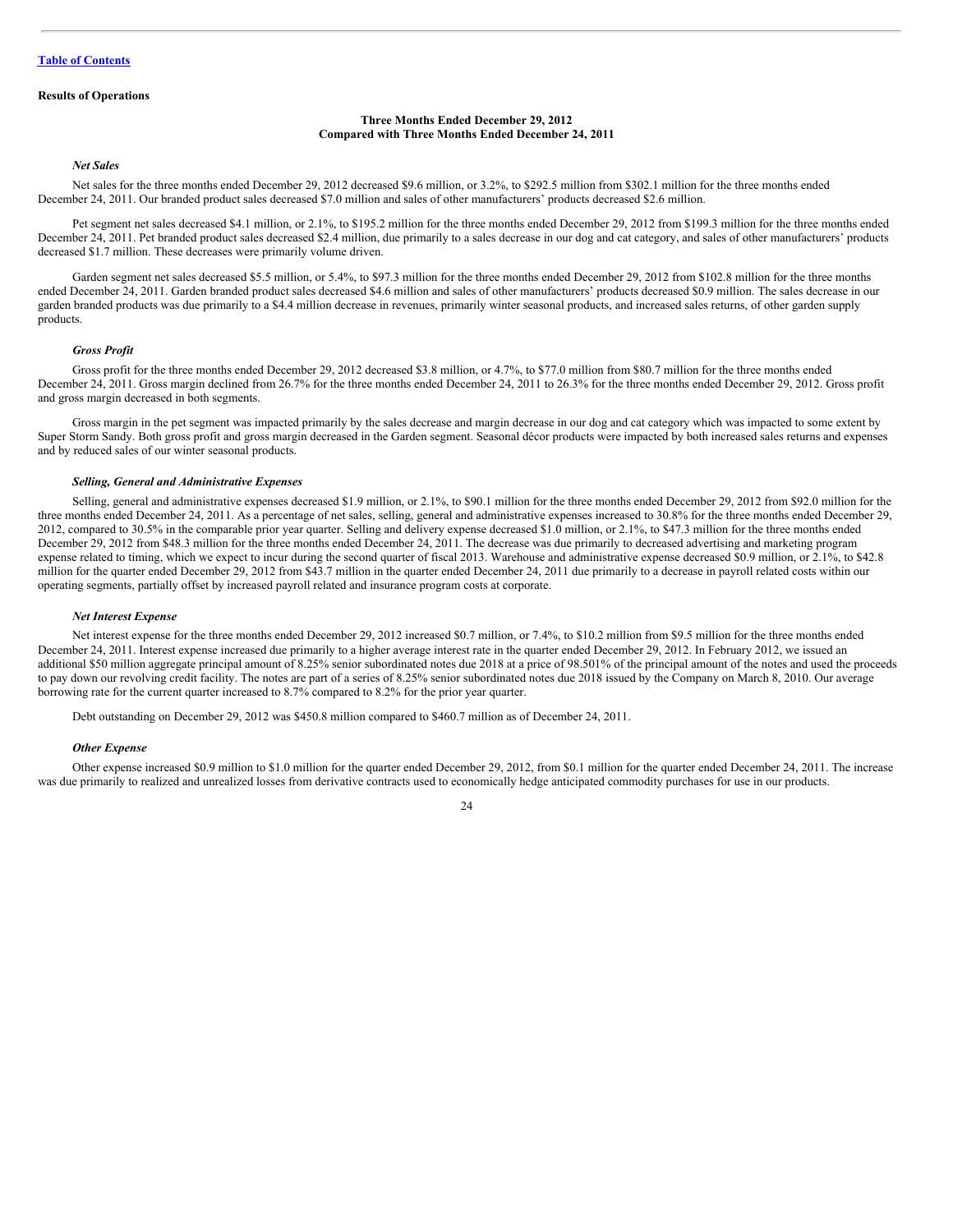#### *Income Taxes*

Our effective income tax rate was 36.9% for the quarter ended December 29, 2012 and 36.6% for the quarter ended December 24, 2011. The income tax rate increase was due primarily to less available tax credits for use for the quarter ended December 29, 2012. We expect our effective income tax rate for fiscal 2013 to be similar to the fiscal 2012 rate.

#### **Inflation**

Our revenues and margins are dependent on various economic factors, including rates of inflation, energy costs, consumer attitudes toward discretionary spending, currency fluctuations, and other macro-economic factors which may impact levels of consumer spending. Historically, in certain fiscal periods, we have been adversely impacted by rising input costs related to domestic inflation, particularly relating to grain and seed prices, fuel prices and the ingredients used in our garden fertilizer and chemicals. Rising costs have made it difficult for us to increase prices to our retail customers at a pace sufficient to enable us to maintain margins.

In fiscal 2010, 2011 and 2012, our business was negatively impacted by low consumer confidence, as well as other macro-economic factors. In fiscal 2012, commodity costs continued to increase. We continue to monitor commodity prices in order to take action to mitigate the impact of increasing raw material costs.

#### **Weather and Seasonality**

Our sales of lawn and garden products are influenced by weather and climate conditions in the different markets we serve. Additionally, our garden segment's business is highly seasonal. In fiscal 2012, approximately 66% of our garden segment's net sales and 59% of our total net sales occurred during our second and third fiscal quarters. Substantially all of our garden segment's operating income is typically generated in this period, which has historically offset the operating loss incurred during the first fiscal quarter of the year.

#### **Liquidity and Capital Resources**

We have financed our growth through a combination of internally generated funds, bank borrowings, supplier credit and sales of equity and debt securities to the public.

Our business is seasonal and our working capital requirements and capital resources have tracked closely to this seasonal pattern. During the first fiscal quarter, accounts receivable reach their lowest level while inventory, accounts payable and short-term borrowings begin to increase. During the second fiscal quarter, receivables, accounts payable and short-term borrowings increase, reflecting the build-up of inventory and related payables in anticipation of the peak lawn and garden selling season. During the third fiscal quarter, inventory levels remain relatively constant while accounts receivable peak and short-term borrowings start to decline as cash collections are received during the peak selling season. During the fourth fiscal quarter, inventory levels are at their lowest, and accounts receivable and payables are substantially reduced through conversion of receivables to cash.

We service two broad markets: pet supplies and lawn and garden supplies. Our pet supplies businesses involve products that have a year round selling cycle with a slight degree of seasonality. As a result, it is not necessary to maintain large quantities of inventory to meet peak demands. On the other hand, our lawn and garden businesses are highly seasonal with approximately 66% of our garden segment's net sales occurring during the second and third fiscal quarters. This seasonality requires them to ship large quantities of their product well ahead of the peak consumer buying periods. To encourage retailers and distributors to stock large quantities of inventory, industry practice has been for manufacturers to give extended credit terms and/or promotional discounts.

Net cash used in operating activities increased \$31.5 million, from \$3.5 million of cash provided by operating activities for the three months ended December 24, 2011, to \$28.0 million of cash used in operating activities for the three months ended December 29, 2012. The increase in cash used in operating activities was due primarily to increases in our working capital accounts, specifically inventory. Inventory balances increased over the prior year as we built safety stock in anticipation of warehouse consolidations, as well as the launch of new product innovations in our garden business during the upcoming garden season.

Net cash used in investing activities decreased \$1.2 million, from \$9.2 million for the three months ended December 24, 2011 to \$8.0 million during the three months ended December 29, 2012. The decrease in cash used in investing activities was due primarily to decreases in capital expenditures in the current year relating to the conversion of our legacy systems to an enterprise-wide information technology platform. During the three months ended December 29, 2012, we received proceeds from the maturity of short term investments, which were offset by payments made related to the acquisition of FourStar Microbial Products, LLC (Four Star Microbial). In December 2012, the Company acquired the remaining majority interest in FourStar Microbial for approximately \$4.8 million in cash with possible contingent future performance-based payments. The Company has not yet finalized its allocation of the purchase price to the fair value of the net assets acquired. The operating results of FourStar Microbial had no impact on the consolidated financial statements and the purchase price paid is included in other assets on the condensed consolidated balance sheets. While the acquisition is not expected to have a material impact on the Company's 2013 financial results, it will enhance its capability to service professional providers of mosquito abatement.

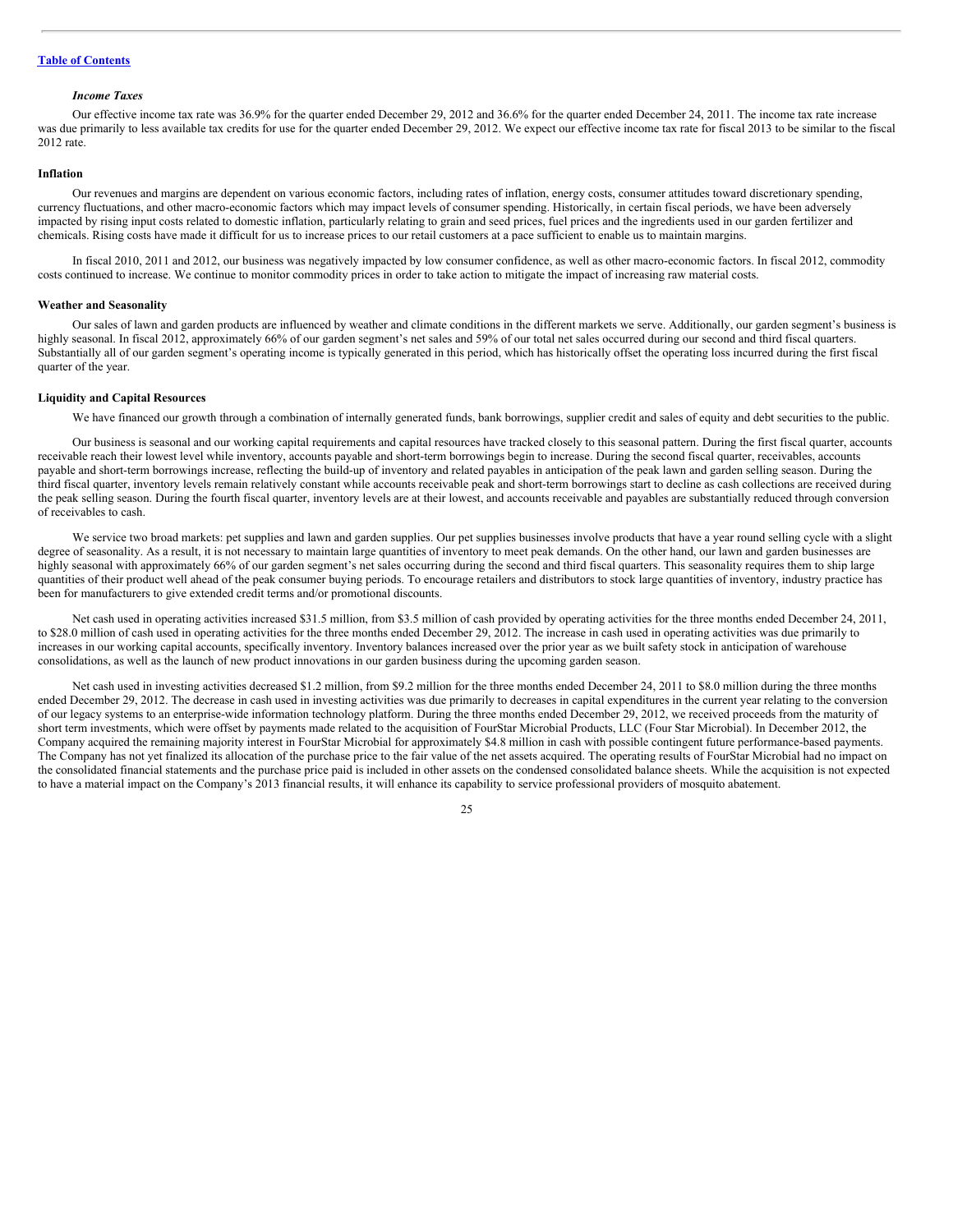Net cash provided by financing activities decreased \$3.8 million, from \$3.9 million of cash provided by financing activities for the three months ended December 24, 2011, to \$0.1 million of cash provided by financing activities for the three months ended December 29, 2012. The decrease in cash provided was due to lower net borrowings under our revolving credit facility during the three months ended December 29, 2012 as compared to the three months ended December 24, 2011. The higher net borrowings during the three months ended December 24, 2011 were partially offset by \$20.9 million of share repurchases. There were no repurchases made during the quarter ended December 29, 2012.

We expect that our principal sources of funds will be cash generated from our operations and, if necessary, borrowings under our \$375 million revolving credit facility. Based on our anticipated cash needs, availability under our revolving credit facility and the scheduled maturity of our debt, we believe that our sources of liquidity should be adequate to meet our working capital, capital spending and other cash needs for at least the next 12 months. However, we cannot assure you that these sources will continue to provide us with sufficient liquidity and, should we require it, that we will be able to obtain financing on terms satisfactory to us, or at all.

We believe that cash flows from operating activities, funds available under our revolving credit facility, and arrangements with suppliers will be adequate to fund our presently anticipated working capital requirements for the foreseeable future. We anticipate that our capital expenditures will not exceed \$40 million during fiscal 2013, which are related primarily to replacements and upgrades to plant and equipment and investment in our implementation of a scalable enterprise-wide information technology platform. We are investing in this information technology platform to improve existing operations, support future growth and enable us to take advantage of new applications and technologies. We have invested approximately \$78.5 million from fiscal 2005 through fiscal 2012 in this initiative and plan to invest up to an additional \$11.0 million in fiscal 2013 for planned implementations. Capital expenditures for 2013 and beyond will depend upon the pace of conversion of those remaining legacy systems. This initiative, when complete, will combine our numerous information systems into one enterprise system and create a common business model and common data, which should create greater efficiency and effectiveness.

As part of our growth strategy, we have acquired a number of companies in the past, and we anticipate that we will continue to evaluate potential acquisition candidates in the future. If one or more potential acquisition opportunities, including those that would be material, become available in the near future, we may require additional external capital. In addition, such acquisitions would subject us to the general risks associated with acquiring companies, particularly if the acquisitions are relatively large.

#### *Stock Repurchases*

During the three months ended December 29, 2012, we did not repurchase any shares of stock. During the third quarter of fiscal 2011, our Board of Directors authorized a new \$100 million share repurchase program, under which approximately \$52 million is available for repurchases in fiscal 2013 and thereafter.

#### *Senior Credit Facility*

On June 8, 2011, we amended our \$275 million, five-year senior secured revolving credit facility (the "Credit Facility") included in our Amended and Restated Credit Agreement (the "Credit Agreement"). Under the modified terms, the Credit Facility has a borrowing capacity of \$375 million, an increase of \$100 million, and a maturity date of June 2016. The Credit Facility bears lower interest rates and commitment fees and requires less interest coverage. We continue to have the option to increase the size of the Credit Facility by an additional \$200 million of incremental term loans and/or revolving loans should we exercise our option and one or more lenders are willing to make such increased amounts available to us. There was \$1.0 million outstanding as of December 29, 2012 under the Credit Facility. There were no letters of credit outstanding under the Credit Facility as of December 29, 2012. There were other letters of credit of \$13.2 million outstanding as of December 29, 2012. As of December 29, 2012, there were \$374.0 million of unused commitments under the Credit Facility or, after giving effect to the financial covenants in the Credit Agreement, \$219.7 million of available unused commitments.

Interest on the amended Credit Facility is based, at our option, on a rate equal to the Alternate Base Rate (ABR), which is the greatest of the prime rate, the Federal Funds rate plus 1/2 of 1% or one month LIBOR plus 1%, plus a margin, which fluctuates from 0.75% to 1.75% or LIBOR plus a margin, which fluctuates from 1.75% to 2.75% and commitment fees that range from 0.30% to 0.50%, determined quarterly based on consolidated total debt to consolidated EBITDA for the most recent trailing 12month period. As of December 29, 2012, the applicable interest rate on the Credit Facility related to alternate base rate borrowings was 5.0%, and the applicable interest rate related to LIBOR rate borrowings was 3.0%.

The Credit Facility is guaranteed by our material subsidiaries and is secured by our assets, excluding real property but including substantially all of the capital stock of our subsidiaries. The Credit Agreement contains certain financial and other covenants which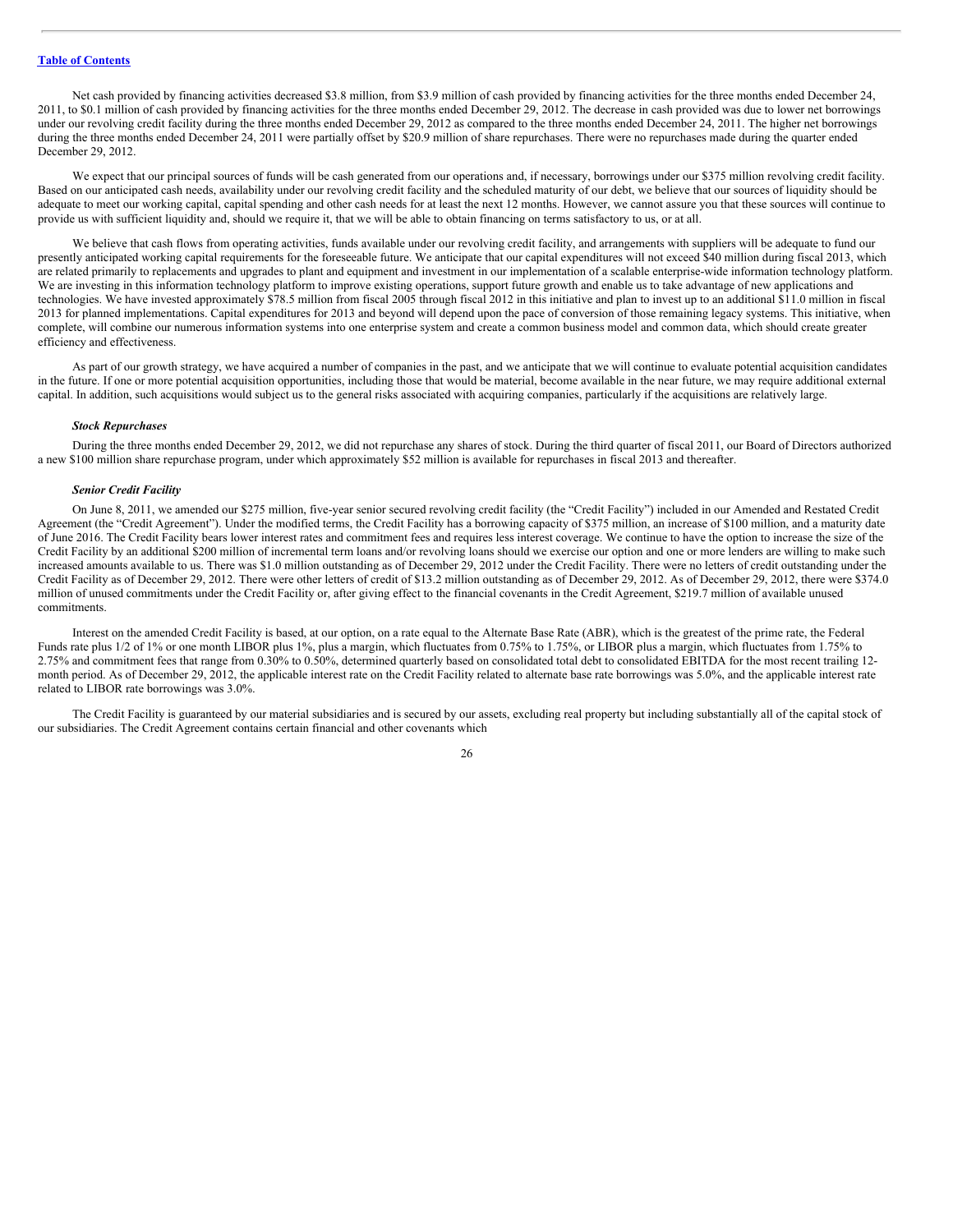require us to maintain minimum levels of interest coverage and maximum levels of senior debt to EBITDA and that restrict our ability to repurchase our stock, make investments in or acquisitions of other businesses and pay dividends above certain levels over the life of the Credit Facility. Under the terms of our Credit Facility, we may make restricted payments, including cash dividends and stock repurchases, in an aggregate amount initially not to exceed \$200 million over the life of the Credit Facility, subject to qualifications and baskets as defined in the Credit Agreement. As of December 29, 2012, our Total Leverage Ratio, as defined in the Credit Agreement, was 4.1 to 1.0, and our Senior Secured Leverage Ratio, as defined in the Credit Agreement with a maximum of 2.0 to 1.0, was 0.02 to 1.0. Our minimum Interest Coverage Ratio was reduced to 2.50 times, from 2.75 times as part of the modification of the Credit Facility. As of Dectember 29, 2012, our Interest Coverage ratio was 2.8 times. Apart from the covenants limiting restricted payments and capital expenditures, the Credit Facility does not restrict the use of retained earnings or net income. We were in compliance with all financial covenants as of December 29, 2012.

#### *Senior Subordinated Notes*

On March 8, 2010, we issued \$400 million aggregate principal amount of 8.25% senior subordinated notes due March 1, 2018 (the "2018 Notes").

On February 13, 2012, we issued an additional \$50 million aggregate principal amount of our 2018 Notes at a price of 98.501%, plus accrued interest from September 1, 2011, in a private placement. We used the net proceeds from the offering to pay a portion of the outstanding balance under our Credit Facility.

The estimated fair value of our \$450 million of 2018 Notes as of December 29, 2012 was approximately \$481.5 million. The estimated fair value is based on quoted market prices for these notes.

The 2018 Notes require semiannual interest payments, which commenced on September 1, 2010. The 2018 Notes are unsecured senior subordinated obligations and are subordinated to all of our existing and future senior debt, including our Credit Facility. The obligations under the 2018 Notes are fully and unconditionally guaranteed on a senior subordinated basis by each of our existing and future domestic restricted subsidiaries with certain exceptions. The guarantees are general unsecured senior subordinated obligations of the guarantors and are subordinated to all existing and future senior debt of the guarantors.

We may redeem some or all of the 2018 Notes at any time prior to March 1, 2014 at the principal amount plus a "make whole" premium. We may redeem some or all of the 2018 Notes at any time on or after March 1, 2014 for 104.125%, after March 1, 2015 for 102.063% and after March 1, 2016 for 100%, plus accrued and unpaid interest. Additionally, at any time prior to March 1, 2013, we may redeem up to 35% of the 2018 Notes with any proceeds we receive from certain equity offerings at a redemption price of 108.25% of the principal amount, plus accrued and unpaid interest. The holders of the 2018 Notes have the right to require us to repurchase all or a portion of the 2018 Notes at a purchase price equal to 101% of the principal amount of the notes repurchased, plus accrued and unpaid interest upon the occurrence of a change of control.

The 2018 Notes contain customary high yield covenants, including covenants limiting debt incurrence and restricted payments, subject to certain baskets and exceptions. We were in compliance with all financial covenants as of September 29, 2012.

At December 29, 2012, our total debt outstanding was \$450.8 million, as compared with \$460.7 million at December 24, 2011.

#### **Off-Balance Sheet Arrangements**

There have been no material changes to the information provided in our Annual Report on Form 10-K for the fiscal year ended September 29, 2012 regarding off-balance sheet arrangements.

#### **Contractual Obligations**

There have been no material changes outside the ordinary course of business in our contractual obligations set forth in the Management's Discussion and Analysis of Financial Condition and Results of Operations - Liquidity and Capital Resources in our Annual Report on Form 10-K for the fiscal year ended September 29, 2012.

#### **New Accounting Pronouncements**

Refer to Footnote 1 in the notes to the condensed consolidated financial statements for new accounting pronouncements.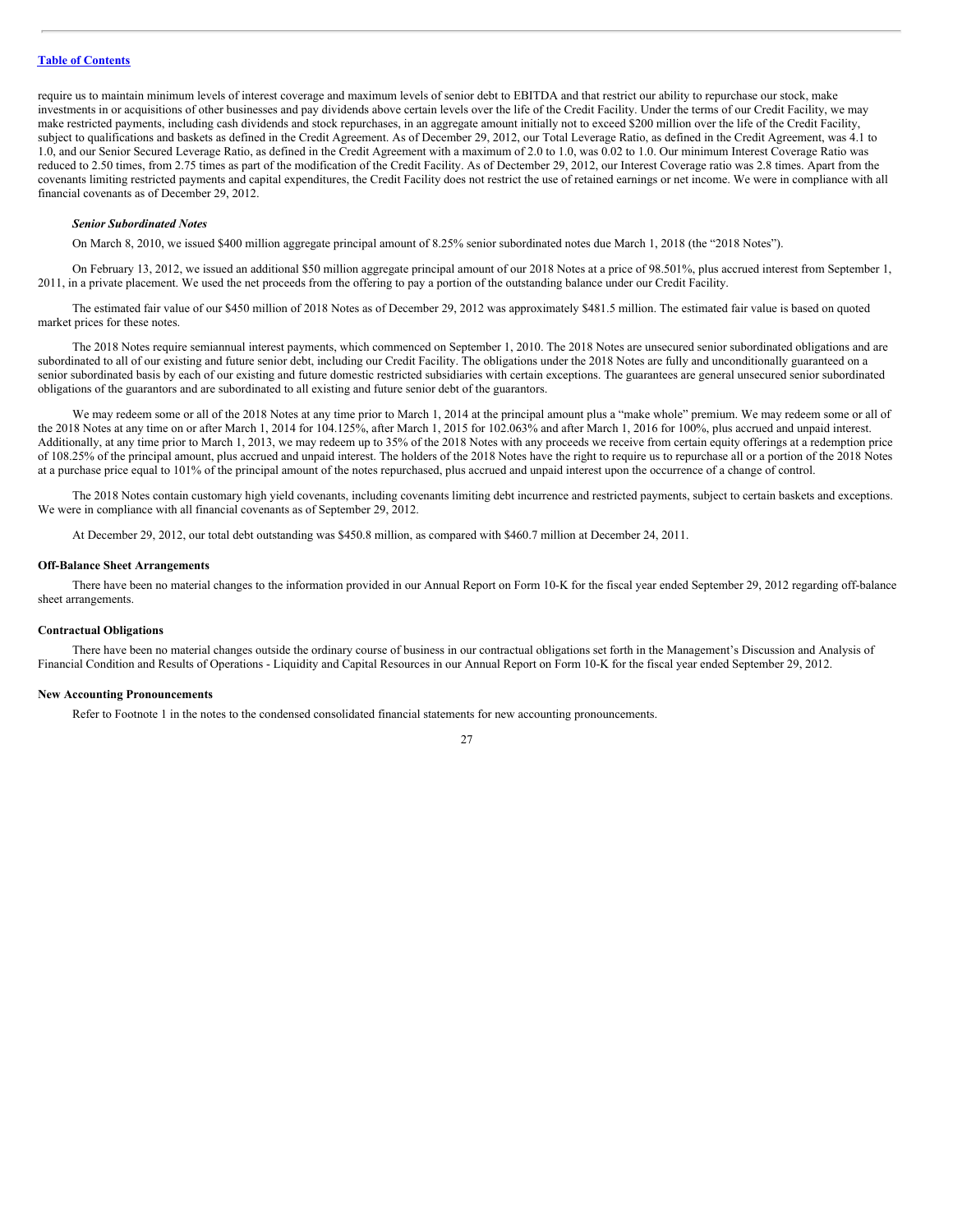## **Critical Accounting Policies, Estimates and Judgments**

There have been no material changes to our critical accounting policies, estimates and assumptions or the judgments affecting the application of those accounting policies since our Annual Report on Form 10-K for the fiscal year ended September 29, 2012.

#### <span id="page-27-0"></span>**Item 3. Quantitative and Qualitative Disclosures About Market Risk**

There has been no material change in our exposure to market risk from that discussed in our Annual Report on Form 10-K for the fiscal year ended September 29, 2012.

#### <span id="page-27-1"></span>**Item 4. Controls and Procedures**

(a) *Evaluation of Disclosure Controls and Procedures*. Our Chief Executive Officer and Chief Financial Officer have reviewed, as of the end of the period covered by this report, the "disclosure controls and procedures" (as defined in the Securities Exchange Act of 1934 Rules 13a-15(e) and 15d-15(e)) that ensure that information relating to the Company required to be disclosed by us in the reports that we file or submit under the Exchange Act is recorded, processed, summarized and reported in a timely and proper manner and that such information is accumulated and communicated to our management, including our Chief Executive Officer and Chief Financial Officer, as appropriate to allow timely decisions regarding required disclosure. Based upon this review, such officers concluded that our disclosure controls and procedures were effective as of December 29, 2012.

(b) *Changes in Internal Control Over Financial Reporting*. Our management, with the participation of our Chief Executive Officer and Chief Financial Officer, has evaluated whether any change in our internal control over financial reporting occurred during the first quarter of fiscal 2013. Based on that evaluation, management concluded that there has been no change in our internal control over financial reporting during the first quarter of fiscal 2013 that has materially affected, or is reasonably likely to materially affect, our internal control over financial reporting.

## **PART II. OTHER INFORMATION**

#### <span id="page-27-2"></span>**Item 1. Legal Proceedings**

From time to time, we are involved in certain legal proceedings in the ordinary course of business. Currently, we are not a party to any legal proceedings that management believes would have a material effect on our financial position or results of operations.

#### <span id="page-27-3"></span>**Item 1A. Risk Factors**

There have been no material changes from the risk factors previously disclosed in Item 1A to Part I of our Form 10-K for the fiscal year ended September 29, 2012.

## <span id="page-27-4"></span>**Item 2. Unregistered Sales of Equity Securities and Use of Proceeds**

The following table sets forth the repurchases of any equity securities during the fiscal quarter ended December 29, 2012 and the dollar amount of authorized share repurchases remaining under our stock repurchase program.

|                                       | <b>Total Number</b><br>of Shares<br>(or Units) | Average<br><b>Price Paid</b><br>per Share | <b>Total Number</b><br>of Shares<br>(or Units)<br>Purchased as<br><b>Part of Publicly</b><br><b>Announced Plans</b> | <b>Maximum Number</b><br>(or Approximate<br>Dollar Value) of<br><b>Shares</b><br>(or Units)<br>that May Yet Be<br><b>Purchased Under</b><br>the Plans or |
|---------------------------------------|------------------------------------------------|-------------------------------------------|---------------------------------------------------------------------------------------------------------------------|----------------------------------------------------------------------------------------------------------------------------------------------------------|
| Period                                | Purchased                                      | (or Units)                                | or Programs                                                                                                         | Programs (1)                                                                                                                                             |
| September 30, 2012 – November 3, 2012 | 9.531(2)                                       | \$12.08                                   | 0                                                                                                                   | 51,595,000                                                                                                                                               |
| November 4, $2012 - December 1, 2012$ | 5.397(2)                                       | \$11.35                                   | $\theta$                                                                                                            | $\Omega$                                                                                                                                                 |
| December 2, 2012 – December 29, 2012  | 4,362(2)                                       | \$10.70                                   |                                                                                                                     | $\mathbf{0}$                                                                                                                                             |
| Total                                 | 19.290                                         | \$11.57                                   |                                                                                                                     | 51,595,000                                                                                                                                               |

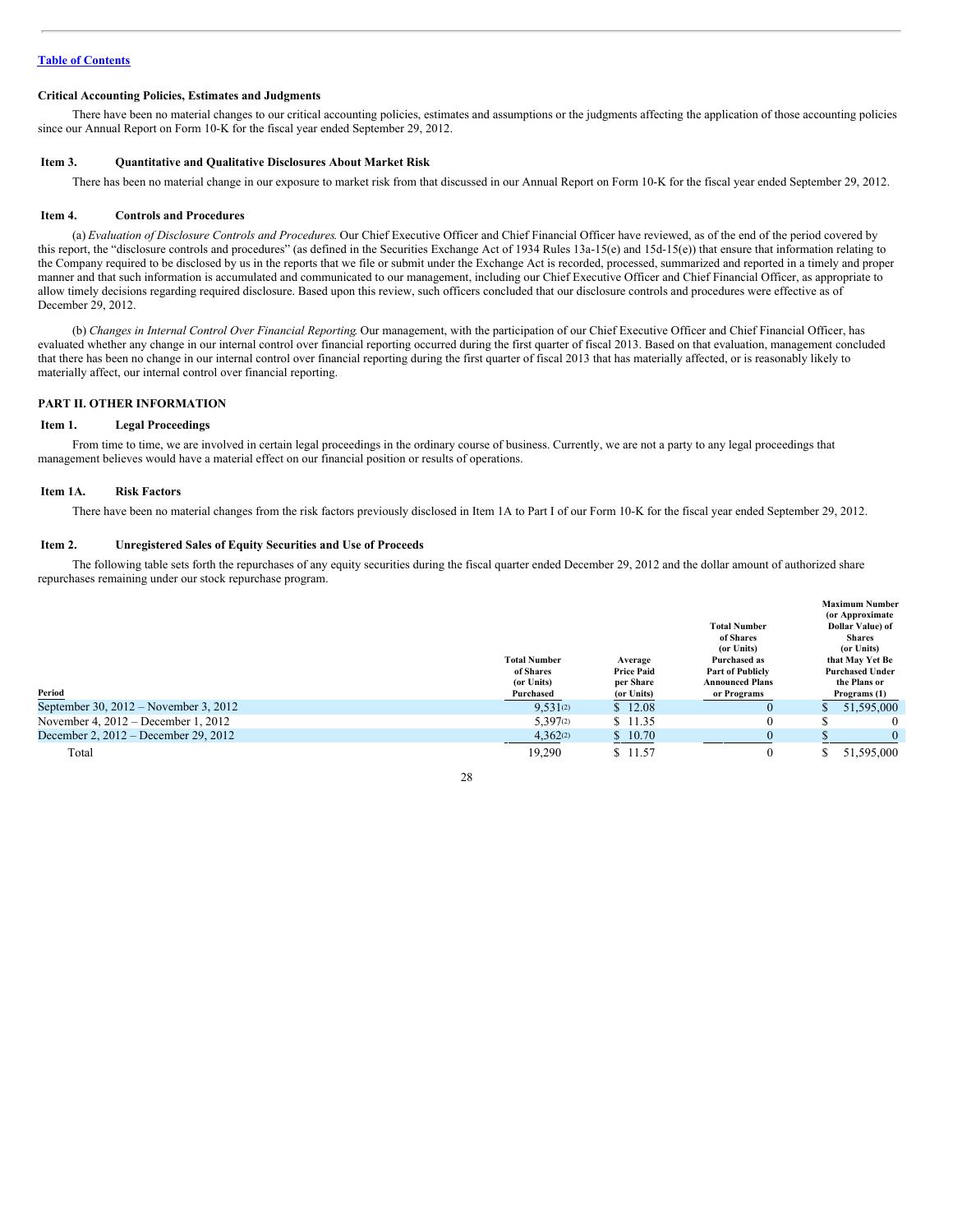- (1) During the third quarter of fiscal 2011, our Board of Directors authorized a new \$100 million share repurchase program. The program has no expiration date and expires when the amount authorized has been used or the Board withdraws its authorization. The repurchase of shares may be limited by certain financial covenants in our credit facility and indenture that restrict our ability to repurchase our stock.
- (2) Shares purchased during the period indicated represent withholding of a portion of shares to cover taxes in connection with the vesting of restricted stock and the exercise of stock options.

#### <span id="page-28-0"></span>**Item 3. Defaults Upon Senior Securities**

Not applicable

## <span id="page-28-1"></span>**Item 4. Mine Safety Disclosures**

Not applicable

## <span id="page-28-2"></span>**Item 5. Other Information**

Not applicable

## <span id="page-28-3"></span>**Item 6. Exhibits**

| $10.1*$      | Amendment of Employment Agreement and Non-Competition Agreement between the Company and Brooks M. Pennington III, dated March 30, 2012. |
|--------------|-----------------------------------------------------------------------------------------------------------------------------------------|
| $10.2*$      | Consulting Services Agreement between the Company and Gus Halas, dated January 15, 2013.                                                |
| $10.3*$      | Employment Agreement between the Company and John Ranelli, dated January 9, 2013.                                                       |
| 31.1         | Certification of Principal Executive Officer Pursuant to Section 302 of the Sarbanes-Oxley Act of 2002.                                 |
| 31.2         | Certification of Principal Financial Officer Pursuant to Section 302 of the Sarbanes-Oxley Act of 2002.                                 |
| 32.1         | Certification of Principal Executive Officer Pursuant to 18 U.S.C. Section 1350.                                                        |
| 32.2         | Certification of Principal Financial Officer Pursuant to 18 U.S.C. Section 1350.                                                        |
| $101.$ INS** | <b>XBRL</b> Instance Document                                                                                                           |
| $101.SCH**$  | <b>XBRL Taxonomy Extension Schema Document</b>                                                                                          |
| $101.CAL**$  | <b>XBRL Taxonomy Extension Calculation Linkbase Document</b>                                                                            |
| 101.DEF**    | <b>XBRL Taxonomy Extension Definition Linkbase Document</b>                                                                             |
| $101.LAB**$  | XBRL Taxonomy Extension Label Linkbase Document                                                                                         |
| 101.PRE**    | <b>XBRL Taxonomy Extension Presentation Linkbase Document</b>                                                                           |
|              |                                                                                                                                         |

Management contract or compensatory plan or arrangement.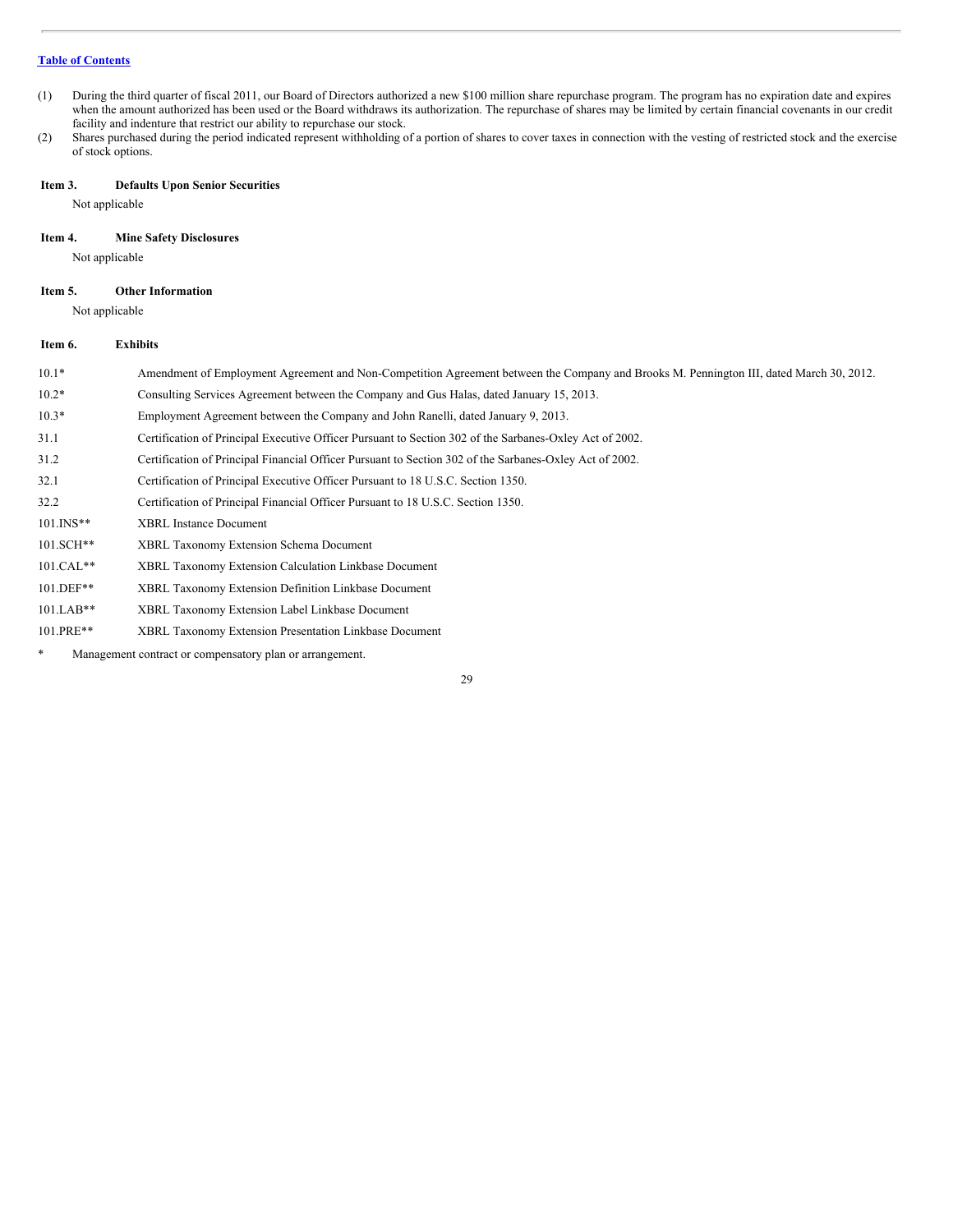## **SIGNATURES**

Pursuant to the requirements of the Securities Act of 1934, the registrant has duly caused this report to be signed on its behalf by the undersigned thereunder duly authorized.

> CENTRAL GARDEN & PET COMPANY Registrant

Dated: February 7, 2013

## /s/ WILLIAM E. BROWN

William E. Brown Chairman and Chief Executive Officer *(Principal Executive Of icer)*

## /S/ LORI A. VARLAS

Lori A. Varlas Chief Financial Officer *(Principal Financial Of icer)*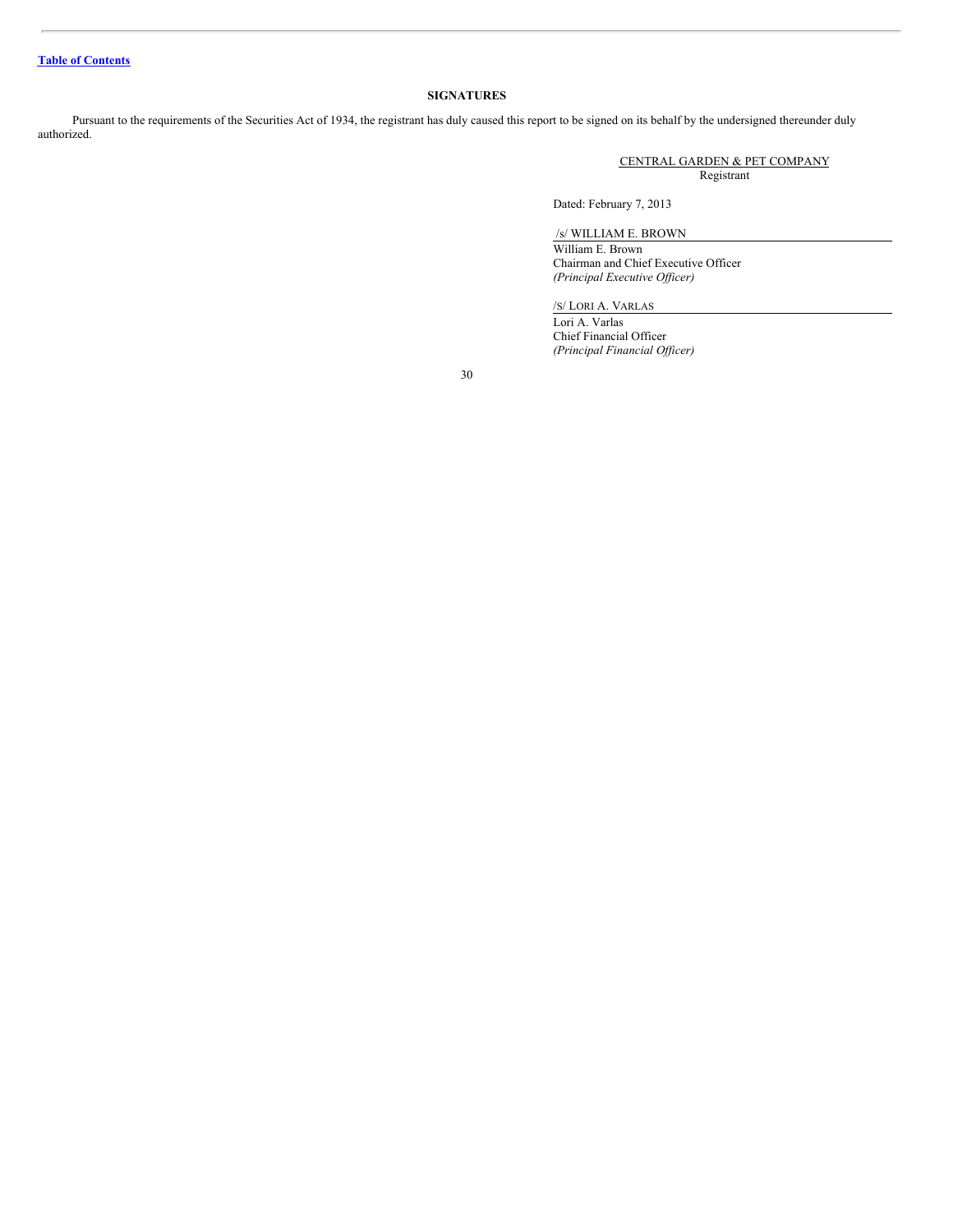

**Corporate Office** 1340 Treat Blvd, Suite 600 Walnut Creek, CA 94597 Fax (925) 287-0601 (925) 948-4000

To: Sonny Pennington

FROM: Bill Brown

DATE: March 30, 2012

**RE:** Modification and Extension of February 27, 1998 Employment Agreement and Non-Competition Agreement, as amended June 2, 2003, April 10, 2006 and July 1, 2008 (this "Amendment")

Dear Sonny:

Per our recent discussions, this Amendment modifies and extends your February 27, 1998 Employment Agreement, as amended June 2, 2003, April 10, 2006 and July 1, 2008 (as amended, the "Employment Agreement") and your February 27, 1998 Non-Competition Agreement, as amended June 2, 2003, April 10, 2006 and July 1, 2008 (as amended, the "Non-Competition Agreement"), as follows:

- 1) During the period from March 1, 2012 through February 28, 2014 (the "Term"), you will continue in your role as "Director of Special Projects" for the Corporate Division of Central Garden & Pet Company (the "Company"); provided, however that the Company may terminate your employment upon ninety (90) days' written notice. In the event of such termination, you shall be entitled to twelve (12) months' severance payments. You may terminate the employment relationship upon ninety (90) days notice.
- 2) Effective as of March 1, 2012, your base salary will be \$112,000 annually. You will be expected to work a maximum of 650 hours per year (including travel time and Board Meeting time and shall not be required to relocate or commute on a regular basis from Madison, GA).
- 3) The Non-Competition Agreement will terminate two years after the end of your employment with the Company.
- 4) This Amendment will be governed and construed in accordance with the laws of the State of Georgia.
- 5) Except as herein modified (or modified by the June 2, 2003 amendment or the April 10, 2006 amendment, or the July 1, 2008 amendment), the terms and provisions of the Employment Agreement and Non-Competition Agreement will remain in full force and effect.

IN WITNESS WHEREOF, the parties hereto have executed this Amendment on the date first written above.

/s/ William E. Brown /s/ Brooks M. Pennington, III William E. Brown Brooks M. Pennington, III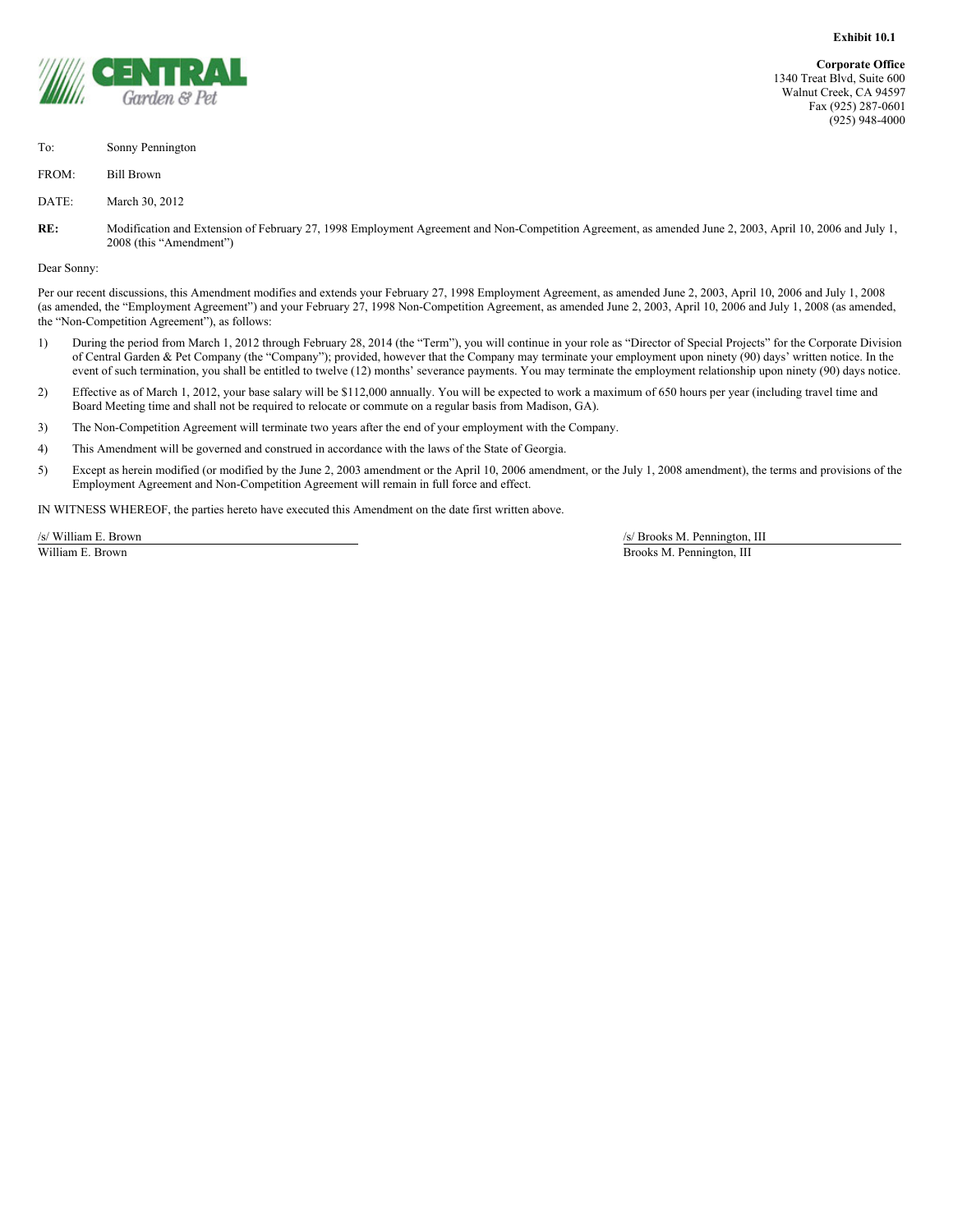## Chairman & Chief Executive Officer Central Garden & Pet Company

Attachments: Modification and Extension of February 27, 1998 Employment Agreement and Non-Compete Agreement, dated July 1, 2008 Modification and Extension of February 27, 1998 Employment Agreement and Non-Compete Agreement, dated April 10, 2006 Modification and Extension of February 27, 1998 Employment Agreement and Non-Compete Agreement, effective June 2, 2003 Employment Agreement dated February 27, 1998

Non-Competition Agreement dated February 27, 1998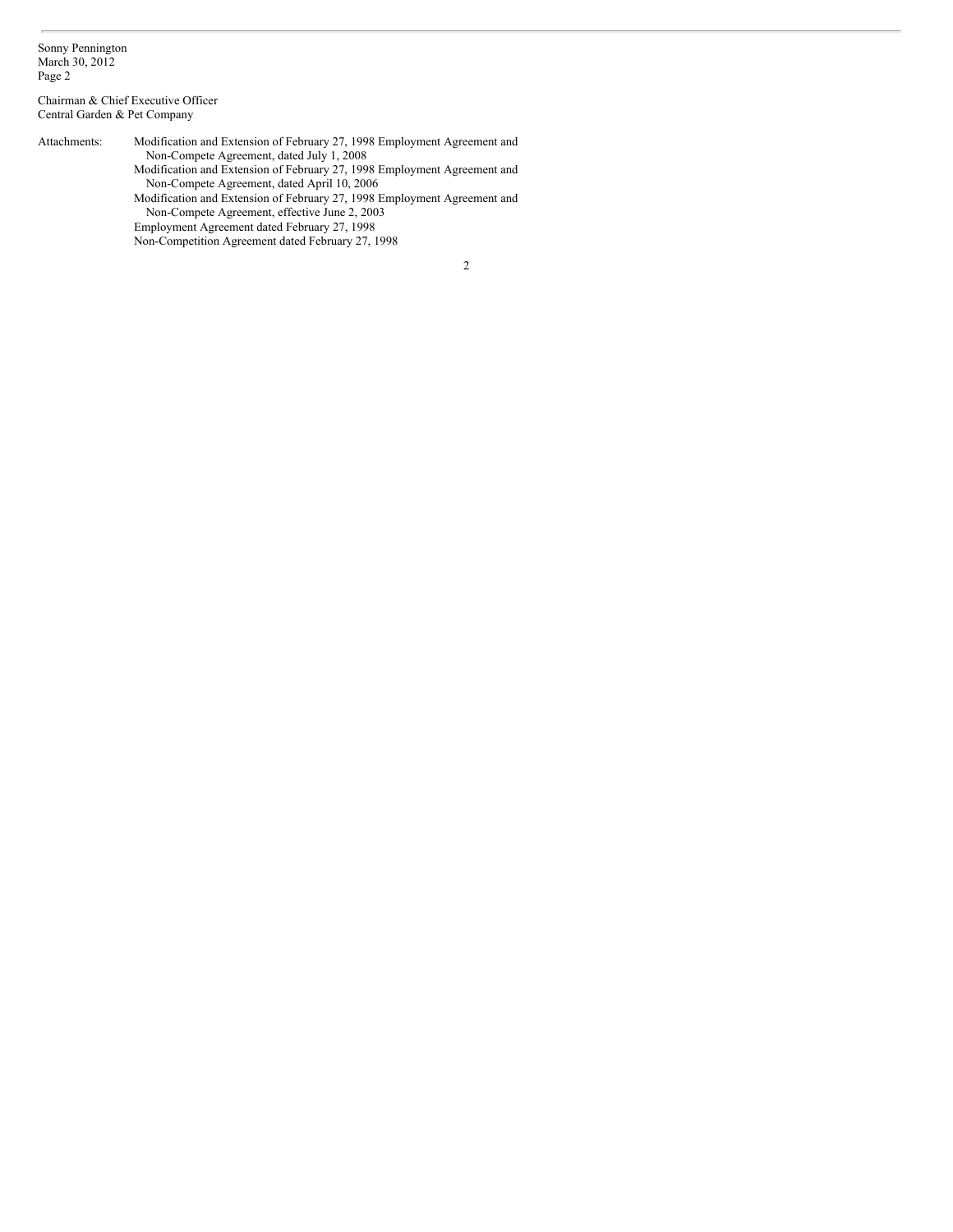## **CONSULTING SERVICES AGREEMENT**

This Consulting Services Agreement ("Agreement") is made and entered as of January 15, 2013, by and between Central Garden & Pet Company, a Delaware corporation ("Company") and Gus Halas ("Consultant").

WHEREAS, Consultant is a senior executive of Company and Company wishes to have the option to transition Consultant to a multi-year consulting relationship.

NOW, THEREFORE, Company and Consultant hereby agree as follows:

**1. TERM OF AGREEMENT**. This Agreement shall become effective on the date the Company provides written notice ( the "Transition Period Notice") that the existing Employment Agreement between the parties effective as of April 15, 2011 is to be replaced and superseded by this Agreement (the "Effective Date") and shall continue in effect for a period of 57 months thereafter unless sooner terminated as provided in Section 14 hereof.

**2. SERVICES**. The services to be provided to Company by Consultant shall consist of the following generally described services as well as such additional services agreed to by the parties in writing from time to time, all of which services are referred to in this Agreement as the "Services":

Consultant shall perform advisory and strategic services at the direction of the Chief Executive Officer of the Company regarding the operations of the Company and its subsidiaries and affiliates that may arise from time to time during the Term of this Agreement as may be delegated to Consultant by the Chief Executive Officer of the Company. Consultant shall devote an average of three (3) days per week to the performance of the Services hereunder during the initial twenty-four (24) months of this Agreement (the "Initial Term") and an average of up to ten (10 ) hours per month during the remaining months of this Agreement (the Remaining Term"). Consultant will determine the method, details, and means of performing the Services. Consultant shall not retain, hire or otherwise engage any person or entity in any capacity to perform any of the Services to be provided hereunder and acknowledges that this Agreement is a personal services contract which contemplates that Consultant alone will render the Services to be provided pursuant to this Agreement.

**3. RECORDS**. Consultant shall keep accurate records of all work done in connection with the Services and shall turn such records over to Company upon termination of this Agreement. All such material shall be owned by Company and Company shall have all right, title, and interest thereto.

**4. OTHER WORK**. During the Term of this Agreement, Consultant may render consulting services to others provided that the rendering of such services does not violate or conflict with Consultant's duties or obligations hereunder. During the Term of this Agreement, Consultant shall not continue, undertake, or acquire any interest as an employee, officer, director,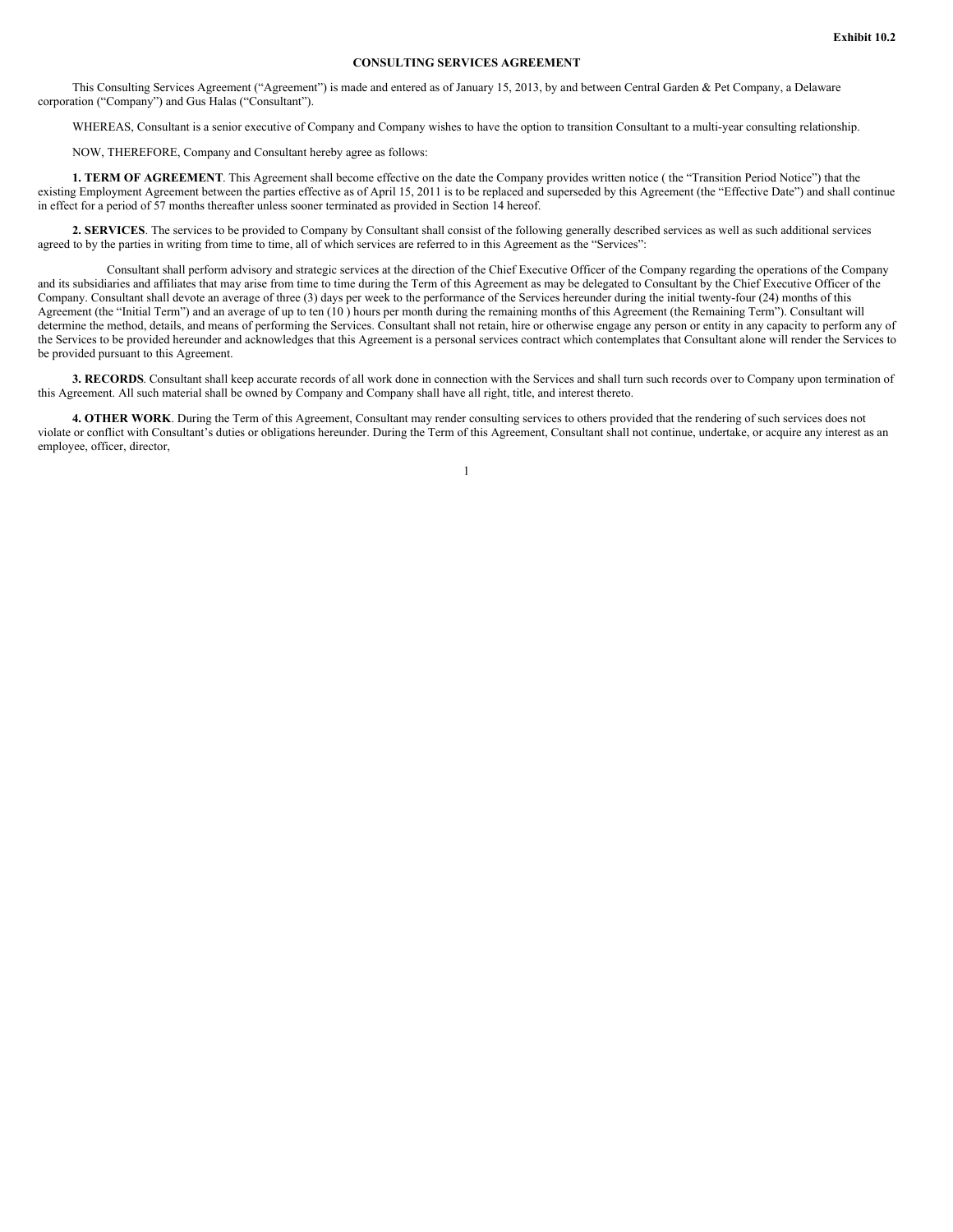agent, vendor, independent contractor, temporary worker or consultant of any existing or potential competitor of Company in any of Company's lines of business, including without limitation lawn, garden, animal health, nutrition or pet related products, or which would otherwise conflict with his obligations to the Company, without prior written approval of the Chief Executive Officer of the Company, which approval the Company may withhold in its sole and absolute discretion.

**5. COMPENSATION**. In consideration of the satisfactory performance of the Services, Company shall pay Consultant on a straight time basis the sum of \$95,881 per month during the Initial Term and \$19,567 per month during the Remaining Term. Consultant shall also be entitled to participate in the Company's health and medical insurance plans during the term of this Agreement or the Company shall pay for equivalent coverages if participation in the Company's plans becomes unavailable.

**6. EXPENSES**. Company shall reimburse Consultant for Consultant's reasonable and necessary out-of-pocket expenses incurred during the course of Consultant's performance of the Services, the general categories of which shall be discussed with and approved by the Chief Executive Officer of the Company. Consultant will submit all claimed expense reimbursements on Consultant's monthly invoices together with written evidence thereof in the form of receipts or other written documentation, satisfactory to the Company in the reasonable exercise of its discretion. Expense reimbursement shall be included in the IRS Form 1099 issued to Consultant and reported to the IRS annually.

**7. STOCK OPTIONS**. During the term of this Agreement, all stock options previously granted to Consultant pursuant to the separate Central Garden & Pet Company 2003 Omnibus Equity Incentive Plan Performance-Based Nonqualified Stock Option Agreements and Central Garden & Pet Company 2003 Omnibus Equity Incentive Plan Nonqualified Stock Option Agreements shall continue to vest in the same manner as if Consultant were an employee.

**8. COMPANY REPRESENTATIVE**. Company from time to time shall designate one or more representatives (collectively, the "Company Representative") for the purpose of coordinating Consultant's performance of the Services. As of the Effective Date of this Agreement, the Company Representative is the Chief Executive Officer of the Company. The Company Representative shall not exercise day to day supervision of Consultant during the course of Consultant's performance of the Services but shall be available to Consultant for consultation or advice. The Company Representative shall have reasonable access to Consultant at all reasonable times. When approval or authorization from Company is required hereunder by Consultant with respect to any aspect of the Services from time to time, such communication shall be directed to the Company Representative.

**9. INDEPENDENT CONTRACTOR STATUS.** Company is engaging Consultant as an Independent Contractor, not as a company employee. To induce company to so engage consultant and knowing that Company is relying thereon, Consultant represents and warrants the following to Company:

**(a) No Employment Relationship; Status; Authority.**Consultant is an independent contractor and not an employee of Company. Consultant is not and shall

2

not be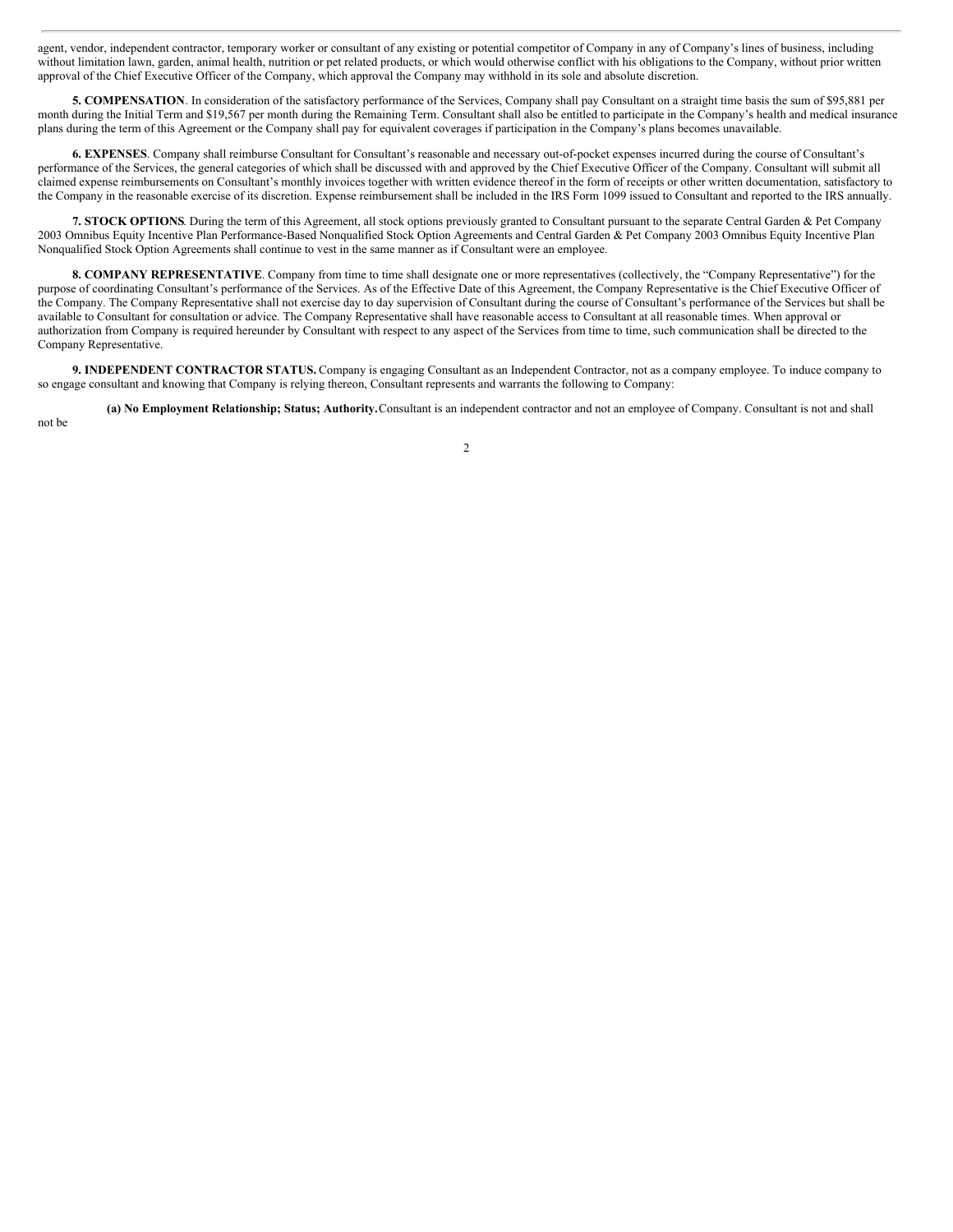eligible to receive any employment benefits designated for Company employees, including, without limitation paid vacation, paid holidays, , retirement benefits, or any other Company employee benefit (other than health insurance). Consultant is not authorized to act on behalf of Company except as specifically set forth in this Agreement and at the general direction of the Company Representative. Consultant shall not enter into contracts or agreements on behalf of Company or otherwise purport to create obligations of Company to third parties. Consultant shall not represent himself or herself as an employee of Company to any third parties.

**(b) Federal, State and Local Taxes.** Consultant acknowledges that no federal, state or local taxes of any kind will be withheld or paid by Company on behalf of Consultant. Consultant is solely responsible for all proper federal, state and social security tax payments and agrees to file any and all required returns and forms. Consultant shall indemnify, defend, and hold Company harmless from and against any and all third party claims, damages, losses and liabilities threatened or imposed against Company for tax payments and similar liabilities arising from the Services provided by Consultant or otherwise.

**10. INDEMNIFICATION**. Consultant shall indemnify, defend, and hold Company harmless from and against any and all third party claims, damages, losses and liabilities (collectively, "Claims") threatened or imposed against Company arising from any act or omission of Consultant performed negligently or outside the scope of his duties under this Agreement, including all Claims relating to the injury or death of any person or damage to any property or infringement by Consultant of any third party's rights. Company shall indemnify, defend and hold Consultant harmless from and against any and all third party claims, damages, losses and liabilities (collectively "Claims") threatened or imposed against Consultant arising from the Company's actions or omissions or any non-negligent act or omission of Consultant performed within the scope of his duties and responsibilities under this Agreement, including all Claims relating to the injury or death of any person or damage to any property or infringement by Company of any third party's rights.

**11. CONFIDENTIALITY**. During the Term of Agreement, Consultant will have access to the Company's confidential, proprietary and trade secret information and strategy relating to the Company's products and services including, but not limited to, customer lists and files, product description and pricing, information and strategy regarding profits, costs, marketing, purchasing, sales, customers, suppliers, contract terms, employees, salaries, product development plans, business acquisition and financial plans/forecasts and marketing/sales forecasts (collectively called "Company Confidential Information"). Consultant acknowledges that any and all such Company Confidential Information is proprietary, unique and commercially sensitive in nature and has been developed over time and reflects a substantial investment by the Company or its related or subsidiary business entities that derive economic value from such information. Consultant acknowledges that the Company and its related and subsidiary business entities have maintained secrecy concerning such Company Confidential Information; that such confidential and proprietary information is not a matter of public or general knowledge in the industry or in the public domain and that absent having acquired knowledge of such confidential and proprietary information during his consultancy, Consultant could not otherwise have discovered such confidential or proprietary information. Consultant will not, during the Term of this Agreement or thereafter, directly or indirectly disclose or otherwise make known to any other person or entity (without prior written approval by the Company Representative), or use for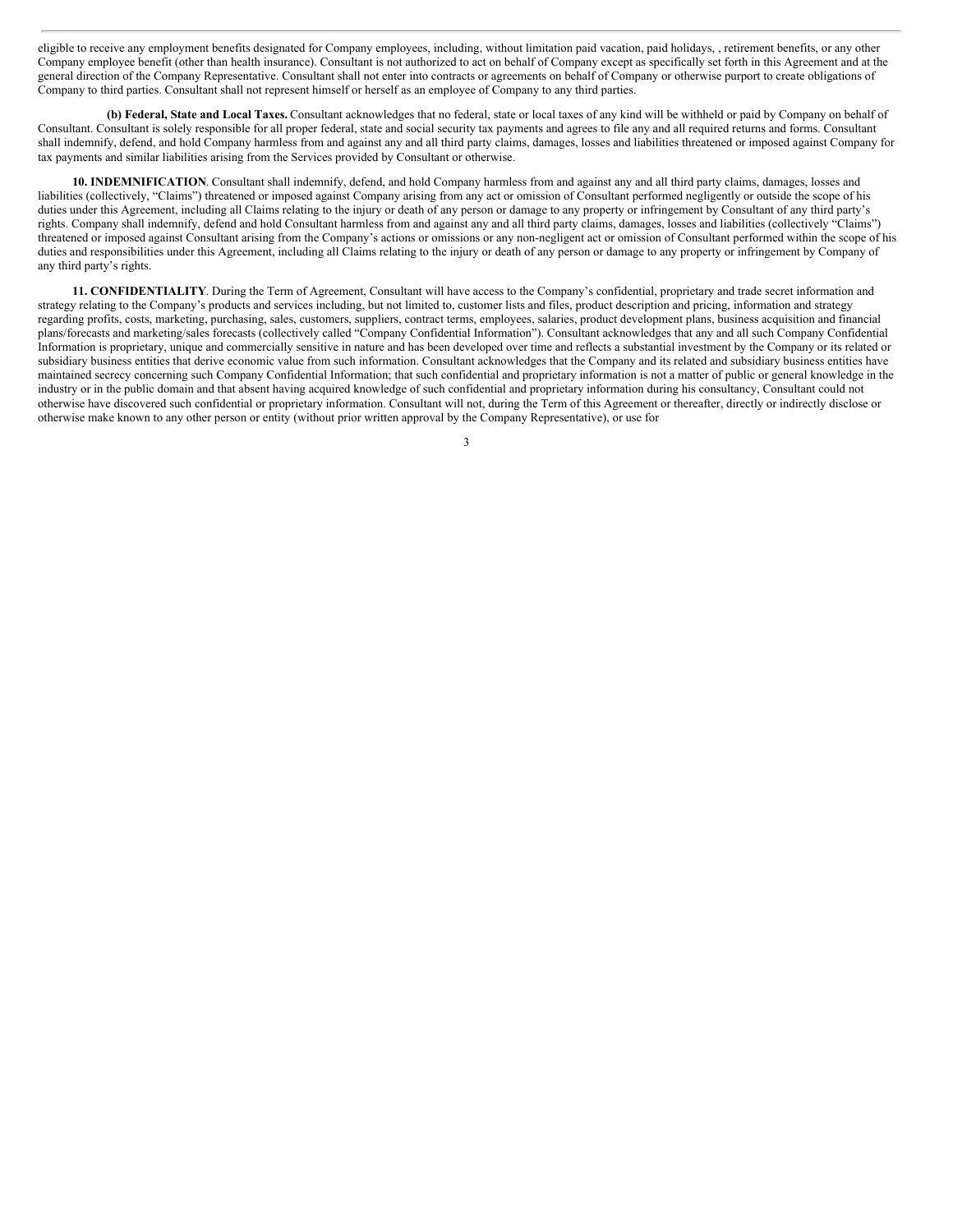his own benefit or for the benefit of others besides the Company, any Company Confidential Information. Upon termination of this Agreement, Consultant agrees to promptly return all Company Confidential Information, including, without limitation, any and all writings, records, journals, calendars, data, computer data or programs, drawings, samples, prototype models or photographs, and all copies and extracts and summaries thereof, which describe or depict, consist of, contain or record any Confidential Information. Consultant will not at any time either during or following the Term of this Agreement directly or indirectly disclose to anyone or use, reproduce or publish any Company Confidential Information.

**12. INSIDER TRADING COMPLIANCE**. Consultant acknowledges that prior to the date of this Agreement, he has received, read and understands the provisions of Company's written Insider Trading Compliance Program, amended as of November 20, 2007 together with Attachment A setting forth Company's Insider Trading Policy, Attachment B (which Consultant agrees to execute acknowledging his receipt of the Insider Trading Compliance Program materials) and Attachments C and D, updated as of May 12, 20 and May 5, 2009 respectively, copies of which are attached hereto as Exhibit B. Consultant acknowledges that he is an individual who has already had prior to the date hereof and who will continue to have regular access to material nonpublic information about Company and that he will be listed as such on Attachment D. Consultant represents and warrants to Company that he has not and during the Term of his consultancy and thereafter will not violate the provisions of Section 1 (Trading on Material Nonpublic Information), Section 2 (tipping) and Section 3 (Confidentiality of Nonpublic Information) and that he has made himself aware of the Trading Guidelines set forth in the Insider Trading Policy and the civil liabilities and criminal penalties that apply to violations of the Securities and Exchange Act of 1934, as amended, by persons deemed to be insiders thereunder.

## **13. INTELLECTUAL PROPERTY RIGHTS**. For purposes of this Agreement, the following terms shall have the following meanings:

**(a)** "Invention(s)" means tangible and intangible discoveries, designs, improvements, developments, concepts, ideas, trademarks, trade names, works, copyrights and other intellectual property rights, whether or not they may be patented, registered, or copyrighted which relate in any way directly or indirectly to (i) the Services provided to Company by Consultant, or (ii) Company's business, including without limitation Company's Proprietary Information, in any case made in anticipation of, during, or after the engagement of Consultant under this Agreement, whether by Consultant individually or jointly with others.

**(b)** "Proprietary Information" means all information relating to Company's business and affairs, including without limitation, research and development activities undertaken by or on behalf of the Company or any of its subsidiaries and affiliates, which is or might be deemed to constitute Confidential Information by Company, including without limitation all Inventions, equipment, products, product development, records, research, research projects, computer program, scientific, technical, or business or financial information, scientific or production technique, specification, data, technology, test procedure or result, trade secret, know-how, process, future plan, merchandising or selling plans or programs, customer lists, market studies, cost or price studies, personnel information, acquisition plans or similar business information contributed to, developed by, disclosed to or known by Consultant by reason of his consultancy.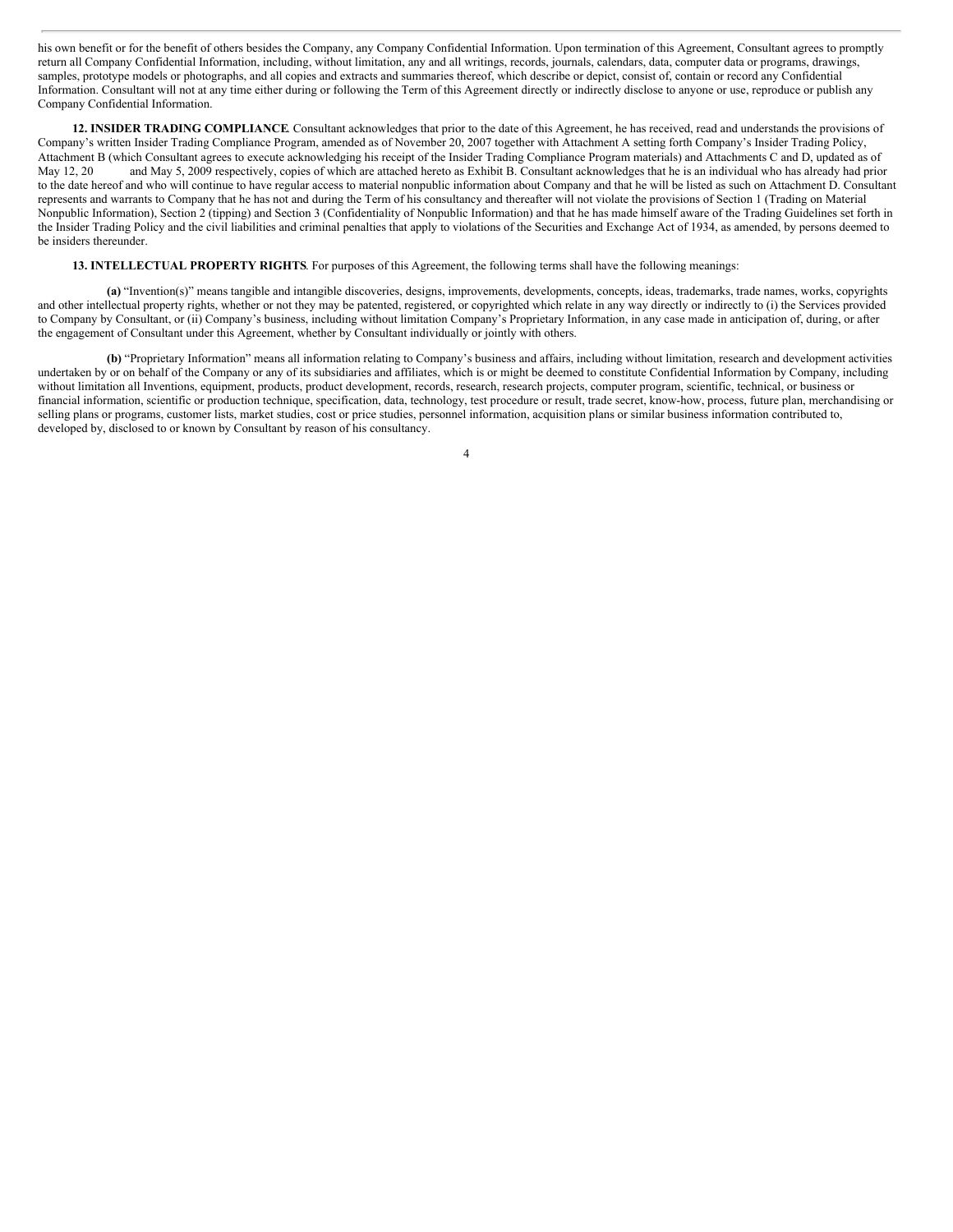**(c)** All Inventions made or conceived by Consultant are the sole and exclusive property of Company, and Consultant hereby irrevocably assigns all right, title, and interest in and to all Inventions to Company. Consultant shall promptly disclose all Inventions to Company. Consultant shall cooperate with Company at Company's expense in connection with Company's efforts to patent, copyright, trademark, or otherwise register or perfect Company's rights in and to Inventions, including without limitation execution of documents and other instruments related thereto, and for purposes thereof Consultant hereby irrevocably appoints Company as Consultant's attorney-in-fact to execute documents and instruments on behalf of Consultant.

**14. TERMINATION**. Consultant may terminate this Agreement at any time for any reason upon not less than sixty (60) days prior written notice to Company. Upon termination for any reason, Consultant shall be paid for Services completed through the termination date and reimbursed for approved expenses incurred through the termination date, subject to deduction and set-off of amounts owed to Company by Consultant and subject to resolution of any disputed amounts invoiced to Company by Consultant. Consultant shall not be paid for Services performed or expenses incurred following Consultant's receipt of notice of termination unless otherwise agreed in writing by Consultant and the Company Representative.

**(a)** Termination in the Event of Default of Consultant. Should Consultant default in the performance of this Agreement or materially breach any of its provisions and fail to cure such default or breach within thirty (30) days of receipt of written notice from the Company of such default or breach, Company may, at its option, immediately terminate this Agreement upon written notice to Consultant. For the purposes of this Section 14, material breach of this Agreement shall include but not be limited to (i) any disparagement of the Company (including its Officers and Directors) or failure by Consultant to perform the Services to the reasonable satisfaction of the Company or (ii) failure to comply with the provisions of Sections 11, 12, or 13 of this Agreement and the Exhibits and Attachments related thereto. This Agreement shall also terminate immediately upon the death of Consultant as of the last day of the month in which death occurs.

**(b)** Survival of Certain provisions. Consultant understands that Consultant's obligations under Sections 3,7, 9(b), 10, 11, 12, 13, 14(b), 15, 16, 17 and 21 shall continue and remain in full force and effect, whether or not this Agreement is terminated voluntarily or involuntarily, with or without cause or for any reason whatsoever.

**15. RETURN OF MATERIAL**. Upon termination of Consultant's engagement by the Company, Consultant shall immediately return to the Company any and all property, files, records or other documents (collectively, "Material") belonging to the Company which is in Consultant's possession or control.

**16. PROTECTION OF COMPANY'S BUSINESS**. To the full extent permitted by law, for a period of one (1) year after termination of this Agreement, Consultant shall not, directly or indirectly, for himself or for the benefit of any other person or entity, (1) recruit,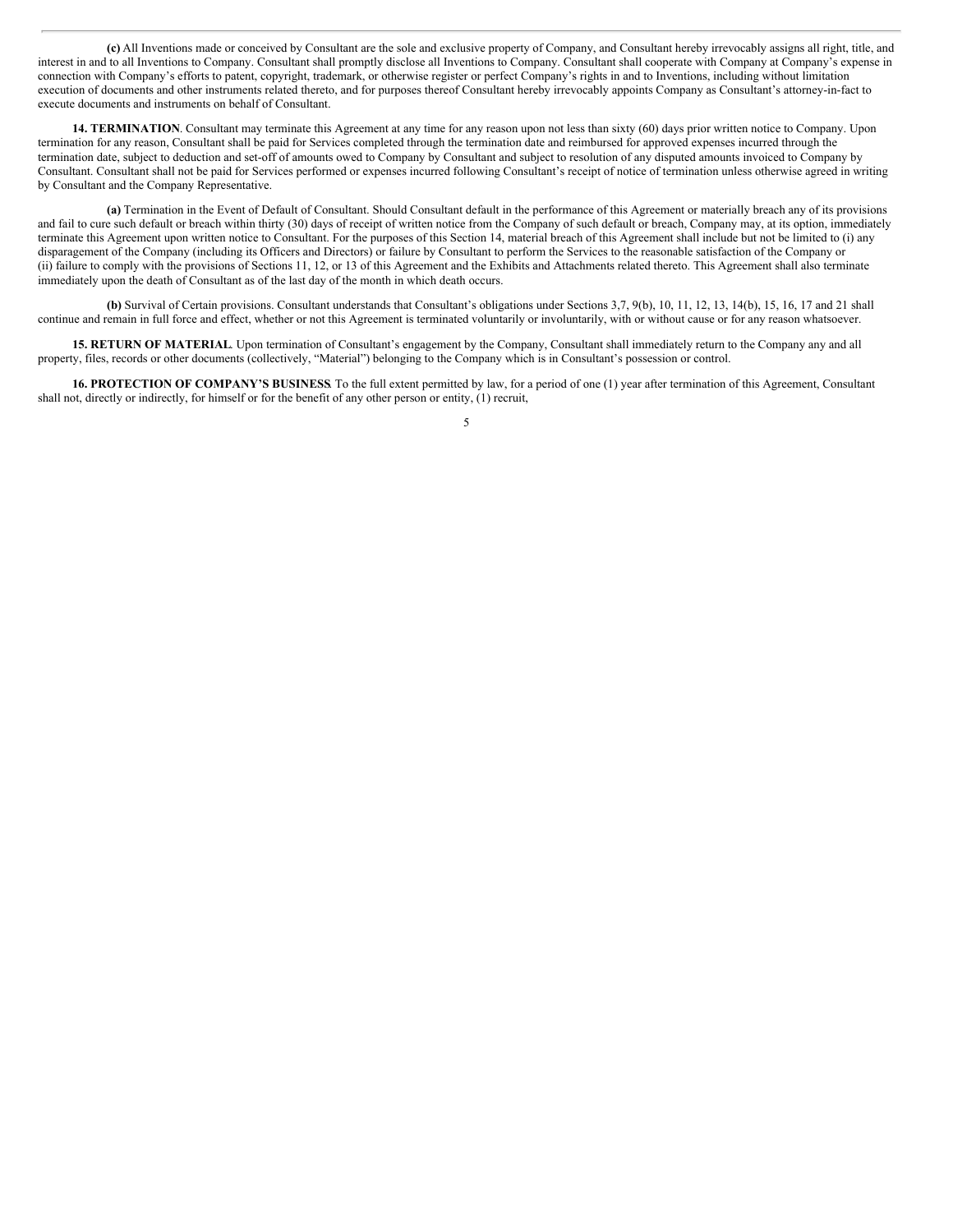solicit or induce, or attempt to recruit, solicit or induce, any employee or consultant of the Company to terminate his or her employment or consulting arrangement with the Company or otherwise cease his or her relationship with the Company; (2) solicit or service, directly or indirectly, any customer Consultant solicited or serviced while in the employ or service of the Company or any customer for which he acquired Company Confidential Information or for which he developed business relations on behalf of the Company; (3) interfere with the business of Company by inducing a vendor or supplier, or potential vendor or supplier, of Company to sever, or not to enter into, a relationship with Company; or (4) become employed by or render executive, managerial, market research, advice or consulting services, either directly or indirectly, to any business engaged in or about to be engaged in developing, producing, marketing, distributing or selling lawn, garden, animal health, nutrition or pet related products in the geographic markets for which he acquired Company Confidential Information about the Company's customers or strategies or for which he developed or assisted in sustaining business relations on behalf of the Company or for which he had responsibility while Consulting to the Company or which would otherwise conflict with his obligations to the Company. The provisions of this Section 16 shall apply and be enforceable only in those jurisdictions where restrictions such as contained in these provisions are enforceable.

**17. EQUITABLE RELIEF**. Consultant understands that the restrictions contained in Sections 4, 11, 12 and 16 of this Agreement are necessary and reasonable for the protection of the Company's business, goodwill and its Company Confidential Information. Consultant understands that any breach of this Agreement will cause the Company substantial and irreparable damage and therefore, in the event of any such breach, in addition to such other remedies which may be available to Company, Consultant acknowledges and agrees that Company shall have the right to seek specific performance and injunctive relief.

**18. ENTIRE AGREEMENT**. Except as provided below, this Agreement and the Exhibits and attachments hereto constitute the entire agreement between the parties regarding the subjects covered herein and expressly supersedes and replaces the Employment Agreement between the parties effective as of April 15, 2011. No other agreement, understanding, or promise other than those contained in this Agreement is part of the agreement of the parties. Notwithstanding the above, nothing herein shall modify or negate any existing stock option or restricted stock agreement between the parties.

**19. NO ASSIGNMENT BY CONSULTANT**. Performance of the Services are the personal responsibility of Consultant. Consultant may not assign, transfer, or subcontract all or any portion of this Agreement or the Services without Company's prior written consent in the sole discretion of the Company Representative.

20. SEVERABILITY. If any provision of the Agreement is determined to be invalid by a court or government agency of competent jurisdiction, such provision shall be deemed modified to reflect the intent of the parties with respect to such provision to the maximum extent permitted by law. Any such determination or modification shall not affect the enforceability of any other provision of this Agreement.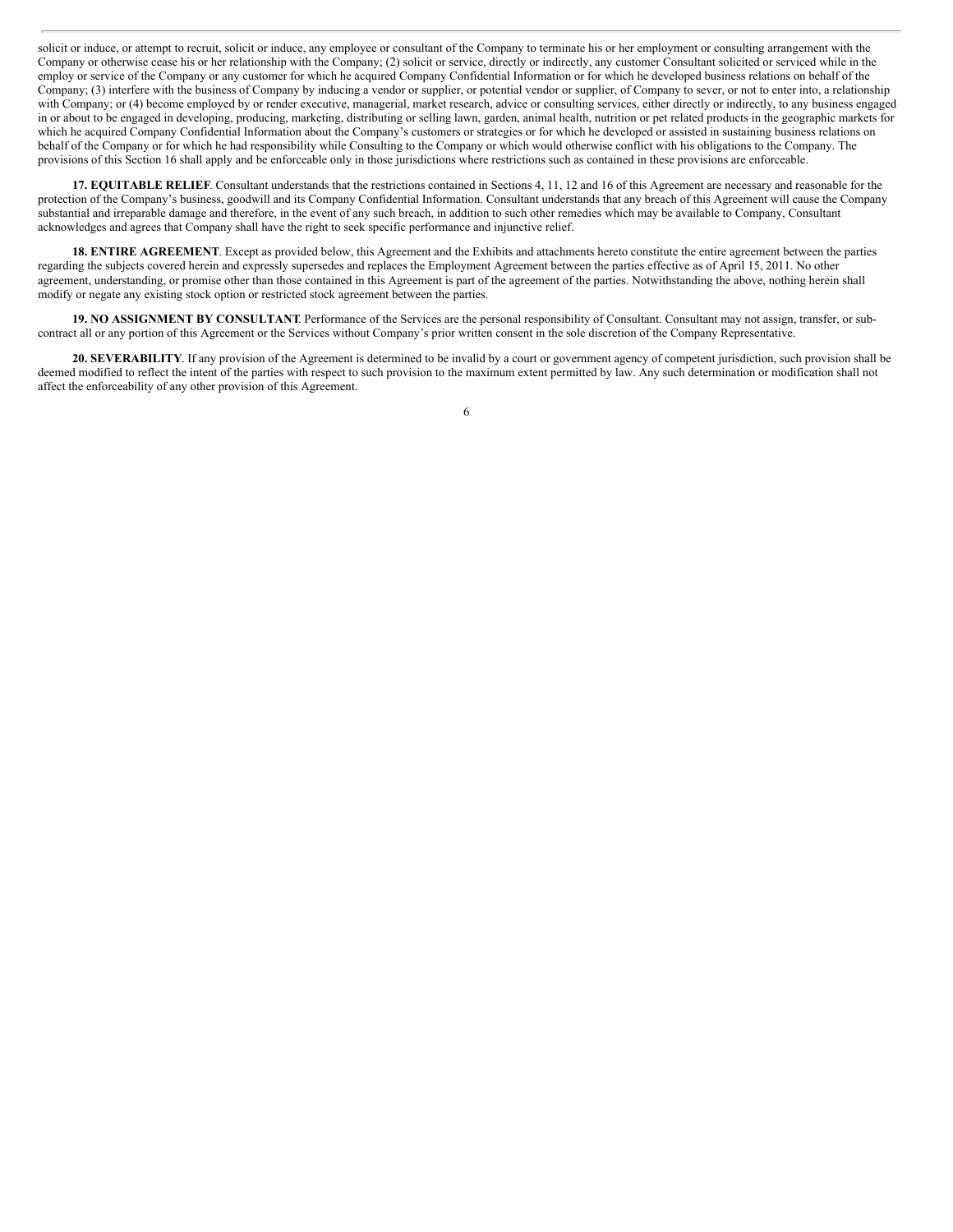21. **GOVERNING LAW**. This Agreement shall be construed and enforced under and governed by the internal laws of the State of California without reference to its conflict of law provisions and without application of rules favoring the non-drafting party.

**22. HEADINGS; REFERENCES**. The headings of the Sections and Subsections of this Agreement are inserted for convenience of reference only and do not have any independent meaning nor do they constitute a part of this Agreement.

**23. NOTICES**. Any and all notices or other communications or deliveries required or permitted to be given or made pursuant to any of the provisions of this Agreement shall be deemed to have been duly given or made for all purposes (i) if hand delivered, on the day delivered; (ii) if sent by a nationally recognized overnight courier, on the next business day after it is sent; (iii) if sent by telephone facsimile transmission during normal business hours on a business day (with prompt oral confirmation of receipt); or (iv) if mailed by first-class mail, postage prepaid and return receipt requested, on the third (3rd) day after depositing in the mail, if to Consultant to the address set forth below and if to Company to the address set forth below, or to such other address as such party has designated by notice so given to the other party:

| If to Company:   | Central Garden & Pet Company                              |
|------------------|-----------------------------------------------------------|
|                  | 1340 Treat Boulevard: Suite 600<br>Walnut Creek, CA 94597 |
|                  | Attn: William E. Brown, CEO                               |
|                  | Fax: (925) 947-0450                                       |
| with a copy to:  | Central Garden & Pet Company                              |
|                  | 1340 Treat Boulevard; Suite 600                           |
|                  | Walnut Creek, CA 94597                                    |
|                  | Attn: Vice President, Human Resources                     |
|                  | Fax: (925) 947-0450                                       |
| If to Consultant | Gus Halas                                                 |
|                  | [Address]                                                 |
|                  | Fax: [                                                    |

**24. COUNTERPARTS AND EXECUTION COPIES**. This Agreement may be executed in counterparts, each of which shall be deemed an original, but all of which together shall constitute one and the same Agreement. Duly executed originals of this Agreement may be delivered by fax transmission or by electronic transmission (email) in pdf format and in such event, such fax or pdf transmittals shall constitute an original for purposes of delivery and enforcement.

**25. COURSE OF CONDUCT AND WAIVER**. Neither course of conduct nor any waiver by Company with respect to a default or breach of any provision of this Agreement by Consultant shall constitute or be construed as a modification of this Agreement or as a waiver of any subsequent default or breach.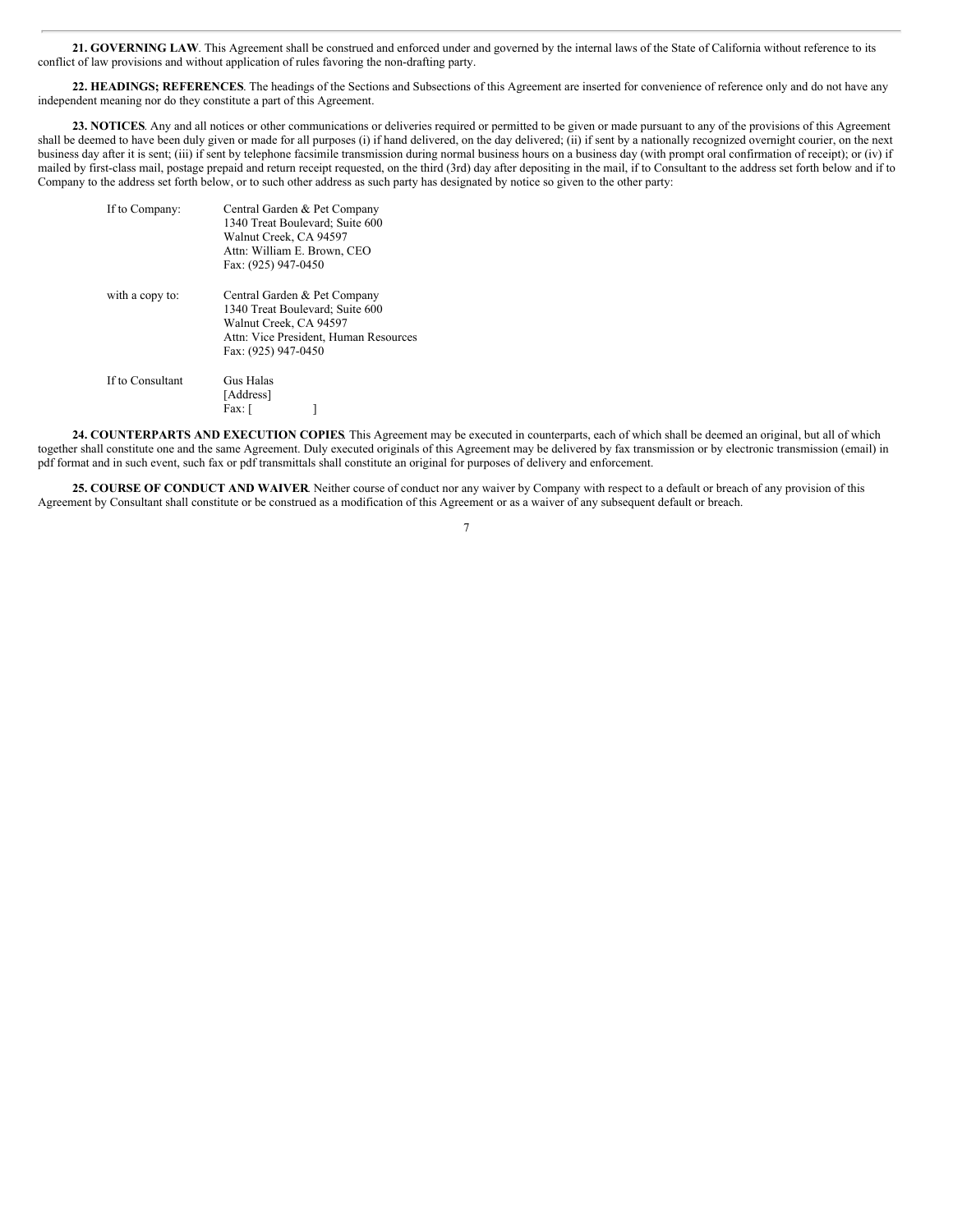IN WITNESS WHEREOF the parties have duly executed this Agreement as of the Effective Date.

## COMPANY: CONSULTANT:

# CENTRAL GARDEN & PET COMPANY /s/ Gus Halas a Delaware corporation Cus Halas

By: /s/ William E. Brown

Name: William E. Brown<br>Its: Chief Executive Of Chief Executive Officer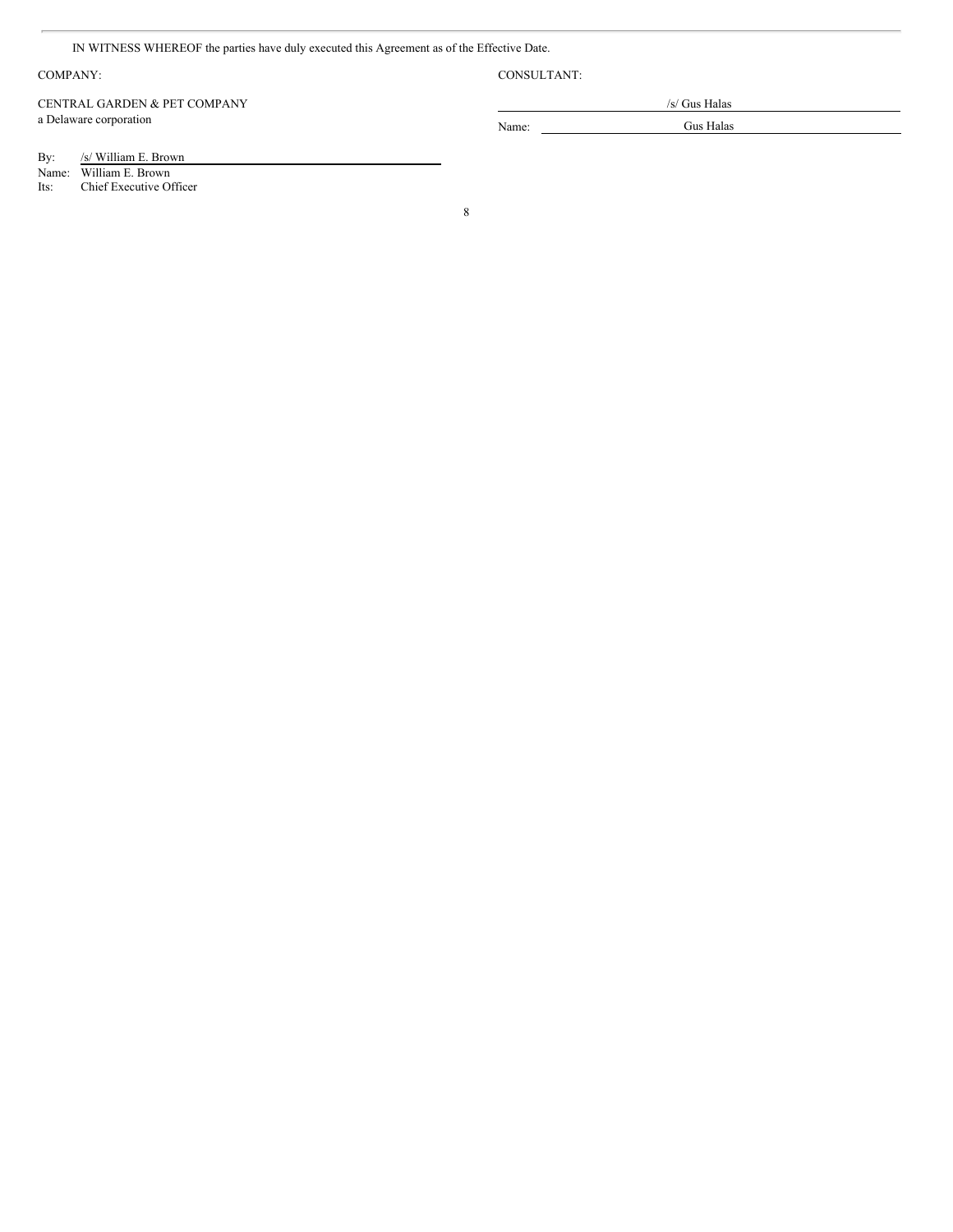## **EMPLOYMENT AGREEMENT**

THIS EMPLOYMENT AGREEMENT (the "Agreement"), made this 9th day of January, 2013 is entered into by Central Garden & Pet Company ("the Company") and John Ranelli ("Executive").

WHEREAS, the Company desires to employ Executive and Executive desires to become employed by the Company;

THEREFORE, in consideration of the mutual covenants and promises contained herein, and other good and valuable consideration, the receipt and sufficiency of which are hereby acknowledged, the parties agree as follows:

- **1. Effective Date**: This Agreement shall become effective on February 11, 2013 ("Effective Date").
- **2. Term of Employment**: Executive will be employed by the Company for an indefinite term, subject to termination as set forth below.
- **3. Position**: Executive shall serve as President and Chief Executive Officer of the Company. He shall perform those duties and responsibilities consistent with such position that are assigned to him by the Board of Directors of the Company. Executive's position and related terms and conditions of employment may from time to time be modified by the Company in its discretion.
- **4. Full Time Performance of Duties**: During the Term of Employment, except for periods of absence occasioned by illness, reasonable vacation periods, and reasonable leaves of absence, Executive agrees to devote substantially all his business time, attention, skill, and efforts to the faithful and loyal performance of his duties under this Agreement and shall not during his employment with the Company engage in any other business activities, duties or pursuits, render any services of a business, commercial, or professional nature to any other person or organization, whether for compensation or otherwise, without the prior written consent of Company. However, the expenditure of reasonable amounts of time for educational, charitable, or professional activities for which Executive will not receive additional compensation from the Company, shall not be considered a breach of this Agreement if those activities do not materially interfere with the services required of Executive under this Agreement. Notwithstanding anything else herein contained, Executive shall be permitted to continue to be a member of the board of directors of Woolrich, or the board of another Company of his choosing not competitive with the Company.
- **5. Salary**: The Company will pay Executive an annualized base salary of \$673,000 in accordance with the Company's payroll practices for executives. Executive will be eligible for periodic salary reviews consistent with the Company's salary review practices for executives.
- **6. Bonus**: Executive will be eligible for a bonus each year during the Term of Employment with a target amount of seventy five percent (75%) of Executive's base salary in effect at the beginning of the year in question, to be awarded upon attainment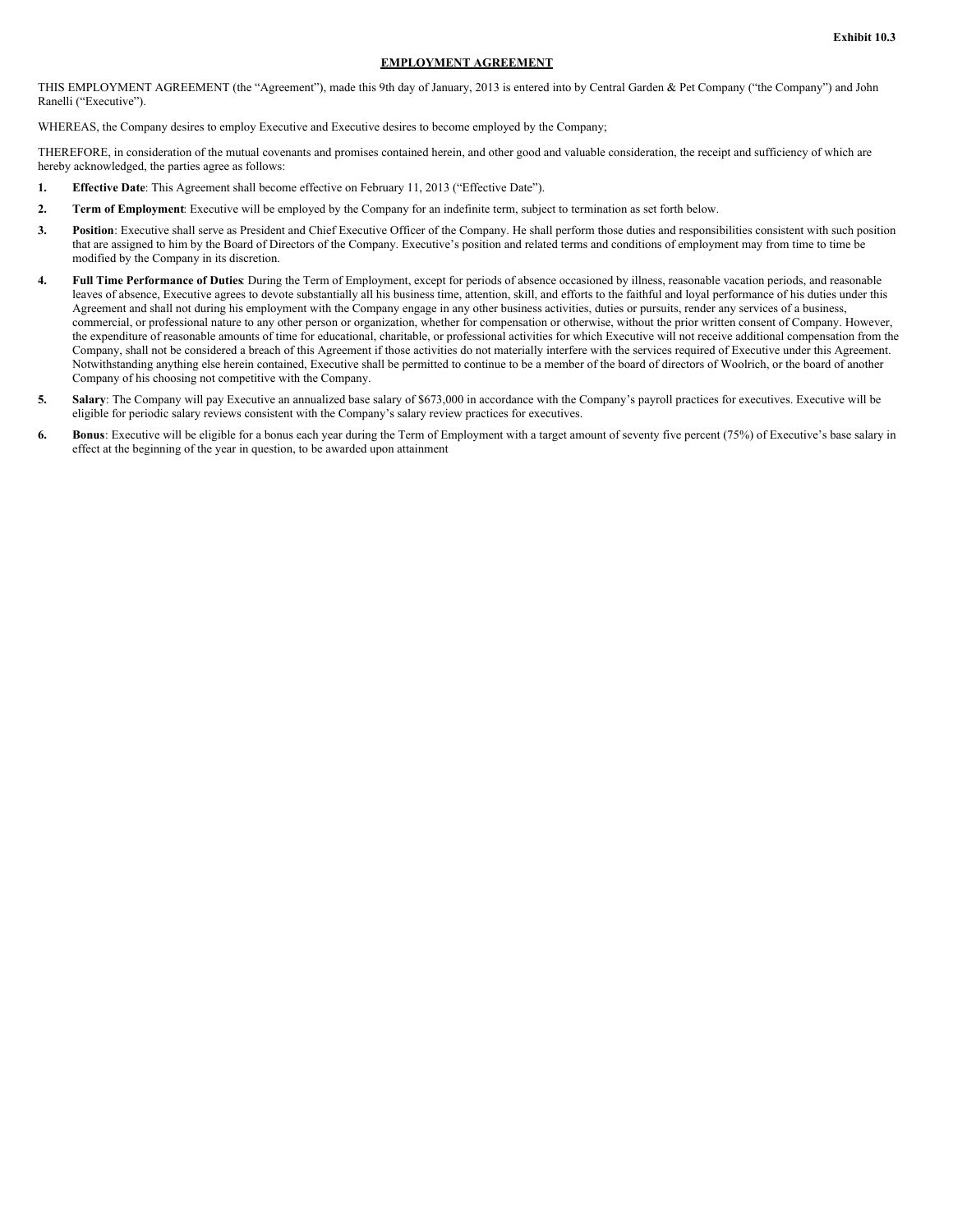of the annual operating goals and the personal goals established by the Board of Directors. The award and amount of any such bonus shall be in the discretion of the Company. During the initial year of Executive's employment, at a minimum, a prorated portion of the target bonus amount measured by the portion of the fiscal year during which Executive is employed by the Company will be deemed earned so long as Executive remains employed by the Company through that time.

- **7. Options**: Executive will be granted non-qualified Stock Options to purchase shares of Company Common Stock (CENT) at fair market value on the date of grant. The number of shares subject to such grant shall be determined so that the Black Scholes value of the grant shall be equal to one million dollars. At the election of Executive, and subject to approval by the Compensation Committee of the Board of Directors, all or any portion of such grant may be in the form of premium priced options provided that the aggregate Black Scholes value of the grant shall not exceed one million dollars. These options shall vest over a five (5) year period at a rate of twenty percent (20%) per year. The options shall expire six years from the issue date. The right to exercise the options shall he consistent with the terms of the Central Garden & Pet Company 2003 Omnibus Equity Incentive Plan. All determinations as to fair market value, Black Scholes value or numbers of shares required by this Section 7 shall be made by the Board of Directors in its sole discretion.
- **8. Restricted Stock**: [This section intentionally left blank]
- **9.** Benefits: Subject to all applicable eligibility requirements, Executive will participate in any and all 401(k), medical, dental, life and long-term disability insurance and/or other benefit plan which, from time to time, may be established as generally applicable to other similarly situated Company executives. During the term of this Agreement, the Company shall also pay Executive a monthly housing related allowance of \$10,500.
- **10. Vacation**: Executive will earn four (4) weeks vacation annually. Executive's maximum vacation accrual will be six (6) weeks. Once Executive has accrued six (6) weeks vacation, he will stop earning vacation until he has taken vacation and reduced his accrual below six (6) weeks.
- **11. Automobile**: During the Term of Employment, the Company will provide Executive with a monthly automobile allowance of \$1,000.00.
- **12. Reimbursement of Expenses**: The Company will reimburse Executive for all reasonable travel, entertainment and other expenses incurred or paid by the Executive in connection with, or related to, the performance of his duties, responsibilities or services under this Agreement in accordance with the Company's policies, upon presentation by Executive of documentation, expense statements, vouchers and/or other supporting information as the Company may request. In no event shall reimbursements be made for expenses incurred by Executive after the end of the calendar year following the calendar year in which Executive incurs the expense.
- **13. Incapacity**: In the event that Executive becomes physically or mentally disabled or incapacitated such that it is the reasonable, good faith opinion of the Company that Executive is unable to perform the services required under this Agreement with or

 $\overline{2}$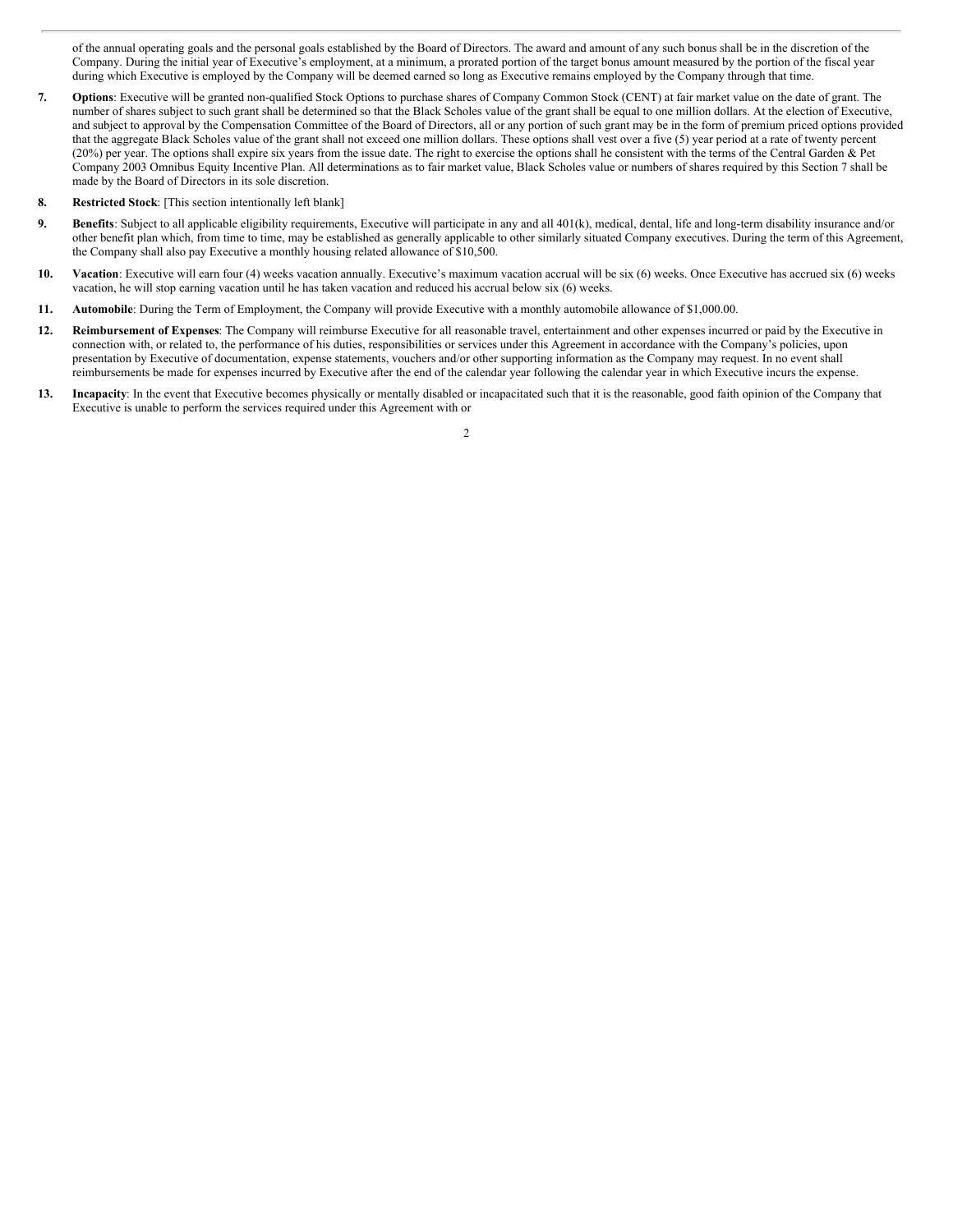without reasonable accommodation, then after four (4) months of continuous physical or mental disability, this Agreement will terminate; *provided, however,* that during this four (4) month period, Executive shall be entitled to the continuation of his compensation as provided by this Agreement; however such continued payments by the Company shall be integrated with any disability, workers' compensation, or other insurance payments received, such that the total amount does not exceed the compensation as provided by this Agreement. For purposes of this Agreement, physical or mental disability does not include any disability arising from current use of alcohol, drugs or related issues.

- **14. Termination by the Company For Cause**: The Company may terminate Executive for cause. If Executive is terminated for cause, he will receive only his compensation earned pro rata to the date of his termination. All other benefits will cease on the date of Executive's termination. Cause shall be defined as:
	- (a) An act or omission constituting negligence or misconduct which is materially injurious to the Company;
	- (b) Failure to comply with the lawful directives of the Board of Directors;
	- (c) A material breach of this Agreement by Executive, which is not cured within thirty (30) days after written notice thereof;
	- (d) Failure to perform in a manner acceptable to the Company after written notice and an opportunity to cure;
	- (e) The abuse of alcohol or drugs;
	- (f) Fraud, theft or embezzlement of Company assets, criminal conduct or any other act of moral turpitude by which is materially injurious to the Company;
	- (g) A material violation of any securities law, regulation or compliance policy of the Company;
	- (h) Executive's death or incapacity exceeding four (4) months as provided in Section 13 above.
- **15. Termination By Executive For Good Reason**: Executive may also terminate this Agreement for Good Reason by giving thirty (30) days written notice to the Company's Vice President of Human Resources specifying in reasonable detail the basis for the Good Reason and provided such alleged Good Reason is not cured by the Company within the thirty (30) day notice period. If Executive terminates his employment for Good Reason under this section, within ten (10) days after a general release signed by Executive and the Company substantially in the form of the general release attached hereto as Exhibit C becomes irrevocable, Executive will be entitled to the same severance as if he were terminated by the Company without cause as provided in Section 16, below. Such payments shall be Executive's sole and exclusive remedy in the event of a termination of this Agreement by Executive for Good Reason. Good Reason shall be defined as a material breach of this Agreement by the Company.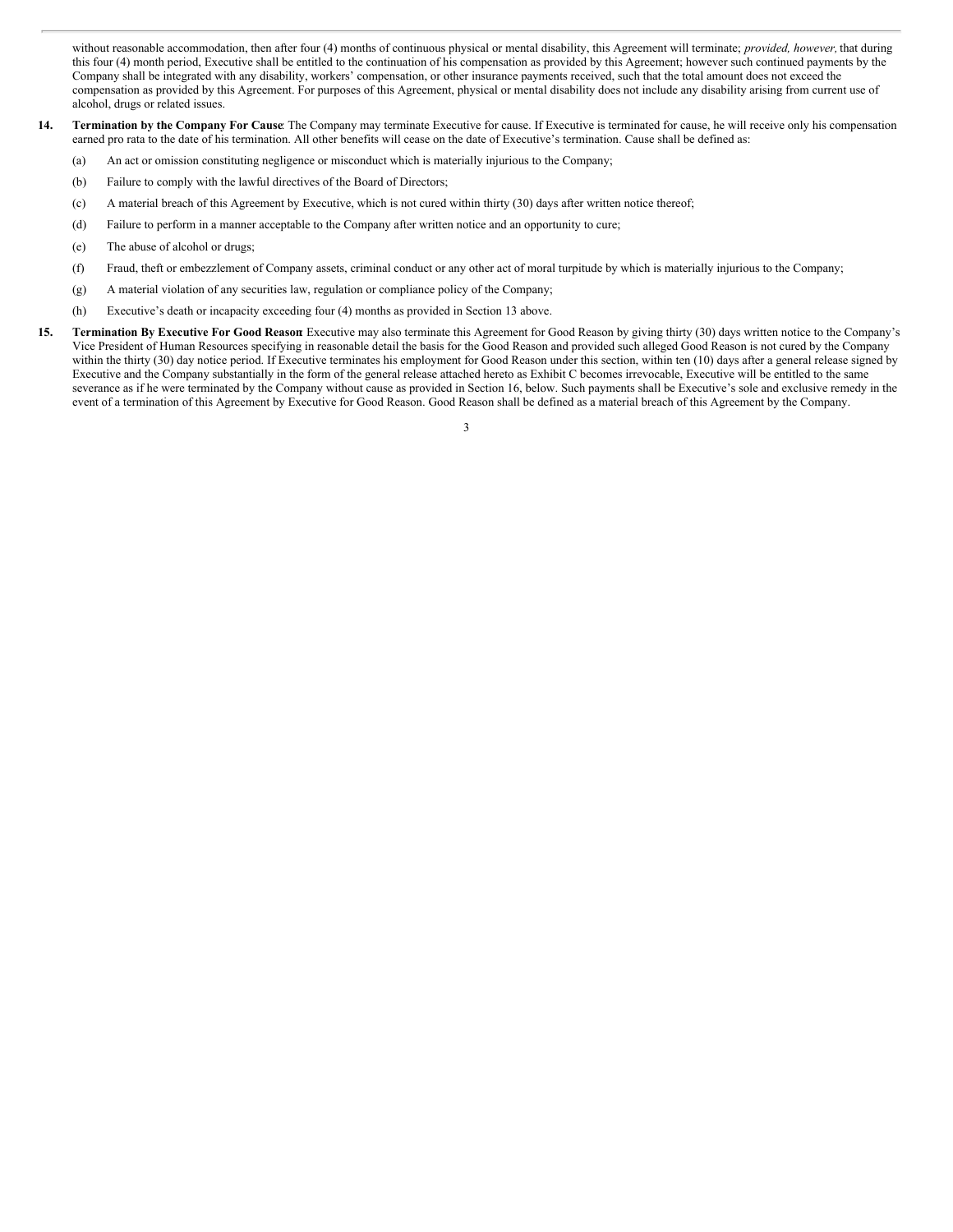- **16. Termination By The Company Without Cause**: The Company may terminate Executive's employment under this Agreement at any time without cause by giving Executive twenty-four (24) months' written notice of termination. If the Company terminates Executive under this section, within ten (10) days after a general release signed by Executive and the Company substantially in the form of the general release attached hereto as Exhibit C becomes irrevocable, provided a later payment is not required by Section 17 below, the Company will pay Executive a severance consisting of a continuation of Executive's base salary for a nine (9) month period, subject to applicable payroll deductions, and health insurance continuation for nine (9) months. Executive will be provided, at most, sixty (60) days to consider whether to sign such release. Such payments shall cease, and no further severance obligation will be owed, in the event Executive obtains other equivalent employment during the severance period. Such severance payments shall be Executive's sole and exclusive remedy in the event of a termination of this Agreement by the Company without cause. At its option, the Company may pay Executive twenty-four (24) months additional salary and benefits provided in this Agreement in lieu of giving Executive the twenty-four (24) months notice as provided above.
- **17. Section 409A Delay**: Each payment hereunder subject to Section 409A will be considered a separate payment for purposes of Section 409A. To the extent that it is determined by the Company in good faith that all or a portion of any payments hereunder subject to Section 409A made in connection with Executive's separation from service are not exempt from Section 409A and that Executive is a "specified employee" (within the meaning of Section 409A) at the time of his separation from service, then payment of such non-exempt payments shall not be made until the date that is six (6) months and one day after his separation from service (or, if earlier, his death), with any payments that are required to be delayed being accumulated during the six-month period and paid in a lump sum on the date that is six (6) months and one day following his separation from service and any subsequent payments, if any, being paid in accordance with the dates and terms set forth herein.
- **18. Termination by Executive Without Good Reason**: Executive may terminate his employment without Good Reason by giving the Company thirty (30) days written notice of termination. If Executive terminates his employment without Good Reason under this section, he will receive only his salary and benefits earned pro rata to the date of his termination. All other salary and benefits will cease on the date of Executive's termination. At its option, the Company may pay Executive his salary and benefits provided in this Agreement through the effective date of his written notice of termination and immediately accept his termination.
- **19. Confidential Business Information**: The Company has and will continue to spend significant time, effort and money to develop proprietary information which is vital to the Company's business. During Executive's employment with the Company, Executive has and will have access to the Company's confidential, proprietary and trade secret information including but not limited to information and strategy relating to the Company's products and services including customer lists and files, product description and pricing, information and strategy regarding profits, costs, marketing, purchasing, sales, customers, suppliers, contract terms, employees, salaries; product development plans; business, acquisition and financial plans and forecasts and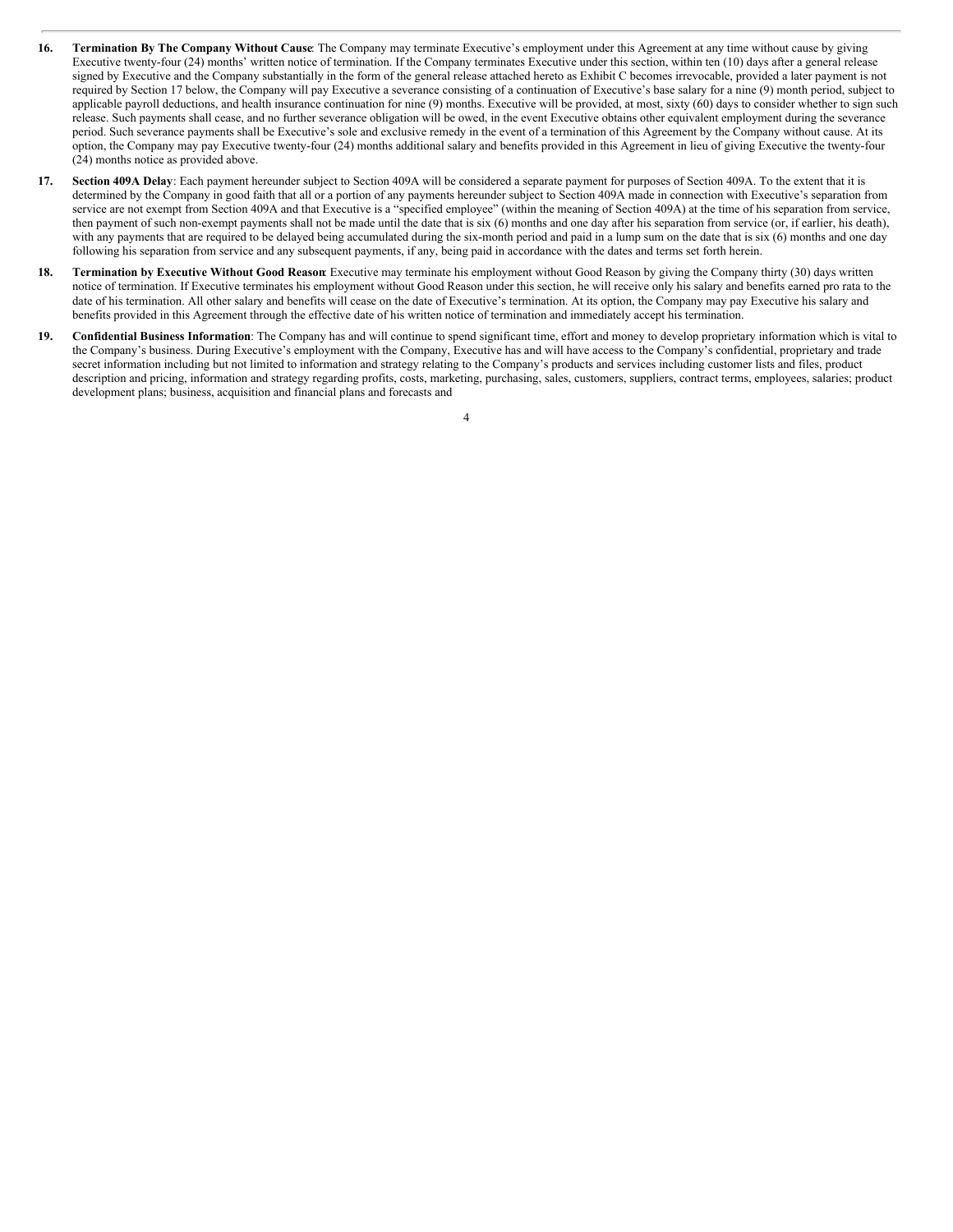marketing and sales plans and forecasts (collectively called "Company Confidential Information"). Executive will not, during his employment with the Company or thereafter, directly or indirectly disclose to any other person or entity, or use for Executive's own benefit or for the benefit of others besides the Company, any Company Confidential Information. Upon termination of this Agreement, Executive agrees to promptly return all Company Confidential Information.

- **20. Non-Solicitation of Employees**: While Executive is employed by the Company and for twelve (12) months after such employment terminates, Executive will not (acting either directly or indirectly, or through any other person, firm, or corporation) induce or attempt to induce or• influence any employee of the Company to terminate employment with the Company when the Company desires to retain that person's services
- **21. Duty of Loyalty**: During term of this Agreement and any post-employment consulting agreement, Executive agrees that he will not, nor will he permit any entity or other person under his control, to directly or indirectly hold, manage operate or control, or participate in the ownership, management, operation or control of, or render executive, managerial, market research, advice or consulting services, either directly or indirectly, to any business engaged in or about to be engaged in developing, producing, marketing, distributing or selling lawn, garden, animal health, nutrition or pet related products .
- **22. Separability**: Each provision of this Agreement is separable and independent of the other provisions. If any part of this Agreement is found to be invalid, the remainder shall be given full force and effect as permitted by law.
- **23. Complete Agreement**: This Agreement constitutes the entire agreement between Executive and the Company regarding the subjects covered by this Agreement. No other agreement, understanding, statement or promise other than those contained in this Agreement is part of their employment agreement or will be effective. Any modification of this Agreement will be effective only if it is in writing and signed by a duly authorized officer of the Company.
- **24. Notice**: All notices, requests, demands and other communications hereunder shall be in writing and shall be deemed to have been duly given (except as may otherwise be specifically provided herein to the contrary) if delivered by hand and receipted for by the party to whom said notice or other communication shall have been directed or mailed by certified or registered mail with postage prepaid:

| (a) If to the Company to: | Central Garden & Pet Company          |
|---------------------------|---------------------------------------|
|                           | 1340 Treat Blvd., Suite 600           |
|                           | Walnut Creek, CA 94597                |
|                           | Attention: William E. Brown, Chairman |

(b) If to the Executive to: John Ranelli President and Chief Executive Officer Central Garden & Pet Company 1340 Treat Blvd., Suite 600 Walnut Creek, CA 94597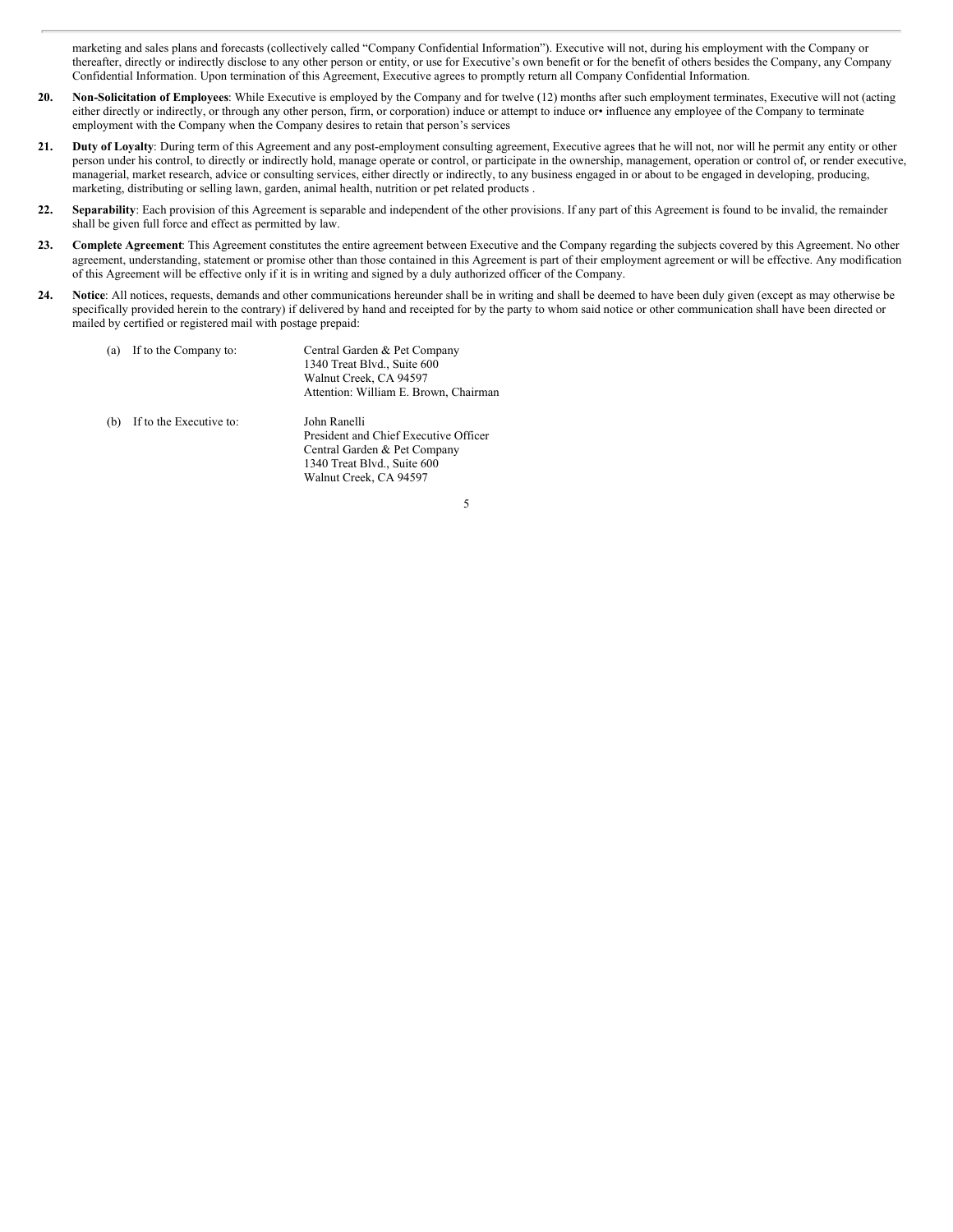**25. Related Agreements**: As an inducement to the Executive and to the Company to enter into this Agreement, Executive has executed Exhibit A Post Employment Consulting Agreement and Exhibit B Agreement to Protect Confidential Information, Intellectual Property and Business Relationships, and will execute, if appropriate Exhibit C, the General Release of All Claims, all attached and incorporated by reference. Exhibits A, B and C and sections 19, 20 and 21 of this Agreement shall survive the termination of this Employment Agreement.

IN WITNESS WHEREOF, the parties hereto have executed this Agreement the day and year referenced above.

/s/ John Ranelli

(John Ranelli)

Central Garden & Pet Company

By /s/ William E. Brown

William E. Brown, Chairman and Chief Executive Officer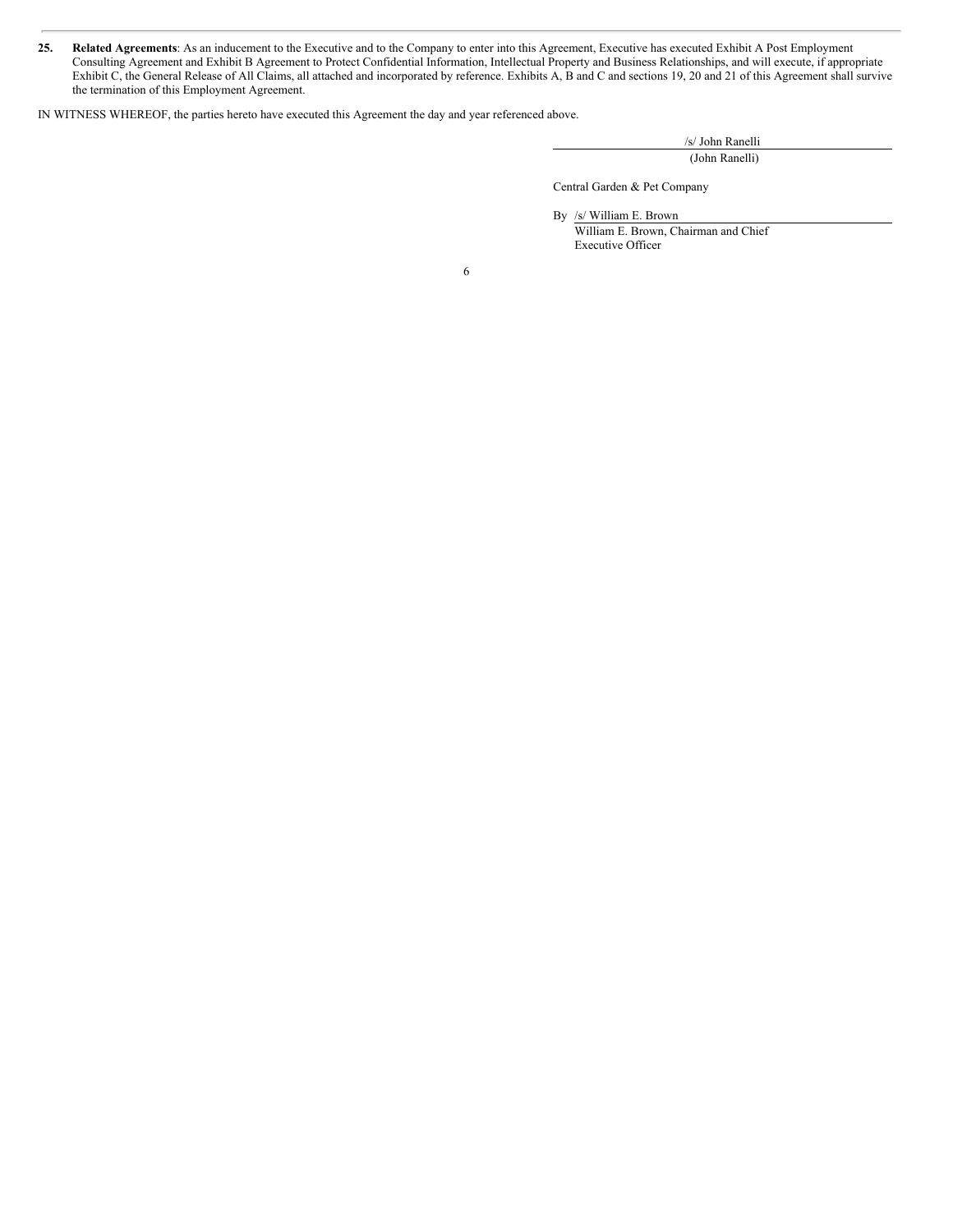## **EXHIBIT A**

## **POST EMPLOYMENT CONSULTING AGREEMENT**

This Agreement is made as of February 11, 2013 (the "Effective Date") by and between Central Garden & Pet Company and/or any of its wholly owned subsidiaries, successors and assigns (collectively called "the Company") and John Ranelli ("Executive").

WHEREAS, Executive recognizes that in his capacity as a key executive with the Company he will provide unique services that will be exceedingly difficult to replace after termination of his employment;

WHEREAS, Executive recognizes that the Company desires continued access to Executive's unique services, knowledge and a reasonable transition after the termination of Executive's employment;

WHEREAS, Executive recognizes that he has been provided adequate consideration for entering into this Consulting Agreement ("Agreement");

THEREFORE, in consideration of the employment of President and Chief Executive Officer and other good and adequate consideration, Executive and the Company agree to the following:

1. **Option to Receive Consulting Services**. Executive hereby grants the Company an option to receive continuing Consulting Services. This option shall be exercised in the Company's sole discretion, in writing, no later than ten (10) business days following termination of Executive's employment with the Company ("Exercise").

2. **Consulting Services**. If this option is Exercised, Executive will provide continuing strategic advice and counsel related to the business issues and projects Executive was involved in while employed by the Company ("Consulting Services"). Consulting Services shall perform at such times and in a manner as are mutually agreed and shall, on average, consist of 20 to 30 hours per month.

3. **Term of Agreement**. If this option is Exercised, Executive will provide Consulting Services effective upon Exercise by the Company and continuing thereafter for a period of twenty-four (24) months ("Term of Agreement").

4. **Compensation**. Executive shall be paid fifteen percent (15%) of his base salary at time of termination of Executive's employment with the Company during the Term of Agreement. This amount shall be paid one-twelfth (1/12) at the end of each month for twelve (12) months.

5. **Expenses**. During the Term of Agreement, Executive will be reimbursed by the Company for all expenses necessarily incurred in the performance of this Agreement.

6. **Termination**. Notwithstanding the Term of Agreement specified above, this Agreement shall terminate under any of the following circumstances: (a) in the event Executive dies, this Agreement shall terminate immediately; (b) if due to physical or mental disability, Executive is unable to perform the services called for under this Agreement with or without reasonable

A-1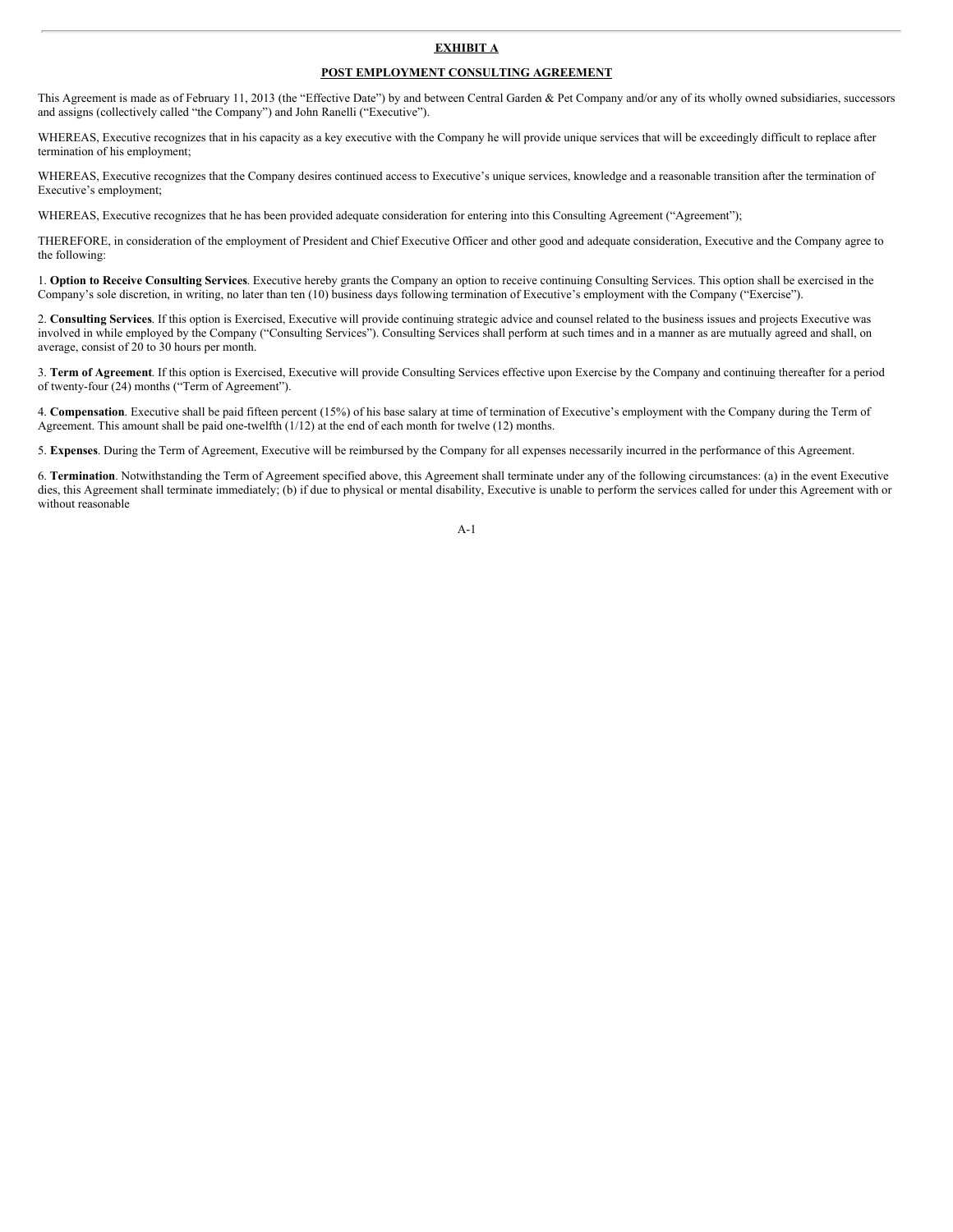accommodation, either the Company or Executive may terminate this Agreement by providing thirty (30) days' written notice; (c) the Executive materially breaches the terms of this Agreement, and (d) the parties may terminate this Agreement by mutual written agreement.

7. **Unique Services**. **Duty of Loyalty**. Executive acknowledges and agrees that the services he performs under this Agreement are of a special, unique, unusual, extraordinary, or intellectual character, which have a peculiar value, the loss of which cannot be reasonably or adequately compensated in damages in an action at law. Executive further acknowledges and agrees that during his employment and, provided the Company exercises its option to engage Executive to provide Consulting Services and compensate him under the terms of this Agreement, then during the Term of Agreement he will have a continuing fiduciary duty and duty of loyalty to the Company. He agrees that during the Term of Agreement, he will not render executive, managerial, market research, advice or consulting services, either directly or indirectly, to any business engaged in or about to be engaged in developing, producing, marketing, distributing or selling lawn, garden, animal health, nutrition or pet related products or which would otherwise conflict with his obligations to the Company. Executive understands that it would be a conflict of interest to provide legal advice or representation to any business engaged in or about to be engaged in developing, producing, marketing, distributing or selling lawn, garden, animal health, nutrition or pet-related products during the Term of Agreement.

8. **Confidential Information or Materials**. During the Term of Agreement, Executive will have access to the Company's confidential, proprietary and trade secret information including but not limited to information and strategy regarding the Company's products and services including customer lists and files, product description and pricing, information and strategy regarding profits, costs, marketing, purchasing, sales, customers, suppliers, contract terms, employees, salaries; product development plans; business, acquisition and financial plans and forecasts and marketing and sales plans and forecasts (collectively called "Company Confidential Information"). Executive will not, during the Term of Agreement or thereafter, directly or indirectly disclose to any other person or entity, or use for Executive's own benefit or for the benefit of others besides Company, Company Confidential Information. Upon termination of this Agreement, Executive agrees to promptly return all Company Confidential Information.

9. **Remedies**. Executive understands and acknowledges that Company's remedies at law for any material breach of this Agreement by Executive are inadequate and that any such breach will cause the Company substantial and irrevocable damage and therefore, in the event of any such breach, in addition to such other remedies which may be available, including the return of consideration paid for this Agreement, Executive agrees that the Company shall have the right to seek specific performance and injunctive relief. It is also expressly agreed that, in the event of such a breach, Company shall also be entitled to recover all of its costs and expenses (including attorneys' fees) incurred in enforcing its rights hereunder.

10. **Independent Contractor Status**. For all purposes, during the Term of Agreement, Executive shall be deemed to be an independent contractor, and not an employee or agent of the Company. Accordingly, Executive shall not be entitled to any rights or benefits to which any employee of Company may be entitled.

A-2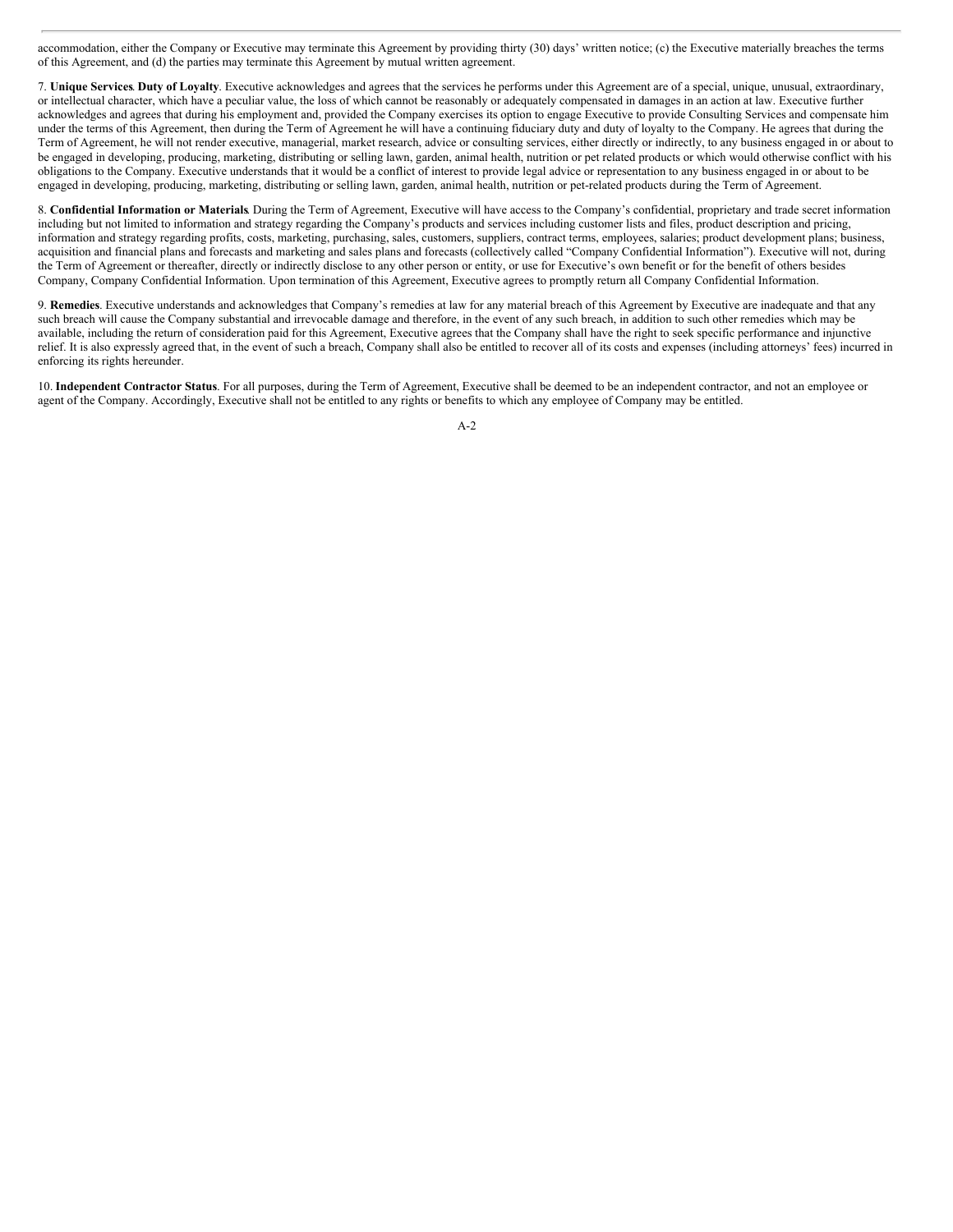11. **Other Employment**. Nothing in this Agreement shall prevent Executive from performing services for other employers or business entities, consistent with the terms of this Agreement, during the Term of Agreement.

12. **Intellectual Property Rights**. Company shall have sole ownership of and all right, title and interest, to all data, drawings, designs, analyses, graphs, reports, products, tooling, physical property, computer programs, software code, trade secrets and all inventions, discoveries and improvements or other items or concepts, whether patentable or not, (collectively, "Intellectual Property") which are conceived or reduced to practice during the Term of Agreement and arising out of or relating to the services performed hereunder or using the equipment or resources of the Company. To the extent any such Intellectual Property qualifies as a "work for hire" under the United States Copyright Act (17 U.S.C. Sec. 101), Executive agrees that the Company is the author for copyright purposes. To the extent that any Intellectual Property is not a work for hire, Executive agrees to assign, and hereby does assign, its entire right, title and interest in such Intellectual Property, including the right to sue for past infringements.

13. **No Authority to Bind Company**. During the Term of Agreement, Executive will not have any authority to commit or bind Company to any contractual or financial obligations without the Company's prior written consent.

14. **Assignment**. This is a personal services agreement and Executive may not assign this Agreement, or any interest herein, without the prior written consent of the Company.

15. **Entire Agreement**. This Agreement constitutes the entire understanding of the parties on the subjects covered. It cannot be modified or waived except in a writing signed by both parties.

16. **Agreement Enforceable to Full Extent Possible**. If any restriction set forth in this Agreement is found by a court to be unenforceable for any reason, the court is empowered and directed to interpret the restriction to extend only so broadly as to be enforceable in that jurisdiction. Additionally, should any of the provisions of this Agreement be determined to be invalid by a court of competent jurisdiction, it is agreed that such determination shall not affect the enforceability of the other provisions herein.

## 17. **The parties agree to all of the terms and conditions set forth above**.

| Dated:<br>January 9, 2013 |
|---------------------------|
|---------------------------|

/s/ John Ranelli (John Ranelli)

Dated: January 9, 2013 Central Garden & Pet Company

/s/ William E. Brown William E. Brown

A-3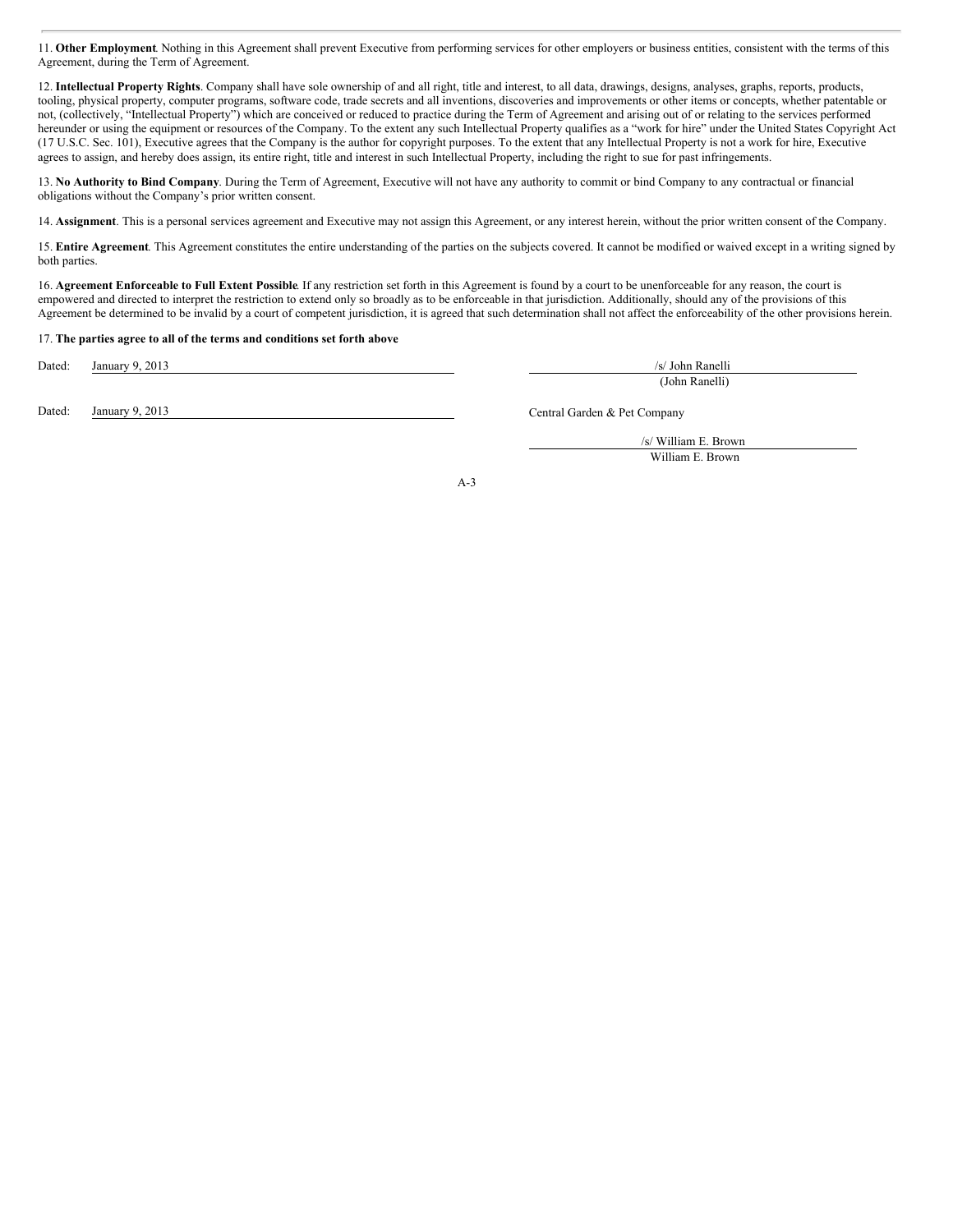#### **EXHIBIT B**

#### **AGREEMENT TO PROTECT CONFIDENTIAL INFORMATION, INTELLECTUAL PROPERTY AND BUSINESS RELATIONSHIPS**

This Agreement is made as of February 11, 2013 (the "Effective Date") by and between Central Garden & Pet Company and/or any of its wholly owned subsidiaries, successors and assigns (collectively called "the Company") and John Ranelli ("Executive," "I" or "Me").

I RECOGNIZE that during my employment as a key executive with Central Garden & Pet Company and/or any of its wholly owned subsidiaries, successors and assigns (collectively called "the Company"), I have had and will continue to have access to Confidential Information (as defined below) and valuable business relationships;

I RECOGNIZE that my employment in certain capacities with a competitor could involve the use or disclosure of Company Confidential Information;

I RECOGNIZE that the Company's Confidential Information and business relationships are critical to its success in the marketplace. The Company operates on a nationwidebasis, and therefore, the Company's commitment to protecting its Confidential Information and business relationships is nationwide;

I RECOGNIZE that the law regarding restrictive covenants varies from state to state and the law that will apply to this Agreement after I terminate will depend on factors such as where I live, where I work, the location of my employer, the location of my former employer and other factors, many which are unknown at this time;

THEREFORE, in consideration for the compensation provided to me, to prevent the use or disclosure of Company Confidential Information, and to protect the valuable business relationships of the Company, I agree to the following:

#### 1. **Definitions**.

**(a) Confidential Information**. For purposes of this Agreement, "Confidential Information" shall mean any information, including third-party information, provided to the Company in confidence, regarding the Company, its business, its plans, its customers, its contracts, its suppliers, or its strategies, that is not generally known and provides the Company with an actual or potential competitive advantage over those who do not know it. Confidential Information includes, but is not limited to, all such information I learned or developed during any previous employment with the Company or its predecessors in interest and all of the Company's confidential, proprietary and trade secret information, which may include information and strategies relating to the Company's products, processes and services, including customer lists and files, product description and pricing, information and strategy regarding profits, costs, marketing, purchasing, sales, customers, suppliers, contract terms, employees, salaries, product development plans, business, acquisition and financial plans and forecasts, and marketing and sales plans and forecasts. I acknowledge that requiring me to enter into this Agreement is one of the measures that the Company uses to maintain the secrecy of its Confidential Information.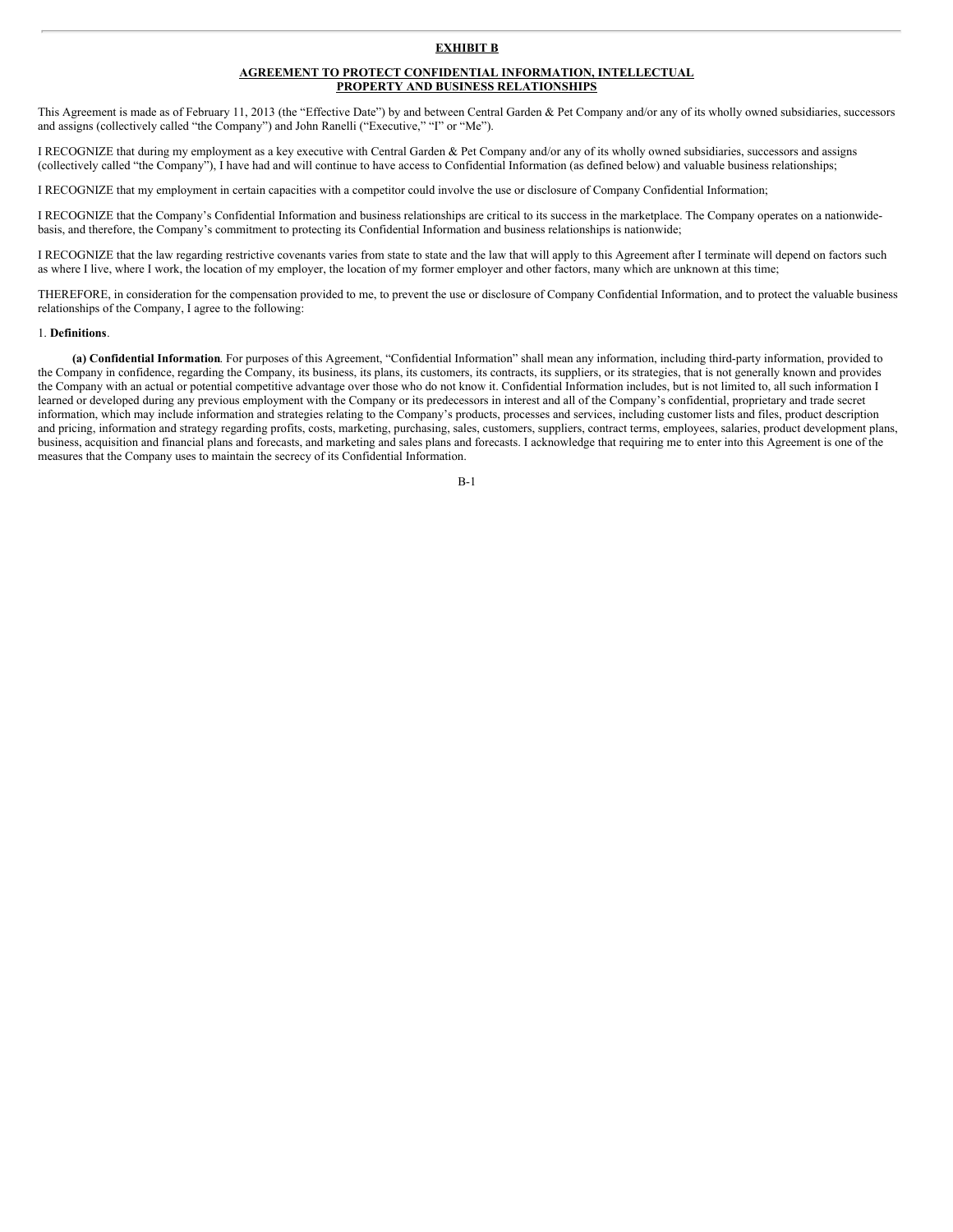**(b) Relevant Territory**. For purposes of this Agreement, "Relevant Territory" shall mean any territory or region in which I performed services on behalf of the Company or about which I learned Confidential Information regarding the Company during the two (2) years prior to my separation from the Company for any reason.

**(c) Services**. For purposes of this Agreement, "Services" shall mean the same or similar activities in which I engaged during the two (2) years prior to my separation from the Company for any reason.

2. **Confidentiality**. I agree that I will not, during my employment with the Company (except in furtherance of the Company's interests), or at any time after employment terminates, without the prior written consent of the Company Vice President of Human Resources, disclose any Confidential Information to or use any Confidential Information for, any third party or entity. This restriction prohibits me from, among other activities, engaging in or preparing to engage in developing, producing, marketing, distributing or selling lawn, garden, animal health, animal nutrition or pet related products for any business entity if that activity in any way involves the use or disclosure of Company Confidential Information and diverting or attempting to divert any business or customers from the Company using Confidential Information. To the extent that any Confidential Information is determined by a court of competent jurisdiction to be confidential information rather than a trade secret under applicable law, the prohibition on use and disclosure of that specific information shall be in effect for a period of three years after the termination of my employment with the Company; otherwise the prohibition shall last until the information ceases to be a trade secret (other than through any breach of secrecy by me or other third parties under a duty of secrecy to the Company). In the event that after my employment with the Company ceases, if I have any doubt about whether particular information may be used or disclosed, I will contact the Company Vice President of Human Resources.

#### 3. **Post-Employment Activities**

**(a) Non-Competition**. For twelve (12) months after the termination of my employment with the Company and/or any post-employment consulting agreement with the Company, I will not render executive, managerial, market research, advice or consulting services, either directly or indirectly, to any business engaged in or about to be engaged in developing, producing, marketing, distributing or selling lawn, garden, animal health, animal nutrition or pet related products or which would otherwise conflict with my obligations to the Company. This paragraph shall only apply in those jurisdictions where restrictions such as contained in this paragraph are enforceable.

**(b) Non-Solicitation of Customers**. For twelve (12) months after the termination of my employment with the Company and/or any post-employment consulting agreement with the Company, I will not solicit directly or indirectly, on behalf of any business entity described in paragraph (a) of this section or which otherwise competes with the Company, any customer I solicited or serviced, or any customer about whom I learned Confidential Information, while in the employ or service of the Company. This paragraph shall apply in those jurisdictions where restrictions such as contained in this paragraph are enforceable.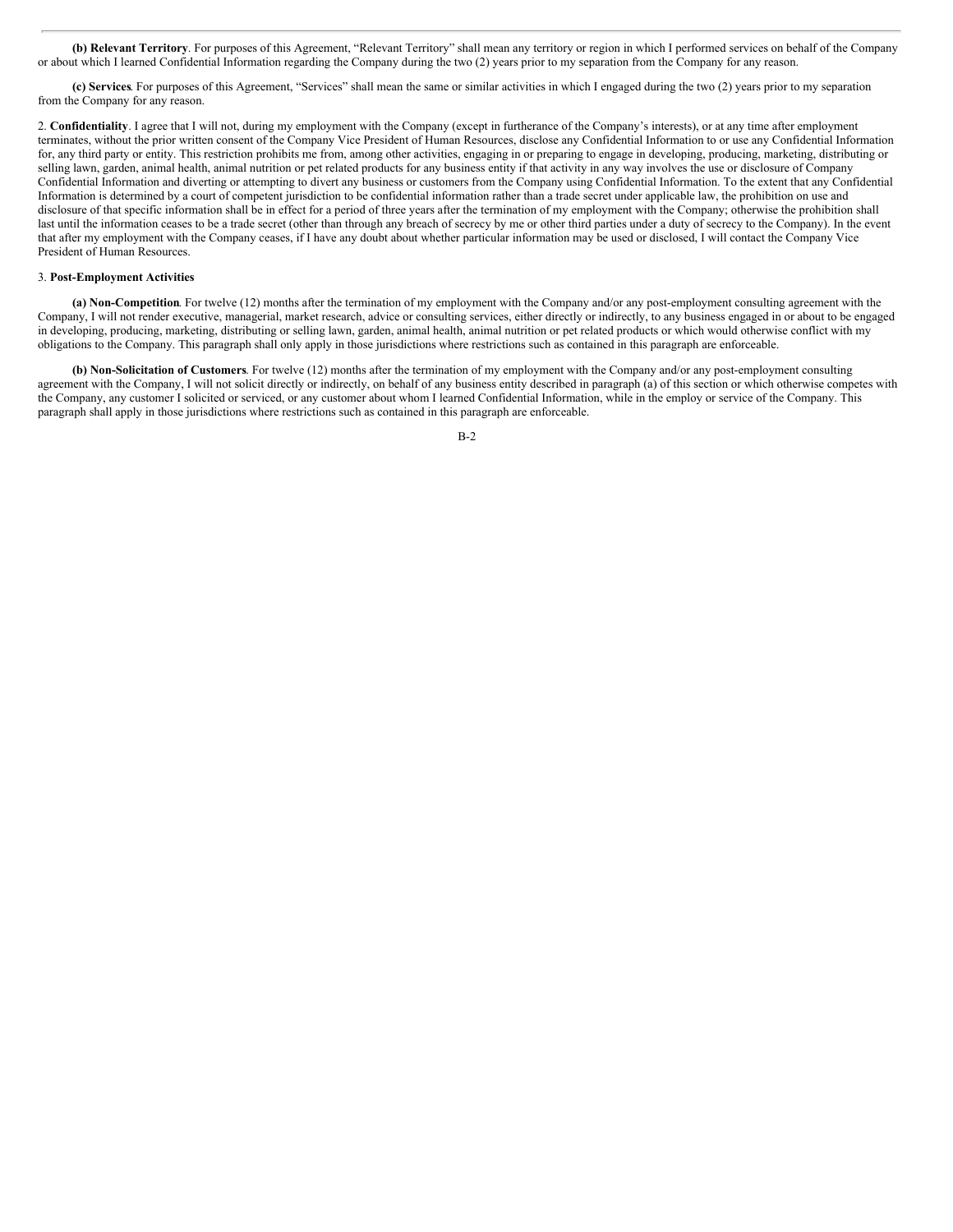**(c) Non-Solicitation of Employees**. For twelve (12) months after the termination of my employment with the Company and/or any post-employment consulting agreement with the Company, I will not recruit, solicit or induce, or attempt to recruit, solicit or induce, any employee of the Company to terminate their employment with the Company or otherwise cease their relationship with the Company.

**(d) Duty to Present Contract**. For twelve (12) months after the termination of my employment with the Company and/or any post-employment consulting agreement with the Company, before I accept employment with any person or organization that is engage in or about to be engaged in developing, producing, marketing, distributing or selling lawn, garden, animal health, animal nutrition or pet related products, I agree (1) to advise that prospective employer about the existence of this Agreement; (2) to provide that potential employer a copy of this Agreement; and (3) to advise the Company's Vice President of Human Resources in writing, within five (5) business days, to whom I have provided a copy of this Agreement.

4. **Reformation/Severability**. If any restriction set forth in this Agreement is found by a court to be unenforceable for any reason, the court is empowered and directed to interpret the restriction to extend only so broadly as to be enforceable in that jurisdiction. Additionally, should any of the provisions of this Agreement be determined to be invalid by a court of competent jurisdiction, it is agreed that such determination shall not affect the enforceability of the other provisions herein.

5. **Further Acknowledgments**. I understand that the restrictions contained in this Agreement are necessary and reasonable for the protection of the Company's business, goodwill and its Confidential Information. I understand that any breach of this Agreement will cause the Company substantial and irrevocable damage and therefore, in the event of any such breach, in addition to such other remedies which may be available, including the return of consideration paid for this Agreement, I agree that the Company shall have the right to seek specific performance and injunctive relief. Any business entity that employs me in a capacity in which I violate this Agreement shall be liable for damages and injunctive relief. Further, I understand that the Company intends to install the full measure of protections permitted by the law to protect its Confidential Information and business relationships, but does not intend to impose any greater protections on me than those permitted by law. I acknowledge that the law that governs restrictive covenants such as this, is important, rapidly changing and varies from state to state. I also understand that the law that will apply to this Agreement after I terminate will depend on factors such as where I live, where I work, the location of my employer, the location of my former employer and other factors, many which are unknown at the time I enter this Agreement. I understand that I have been advised to consult with an attorney of my choice to discuss this agreement and my legal obligations under this agreement after my termination of employment. I understand that Paragraphs 3(a) and 3(b) do not apply and will not be enforced in California or other states where **restrictions such as contained in those paragraphs are not permitted**.

6. **Separability**. Courts should treat each numbered paragraph as a separate and severable contractual obligation intended to protect the legitimate interests of the Company and to which I intend to be bound.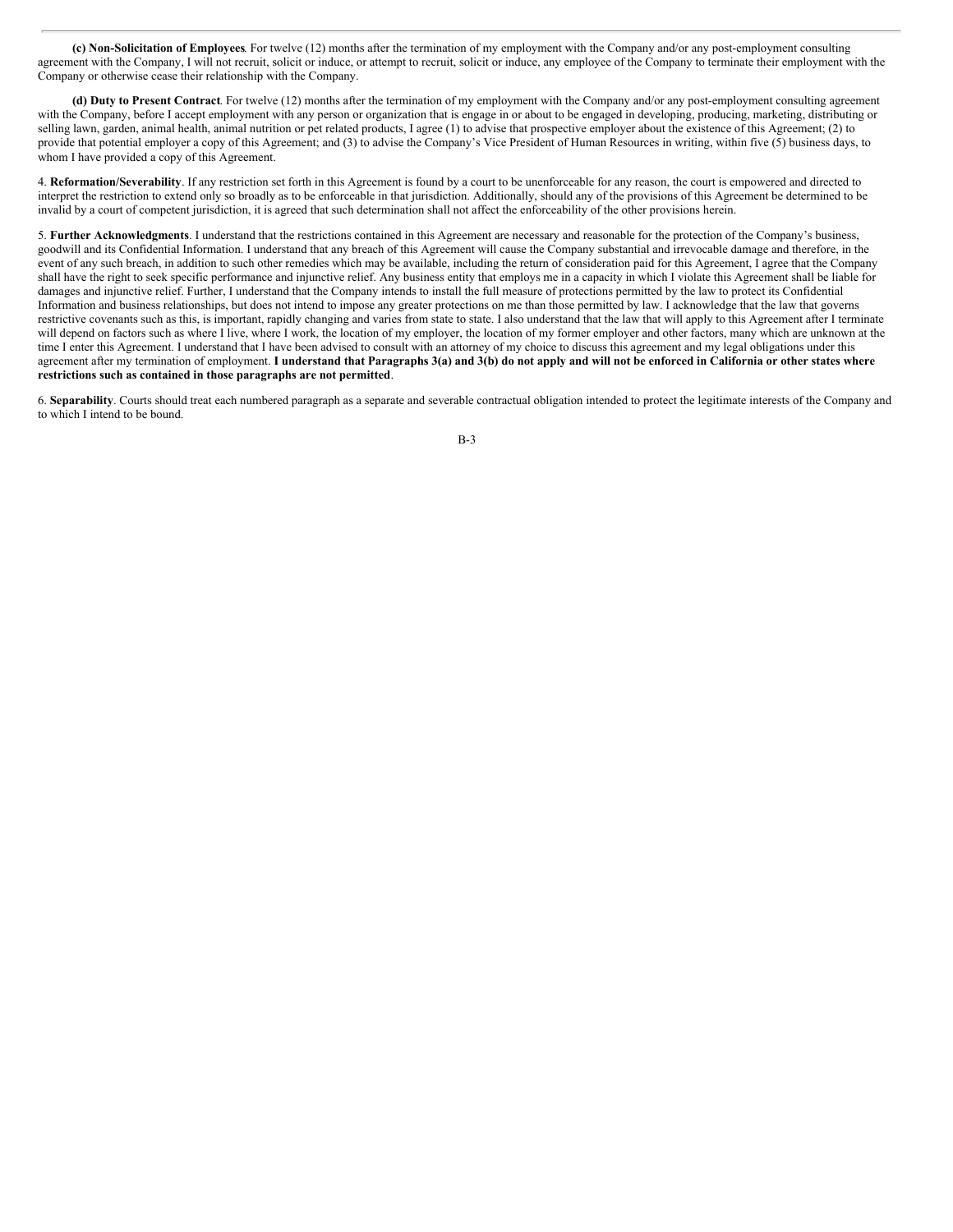7. **Non Waiver**. I agree that the Company's determination not to enforce this or similar agreements as to specific violations shall not operate as a waiver or release of my obligations under this Agreement.

8. **Fiduciary Duty**. This Agreement is in addition to any fiduciary duty and obligation that may exist under statutory or common law.

9. **Entire Agreement**. This Agreement constitutes the entire understanding of the parties on the subjects covered. It cannot be modified or waived except in a writing signed by me and a duly authorized officer of the Company. I enter into this Agreement voluntarily.

AGREED AND ACCEPTED BY:

/s/ John Ranelli (John Ranelli)

For Central Garden & Pet Company

By: /s/ William E. Brown Name: William E. Brown

Its: Chief Executive Officer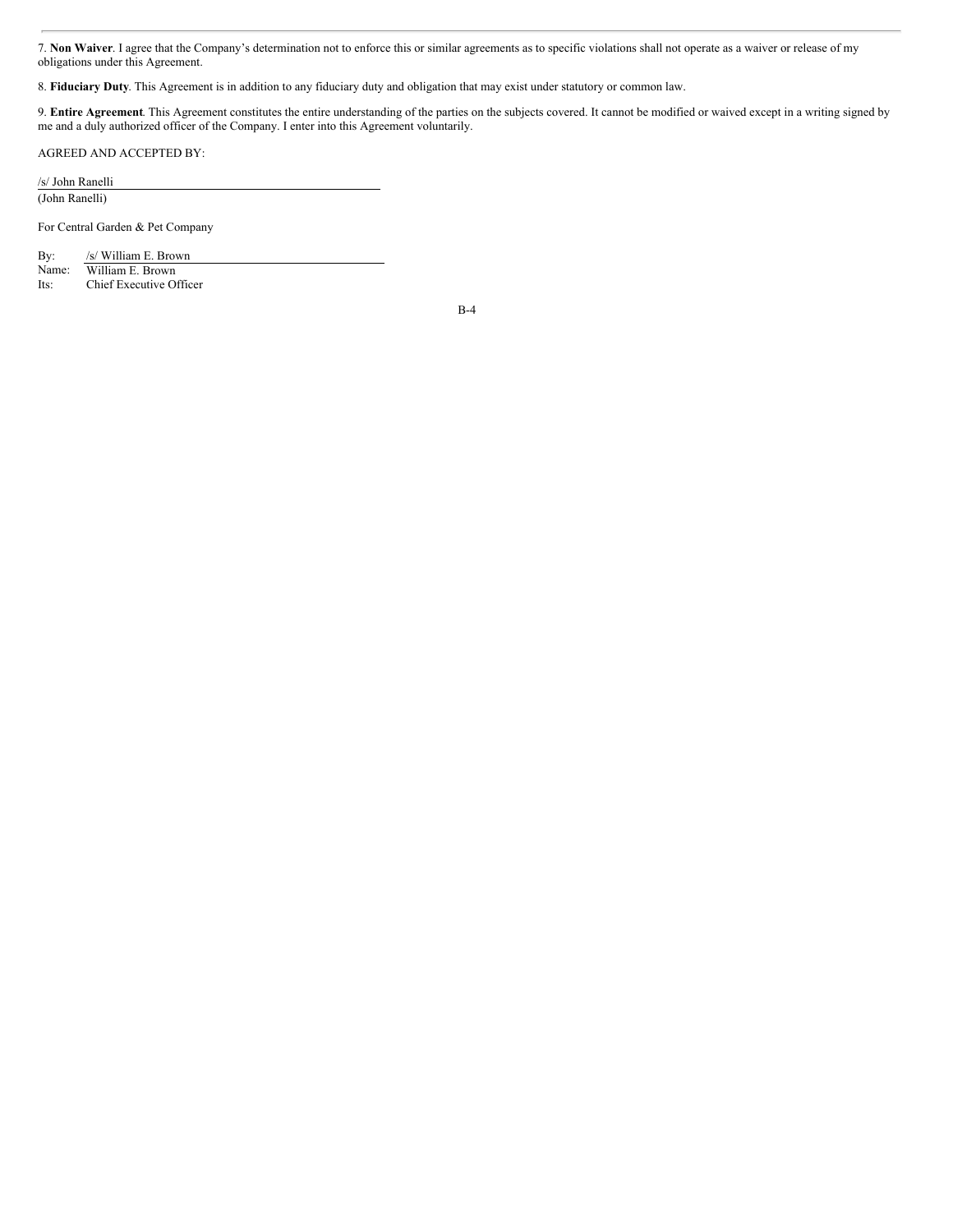## **EXHIBIT C**

#### **General Release of All Claims**

This Release of All Claims is entered into by John Ranelli ("Executive") and Central Garden & Pet Company and/or any of its wholly owned subsidiaries, successors and assigns (collectively called "the Company").

WHEREAS, the parties entered into an Employment Agreement ("Employment Agreement") as of February 11, 2013 that provides for certain severance and other benefits in the event of Executive's termination; and

WHEREAS, pursuant to the Employment Agreement, Executive's entitlement to such severance and other benefits in the event of termination is conditioned upon Executive signing a general release of all claims ("Agreement"); and

WHEREAS, Executive's employment with the Company shall terminate effective ("Termination Date");

NOW THEREFORE, in consideration of the severance and other benefits provided in the Employment Agreement, and other good and sufficient consideration, the parties agree as follows:

1. Executive, his successors and assigns, completely release the Company, its agents, employees, former employees, members of the board of directors, officers, insurers, successors and assigns (the "Released Parties") from all claims, rights, demands, actions, obligations, and causes of action of every kind, known or unknown, which Executive may now have, or has ever had, arising from or in any way connected with the employment relationship between the parties, any actions during the relationship, or the termination thereof, including but not limited to all claims for harassment, discrimination, or wrongful discharge; all claims relating to any contracts, express or implied; any covenant of good faith and fair dealing, express or implied; any breach of fiduciary responsibility; any tort of any nature; any claims under federal, state, or municipal common law, statutes or ordinances, including but not limited to claims under the California Fair Employment and Housing Act, Title VII of the Civil Rights Act of 1964, the Age Discrimination in Employment Act of 1967, 42 U.S.C. Section 1981, the Americans With Disabilities Act, the California Family Rights Act, the Family and Medical Leave Act, the Employee Retirement Income Security Act, the state and federal Worker Adjustment Retraining and Notification Acts, the California Worker's Compensation Act and any other laws and regulations relating to employment or employment discrimination, as well as any and all claims for attorney's fees and costs. The only claims not released by this Agreement are claims that cannot be released as a matter of law.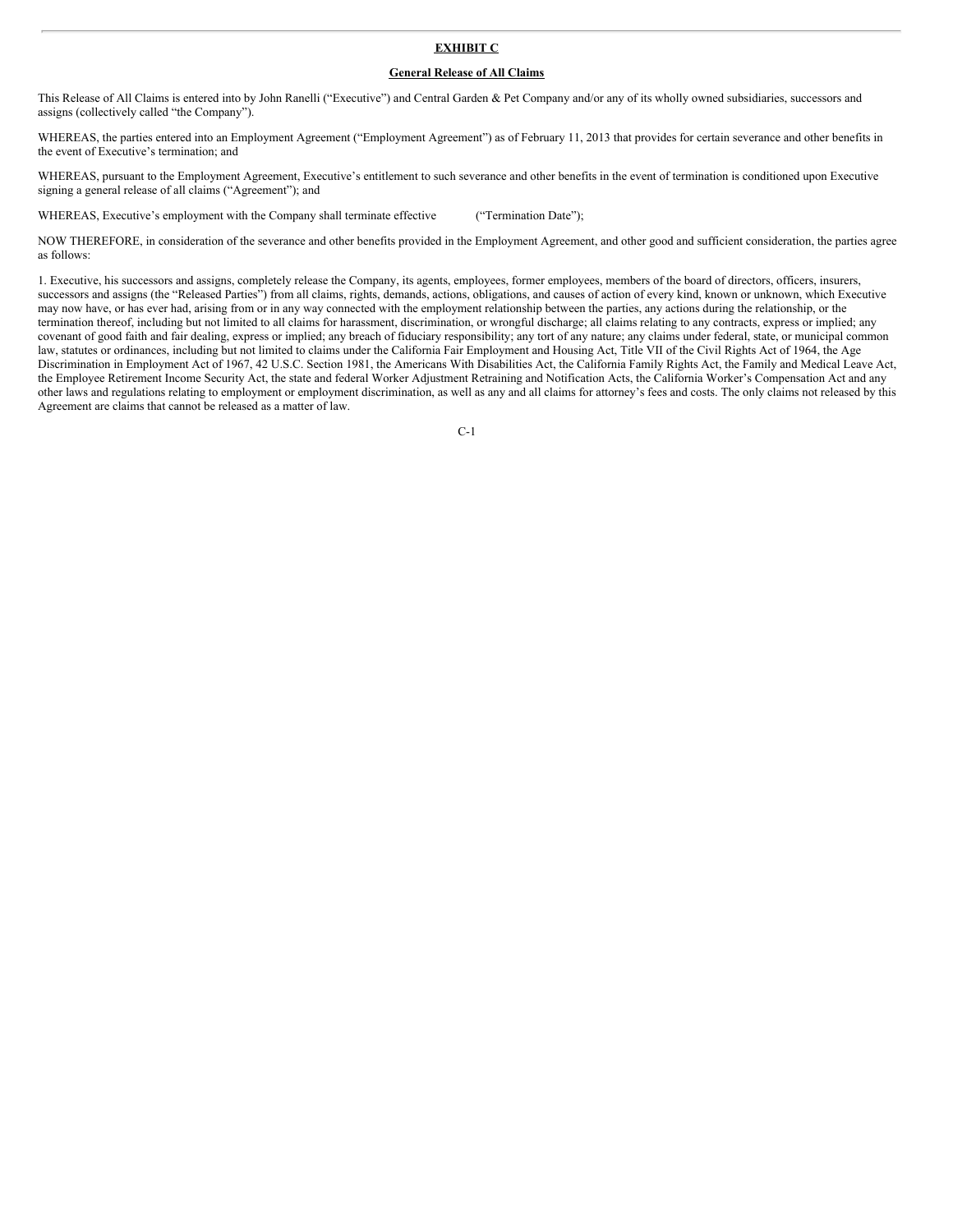2. Executive is aware that Section 1542 of the Civil Code of the State of California and similar provisions in other states provide:

## A GENERAL RELEASE DOES NOT EXTEND TO CLAIMS WHICH THE CREDITOR DOES NOT KNOW OR SUSPECT TO EXIST IN HIS FAVOR AT THE TIME OF EXECUTING THE RELEASE, WHICH IF KNOWN BY HIM MUST HAVE MATERIALLY AFFECTED HIS **SETTLEMENT WITH THE DEBTOR.**

Executive understands that this type of provision gives him the right not to release existing claims of which he is not now aware, unless he voluntarily chooses to waive this right. Executive nevertheless voluntarily waives these rights from the subject of this Agreement, and waive all claims that now exist in his favor, *known* or *unknown.*

3. Executive affirms that he has not filed or caused to be filed any lawsuit, complaint, or charge with respect to any claim this Agreement purports to waive, and promises never to file or prosecute a lawsuit or complaint based on such claims. Executive further promises never to seek any damages, remedies, or other relief for himself personally by filing or prosecuting a charge with any administrative agency with respect to any such claim. He promises to request that any government agency or other body assuming jurisdiction over any such lawsuit, complaint, or charge withdraw from the matter or dismiss the matter with prejudice. However, the two preceding sentences shall not preclude Executive from filing or prosecuting a charge with any administrative agency with respect to any such claim as long as he does not seek or accept any damages, remedies, or other relief for himself personally, which he promises not to do. Executive shall not be prevented from enforcing any rights he may have under the terms of this Agreement.

4. Executive agrees that he will cooperate with and assist the Company with regard to any arbitration, litigation, agency investigation or proceeding regarding any matters which Executive dealt with, was involved in or had knowledge of while employed with the Company, provided the Company shall pay all reasonable and related expenses and attorneys fees necessarily incurred by Executive (consistent with the Company's expense reimbursement policies) to provide such cooperation and assistance.

5. Executive agrees that he will return to the Company all electronic equipment (including cell phone, computer, FDA, etc.) files, memoranda, documents, records, electronic records, software, copies of the foregoing, credit cards, keys, and any other Company property in his possession prior to his Termination Date.

6. Executive agrees that the terms and conditions of this Agreement are strictly confidential and have not been and shall not be disclosed to any persons except his counsel, immediate family, financial advisors and, even as to such a person, only if the person agrees to honor this confidentiality requirement. Such a person's violation of this confidentiality requirement will be treated as a violation of this Agreement by Executive This subsection does not prohibit Executive's disclosure of the terms, amount, or existence of this Agreement to the extent necessary legally to enforce this Agreement, nor does it prohibit disclosures to the extent otherwise legally required. Executive understands that any violation of this provision would cause irreparable harm to the Company and would justify injunctive relief.

7. Executive agrees not to disparage or defame the Company or any of its employees, former employees, members of the boards of directors or officers.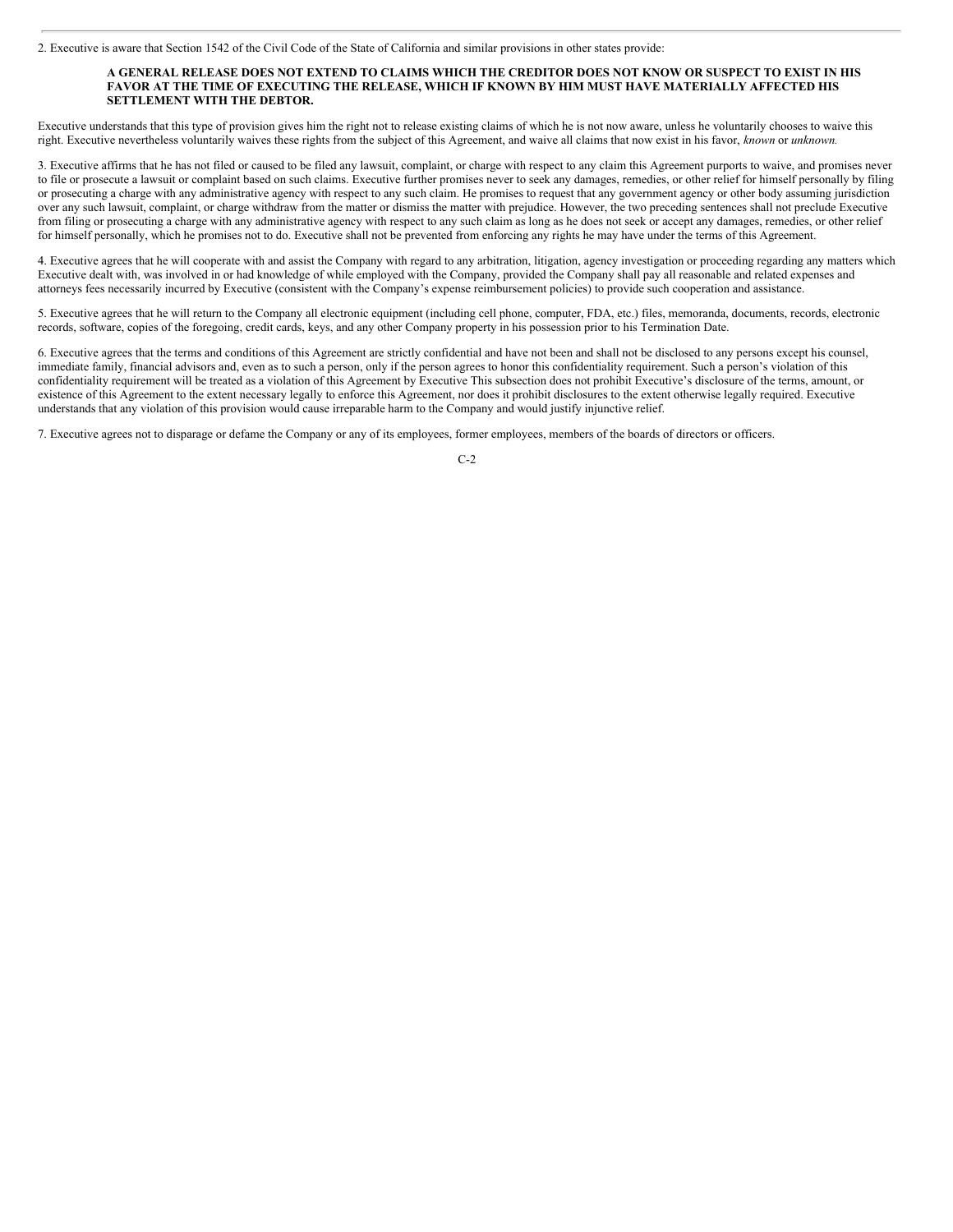8. No other monies or benefits except those specifically described in the Employment Agreement are owed or will be paid to Executive by the Company.

9. Executive will cease to be eligible to participate in any Company employee benefit plans including any medical, dental, life insurance, retirement, and other compensation or benefit plans of the Company on his Termination Date and will have no rights under those plans, except that he will retain any vested benefits under all applicable benefit plans with the Company, and all rights associated with such benefits, as determined under the official terms of those plans.

10. Executive acknowledges that sections 19, 20 and 21 of the Employment Agreement together with Exhibits A, B and C and shall survive the termination of the Employment Agreement and Executive reaffirms his obligations thereunder.

11. Executive acknowledges and agrees that it is the Company's policy, communicated to him and other employees, that employees are requested to bring to the Company's attention any incidents of misconduct or wrongdoing in the area of regulatory compliance, both governmental and industry. Executive hereby affirms that he has acted in accordance with such policy and that he has, at this time, no knowledge of any such incident that he has not brought to the attention to the Company in writing.

12. Should any of the provisions of this Agreement be determined to be invalid by a court, or government agency of competent jurisdiction, it is agreed that such determination shall not affect the enforceability of the other provisions herein.

13. Should Executive ever attempt to challenge the existence of this Agreement, attempt to obtain an order declaring this Agreement to be null and void, or institute litigation against the Company or any other Released Party based upon a released claim, he will, as a condition precedent to such action, repay all amounts paid to him under the terms of the Employment Agreement.

14. This Agreement shall be construed as a whole according to its fair meaning. It shall not be construed strictly for or against any party to the Agreement.

15. This Agreement constitutes the entire understanding of the parties on the subjects covered. Executive expressly warrants that he has read and fully understands this Agreement; that he has had the opportunity to consult with legal counsel of his own choosing and to have the terms of the Agreement fully explained to him; that he is not executing this Agreement in reliance on any promises, representations or inducements other than those contained herein; and that he is executing this Agreement voluntarily, free of any duress or coercion. This Agreement shall not in any way be considered an admission of any liability by the Company.

16. Executive understands that he has been advised to consult with an attorney prior to signing this Agreement; he has twenty-one (21) days in which to consider whether he should sign this Agreement; and that if he signs this Agreement, he has seven (7) days following the date in which he signs the Agreement to revoke it because the Agreement is not effective until the end of this seven-day period ("Effective Date")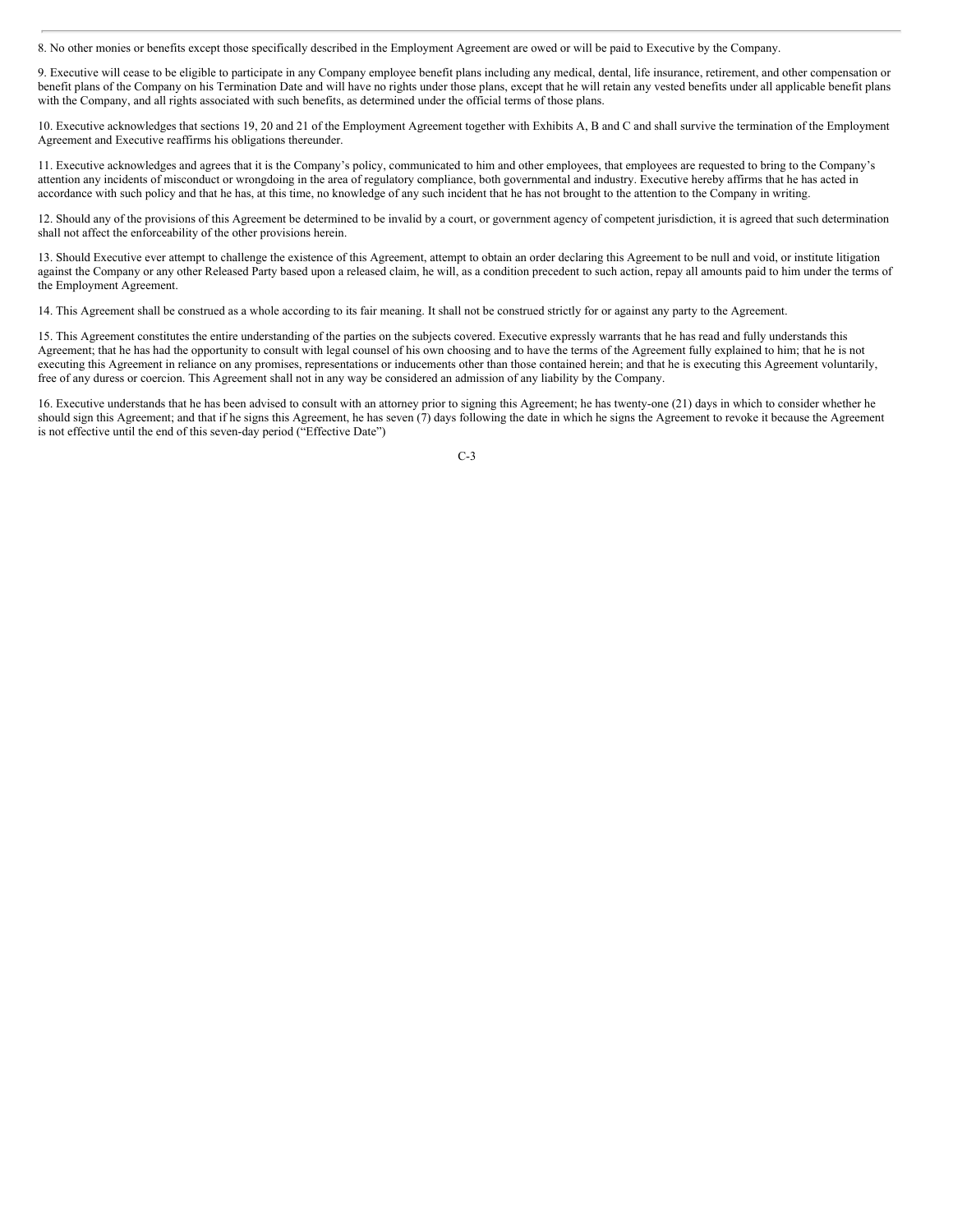17. Each party to this Agreement shall execute all further and/or additional instruments and documents and take all actions necessary as may be reasonably required to effectuate this Agreement.

18. This Agreement may be executed in one or more counterparts. Electronic signatures will be considered valid.

Dated: \_

(John Ranelli)

Dated:

Central Garden & Pet Company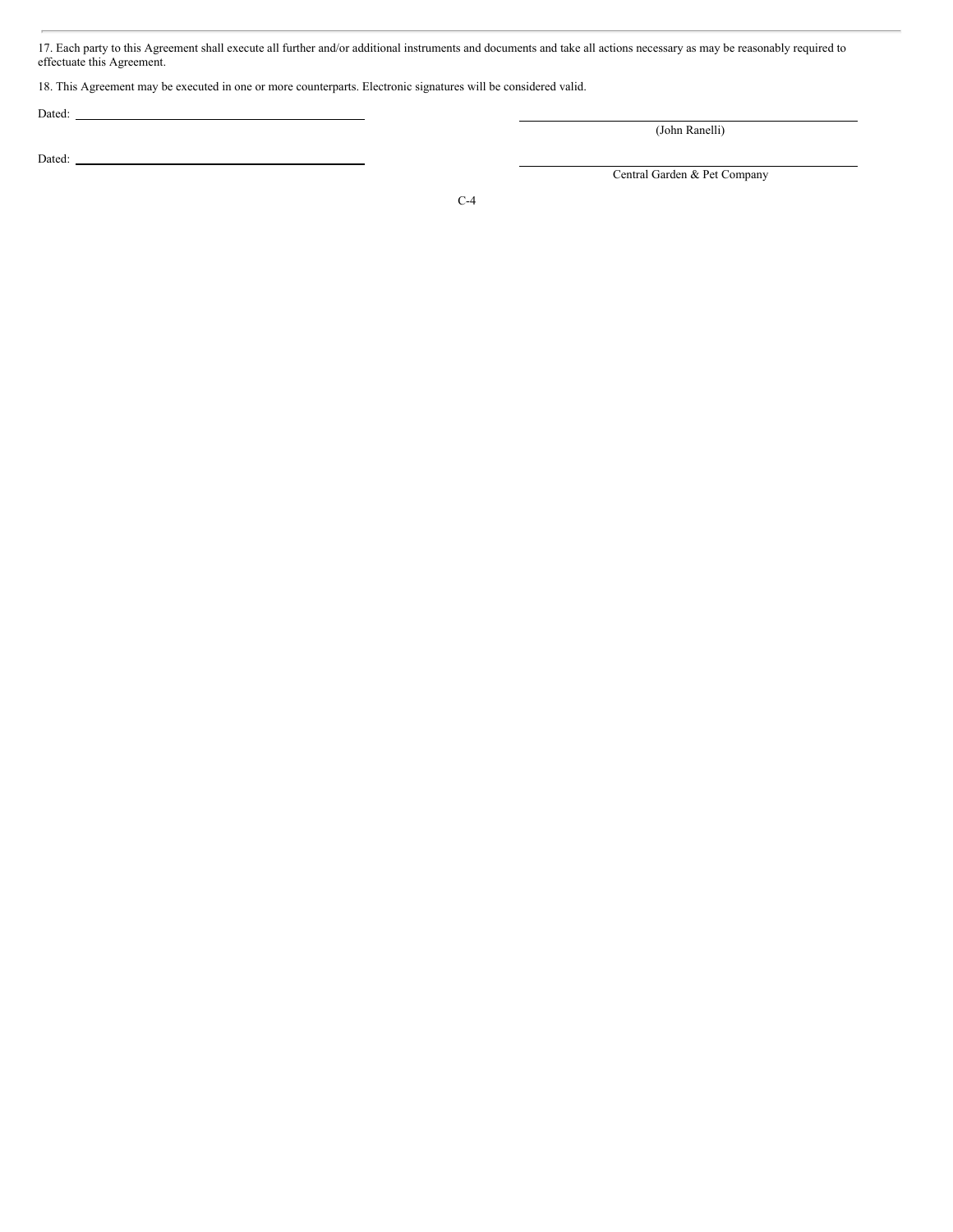I, William E. Brown, certify that:

- 1. I have reviewed this report on Form 10-Q for the quarter ended December 29, 2012 of Central Garden & Pet Company;
- 2. Based on my knowledge, this report does not contain any untrue statement of a material fact or omit to state a material fact necessary to make the statements made, in light of the circumstances under which such statements were made, not misleading with respect to the period covered by this report;
- 3. Based on my knowledge, the financial statements, and other financial information included in this report, fairly present in all material respects the financial condition, results of operations and cash flows of the registrant as of, and for, the periods presented in this report;
- 4. The registrant's other certifying officer and I are responsible for establishing and maintaining disclosure controls and procedures (as defined in Exchange Act Rules 13a-15(e) and 15d-15(e)) and internal control over financial reporting (as defined in Exchange Act Rules 13a-15(f) and 15d-15(f)) for the registrant and have:
	- a) designed such disclosure controls and procedures, or caused such disclosure controls and procedures to be designed under our supervision, to ensure that material information relating to the registrant, including its consolidated subsidiaries, is made known to us by others within those entities, particularly during the period in which this report is being prepared;
	- b) designed such internal control over financial reporting, or caused such internal control over financial reporting to be designed under our supervision, to provide reasonable assurance regarding the reliability of financial reporting and the preparation of financial statements for external purposes in accordance with generally accepted accounting principles;
	- c) evaluated the effectiveness of the registrant's disclosure controls and procedures and presented in this report our conclusions about the effectiveness of the disclosure controls and procedures, as of the end of the period covered by this report based on such evaluation; and
	- d) disclosed in this report any change in the registrant's internal control over financial reporting that occurred during the registrant's most recent fiscal quarter (the registrant's fourth fiscal quarter in the case of an annual report) that has materially affected, or is reasonably likely to materially affect, the registrant's internal control over financial reporting; and
- 5. The registrant's other certifying officer and I have disclosed, based on our most recent evaluation of internal control over financial reporting, to the registrant's auditors and the audit committee of the registrant's board of directors (or persons performing the equivalent functions):
	- a) all significant deficiencies and material weaknesses in the design or operation of internal control over financial reporting which are reasonably likely to adversely affect the registrant's ability to record, process, summarize and report financial information; and
	- b) any fraud, whether or not material, that involves management or other employees who have a significant role in the registrant's internal control over financial reporting.

Date: February 7, 2013

/s/ WILLIAM E. BROWN

William E. Brown Chairman and Chief Executive Officer *(Principal Executive Of icer)*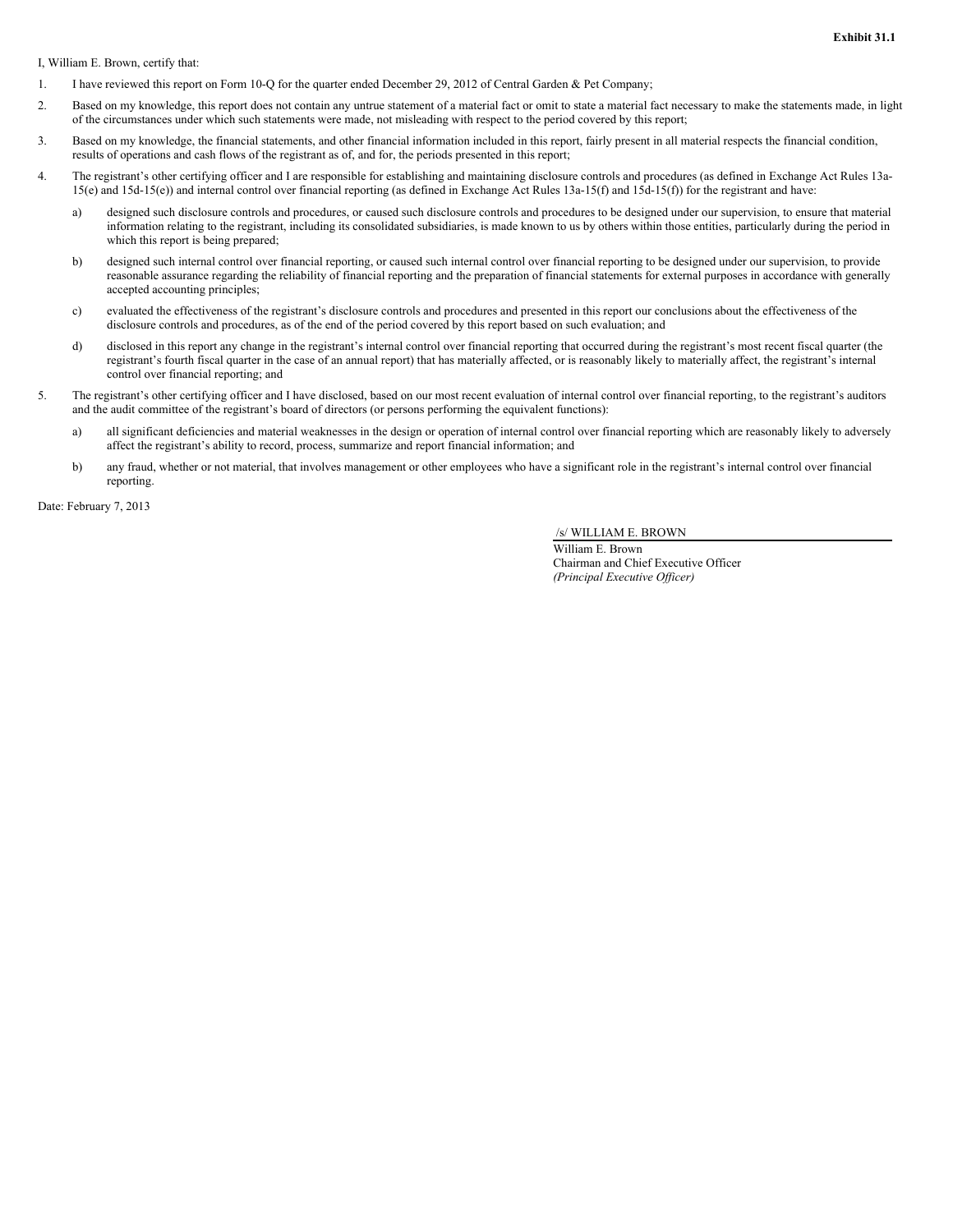I, Lori A. Varlas, certify that:

- 1. I have reviewed this report on Form 10-Q for the quarter ended December 29, 2012 of Central Garden & Pet Company;
- 2. Based on my knowledge, this report does not contain any untrue statement of a material fact or omit to state a material fact necessary to make the statements made, in light of the circumstances under which such statements were made, not misleading with respect to the period covered by this report;
- 3. Based on my knowledge, the financial statements, and other financial information included in this report, fairly present in all material respects the financial condition, results of operations and cash flows of the registrant as of, and for, the periods presented in this report;
- 4. The registrant's other certifying officer and I are responsible for establishing and maintaining disclosure controls and procedures (as defined in Exchange Act Rules 13a-15(e) and 15d-15(e)) and internal control over financial reporting (as defined in Exchange Act Rules 13a-15(f) and 15d-15(f)) for the registrant and have:
	- a) designed such disclosure controls and procedures, or caused such disclosure controls and procedures to be designed under our supervision, to ensure that material information relating to the registrant, including its consolidated subsidiaries, is made known to us by others within those entities, particularly during the period in which this report is being prepared;
	- b) designed such internal control over financial reporting, or caused such internal control over financial reporting to be designed under our supervision, to provide reasonable assurance regarding the reliability of financial reporting and the preparation of financial statements for external purposes in accordance with generally accepted accounting principles;
	- c) evaluated the effectiveness of the registrant's disclosure controls and procedures and presented in this report our conclusions about the effectiveness of the disclosure controls and procedures, as of the end of the period covered by this report based on such evaluation; and
	- d) disclosed in this report any change in the registrant's internal control over financial reporting that occurred during the registrant's most recent fiscal quarter (the registrant's fourth fiscal quarter in the case of an annual report) that has materially affected, or is reasonably likely to materially affect, the registrant's internal control over financial reporting; and
- 5. The registrant's other certifying officer and I have disclosed, based on our most recent evaluation of internal control over financial reporting, to the registrant's auditors and the audit committee of the registrant's board of directors (or persons performing the equivalent functions):
	- a) all significant deficiencies and material weaknesses in the design or operation of internal control over financial reporting which are reasonably likely to adversely affect the registrant's ability to record, process, summarize and report financial information; and
	- b) any fraud, whether or not material, that involves management or other employees who have a significant role in the registrant's internal control over financial reporting.

Date: February 7, 2013

/s/ LORI A. VARLAS

Lori A. Varlas Chief Financial Officer *(Principal Financial Of icer)*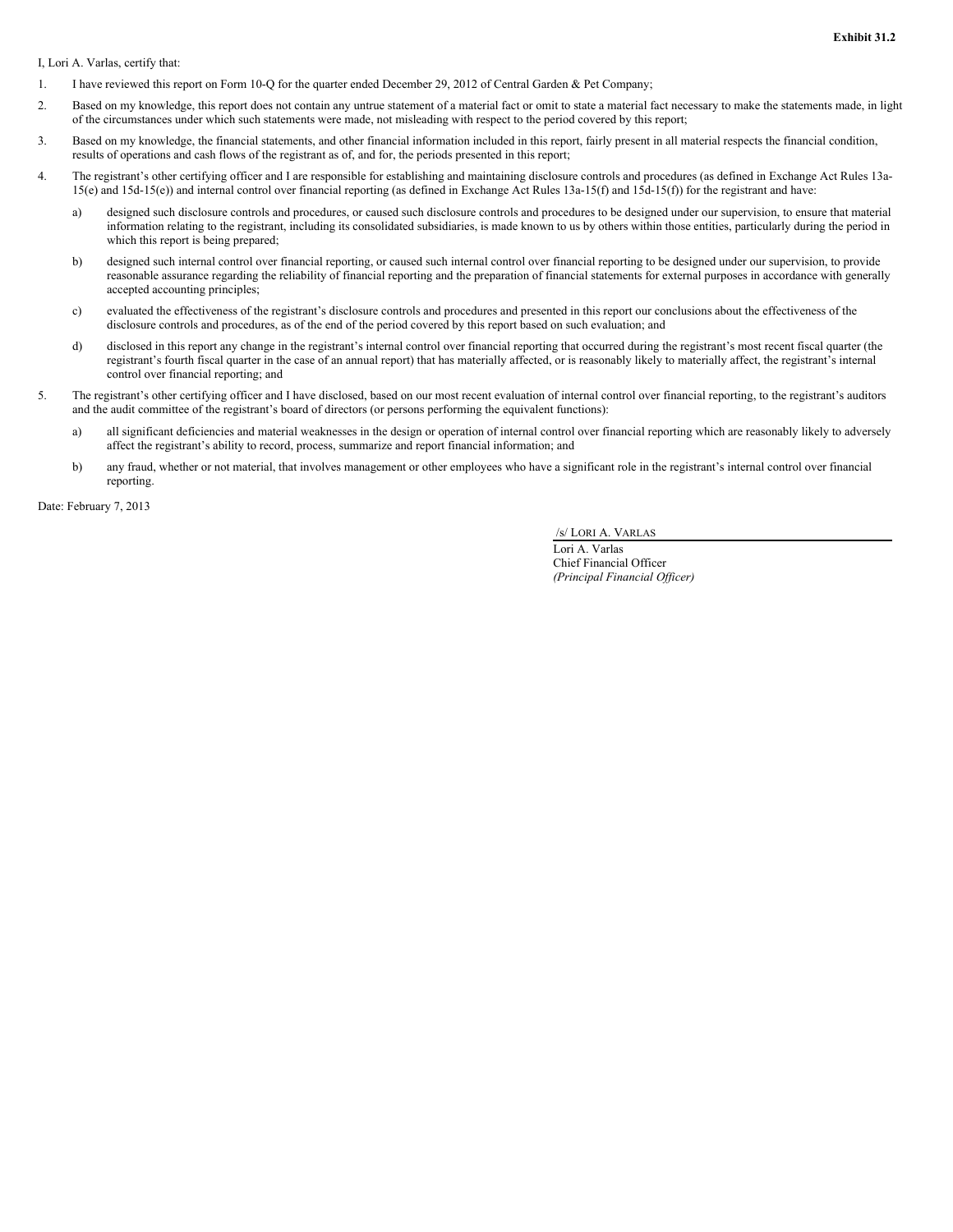## **CERTIFICATION OF PRINCIPAL EXECUTIVE OFFICER PURSUANT TO 18 U.S.C. SECTION 1350**

In connection with the accompanying quarterly report on Form 10-Q of Central Garden & Pet Company for the quarter ended December 29, 2012 (the "Report"), I, William E. Brown, Chairman and Chief Executive Officer of Central Garden & Pet Company, hereby certify pursuant to 18 U.S.C. § 1350, as adopted pursuant to § 906 of the Sarbanes-Oxley Act of 2002, that:

- (1) such Report fully complies with the requirements of section 13(a) or 15(d) of the Securities Exchange Act of 1934; and
- (2) the information contained in such Report presents, in all material respects, the financial condition and results of operations of Central Garden & Pet Company.

February 7, 2013 /s/ WILLIAM E. BROWN

William E. Brown Chairman and Chief Executive Officer *(Principal Executive Of icer)*